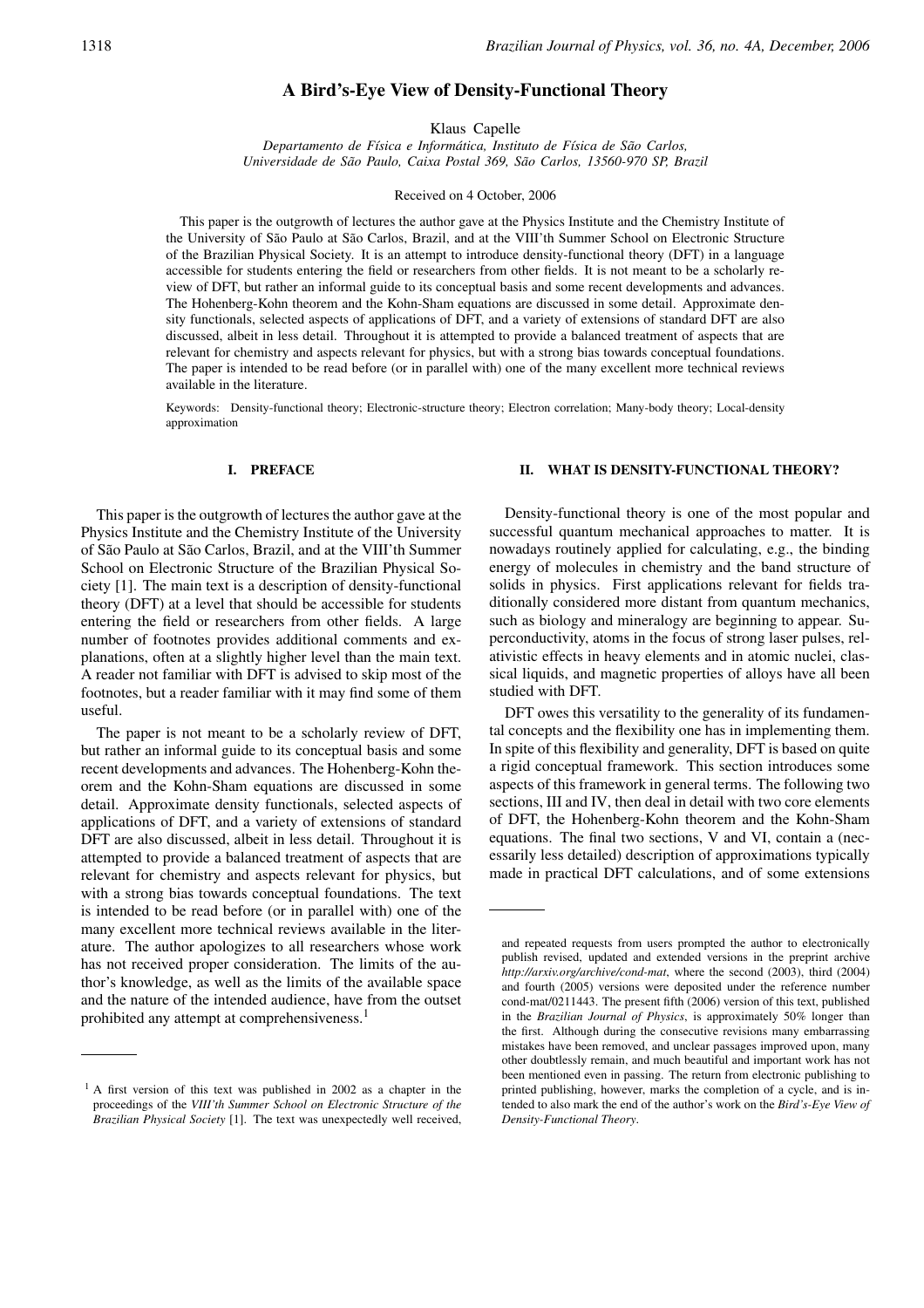and generalizations of DFT.

To get a first idea of what density-functional theory is about, it is useful to take a step back and recall some elementary quantum mechanics. In quantum mechanics we learn that all information we can possibly have about a given system is contained in the system's wave function, Ψ. Here we will exclusively be concerned with the electronic structure of atoms, molecules and solids. The nuclear degrees of freedom (e.g., the crystal lattice in a solid) appear only in the form of a potential  $v(\mathbf{r})$  acting on the electrons, so that the wave function depends only on the electronic coordinates.<sup>2</sup> Nonrelativistically, this wave function is calculated from Schrödinger's equation, which for a single electron moving in a potential  $v(\mathbf{r})$  reads

$$
\left[-\frac{\hbar^2 \nabla^2}{2m} + v(\mathbf{r})\right] \Psi(\mathbf{r}) = \varepsilon \Psi(\mathbf{r}).
$$
 (1)

If there is more than one electron (i.e., one has a many-body problem) Schrödinger's equation becomes

$$
\left[\sum_{i}^{N}\left(-\frac{\hbar^{2}\nabla_{i}^{2}}{2m} + v(\mathbf{r}_{i})\right) + \sum_{i < j} U(\mathbf{r}_{i}, \mathbf{r}_{j})\right] \Psi(\mathbf{r}_{1}, \mathbf{r}_{2} \dots, \mathbf{r}_{N})
$$
\n
$$
= E\Psi(\mathbf{r}_{1}, \mathbf{r}_{2} \dots, \mathbf{r}_{N}), \tag{2}
$$

where *N* is the number of electrons and  $U(\mathbf{r}_i, \mathbf{r}_j)$  is the electron-electron interaction. For a Coulomb system (the only type of system we consider here) one has

$$
\hat{U} = \sum_{i < j} U(\mathbf{r}_i, \mathbf{r}_j) = \sum_{i < j} \frac{q^2}{|\mathbf{r}_i - \mathbf{r}_j|}.\tag{3}
$$

Note that this is the same operator for any system of particles interacting via the Coulomb interaction, just as the kinetic energy operator

$$
\hat{T} = -\frac{\hbar^2}{2m} \sum_{i} \nabla_i^2
$$
\n(4)

is the same for any nonrelativistic system.<sup>3</sup> Whether our system is an atom, a molecule, or a solid thus depends only on the potential  $v(\mathbf{r}_i)$ . For an atom, e.g.,

$$
\hat{V} = \sum_{i} v(\mathbf{r}_i) = \sum_{i} \frac{Qq}{|\mathbf{r}_i - \mathbf{R}|},
$$
\n(5)

where  $Q$  is the nuclear charge<sup>4</sup> and **R** the nuclear position. When dealing with a single atom,  $\bf{R}$  is usually taken to be the zero of the coordinate system. For a molecule or a solid one has

$$
\hat{V} = \sum_{i} v(\mathbf{r}_{i}) = \sum_{ik} \frac{Q_{k}q}{|\mathbf{r}_{i} - \mathbf{R}_{k}|},
$$
\n(6)

where the sum on  $k$  extends over all nuclei in the system, each with charge  $Q_k = Z_k e$  and position  $\mathbf{R}_k$ . It is only the spatial arrangement of the  $\mathbf{R}_k$  (together with the corresponding boundary conditions) that distinguishes, fundamentally, a molecule from a solid.<sup>5</sup> Similarly, it is only through the term  $\hat{U}$  that the (essentially simple) single-body quantum mechanics of Eq. (1) differs from the extremely complex many-body problem posed by Eq. (2). These properties are built into DFT in a very fundamental way.

The usual quantum-mechanical approach to Schrödinger's equation (SE) can be summarized by the following sequence

$$
v(\mathbf{r}) \stackrel{SE}{\Longrightarrow} \Psi(\mathbf{r}_1, \mathbf{r}_2 \dots, \mathbf{r}_N) \stackrel{\langle \Psi | \dots | \Psi \rangle}{\Longrightarrow} \text{observables}, \tag{7}
$$

i.e., one specifies the system by choosing  $v(\mathbf{r})$ , plugs it into Schrödinger's equation, solves that equation for the wave function Ψ, and then calculates observables by taking expectation values of operators with this wave function. One among the observables that are calculated in this way is the particle density

$$
n(\mathbf{r}) = N \int d^3 r_2 \int d^3 r_3 \dots \int d^3 r_N \Psi^*(\mathbf{r}, \mathbf{r}_2 \dots, \mathbf{r}_N) \Psi(\mathbf{r}, \mathbf{r}_2 \dots, \mathbf{r}_N).
$$
\n(8)

Many powerful methods for solving Schrödinger's equation have been developed during decades of struggling with the many-body problem. In physics, for example, one has diagrammatic perturbation theory (based on Feynman diagrams and Green's functions), while in chemistry one often uses configuration interaction (CI) methods, which are based on systematic expansion in Slater determinants. A host of more special techniques also exists. The problem with these methods is the great demand they place on one's computational resources: it is simply impossible to apply them efficiently to large and complex systems. Nobody has ever calculated the chemical properties of a 100-atom molecule with full CI, or the electronic structure of a real semiconductor using nothing but Green's functions.<sup>6</sup>

<sup>2</sup> This is the so-called Born-Oppenheimer approximation. It is common to call  $v(\mathbf{r})$  a 'potential' although it is, strictly speaking, a potential energy.

<sup>3</sup> For materials containing atoms with large atomic number *Z*, accelerating the electrons to relativistic velocities, one must include relativistic effects by solving Dirac's equation or an approximation to it. In this case the kinetic energy operator takes a different form.

<sup>&</sup>lt;sup>4</sup> In terms of the elementary charge  $e > 0$  and the atomic number *Z*, the nuclear charge is  $Q = Ze$  and the charge on the electron is  $q = -e$ .

<sup>&</sup>lt;sup>5</sup> One sometimes says that  $\hat{T}$  and  $\hat{U}$  are 'universal', while  $\hat{V}$  is systemdependent, or 'nonuniversal'. We will come back to this terminology.

 $6$  A simple estimate of the computational complexity of this task is to imagine a real-space representation of  $\Psi$  on a mesh, in which each coordinate is discretized by using 20 mesh points (which is not very much). For N electrons, Ψ becomes a function of 3*N* coordinates (ignoring spin, and taking Ψ to be real), and 203*<sup>N</sup>* values are required to describe Ψ on the mesh. The density  $n(\mathbf{r})$  is a function of three coordinates, and requires  $20^3$  values on the same mesh. CI and the Kohn-Sham formulation of DFT additionally employ sets of single-particle orbitals. *N* such orbitals, used to build the density, require  $20^3N$  values on the same mesh. (A CI calculation employs also unoccupied orbitals, and requires more values.) For  $N = 10$  electrons, the many-body wave function thus requires  $20^{30}/20^3 \approx 10^{35}$  times more storage space than the density, and  $20^{30} / (10 \times 20^3) \approx 10^{34}$  times more than sets of single-particle orbitals. Clever use of symmetries can reduce these ratios, but the full many-body wave function remains unaccessible for real systems with more than a few electrons.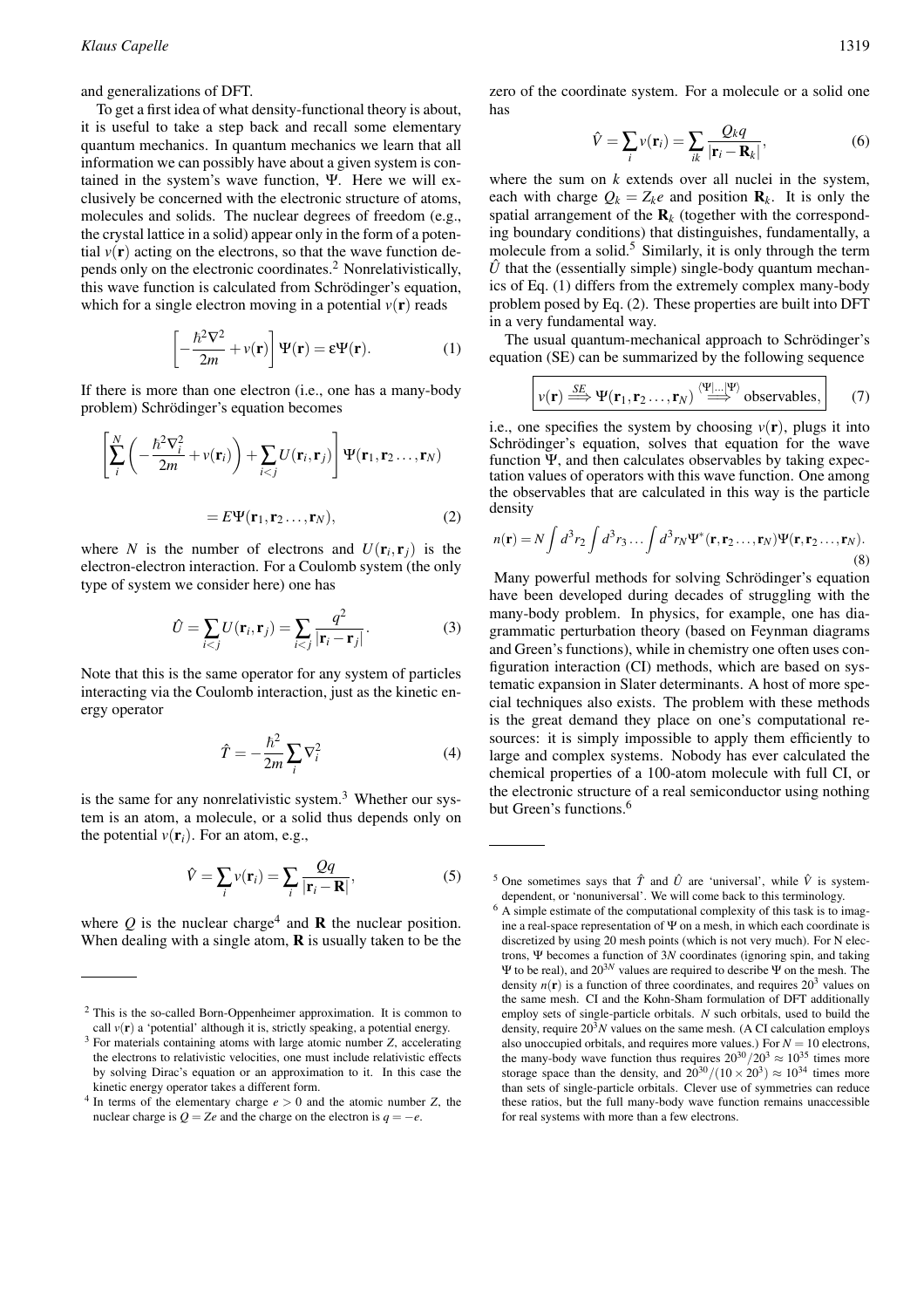It is here where DFT provides a viable alternative, less accurate perhaps, $\frac{7}{7}$  but much more versatile. DFT explicitly recognizes that nonrelativistic Coulomb systems differ only by their potential  $v(\mathbf{r})$ , and supplies a prescription for dealing with the universal operators  $\hat{T}$  and  $\hat{U}$  once and for all.<sup>8</sup> Furthermore, DFT provides a way to systematically map the many-body problem, with  $\hat{U}$ , onto a single-body problem, without  $\hat{U}$ . All this is done by promoting the particle density  $n(r)$  from just one among many observables to the status of key variable, on which the calculation of all other observables can be based. This approach forms the basis of the large majority of electronic-structure calculations in physics and chemistry. Much of what we know about the electrical, magnetic, and structural properties of materials has been calculated using DFT, and the extent to which DFT has contributed to the science of molecules is reflected by the 1998 Nobel Prize in Chemistry, which was awarded to Walter Kohn [3], the founding father of DFT, and John Pople [4], who was instrumental in implementing DFT in computational chemistry.

The density-functional approach can be summarized by the sequence

$$
n(\mathbf{r}) \Longrightarrow \Psi(\mathbf{r}_1, \dots, \mathbf{r}_N) \Longrightarrow \nu(\mathbf{r}), \qquad (9)
$$

i.e., knowledge of  $n(r)$  implies knowledge of the wave function and the potential, and hence of all other observables. Although this sequence describes the conceptual structure of DFT, it does not really represent what is done in actual applications of it, which typically proceed along rather different lines, and do not make explicit use of many-body wave functions. The following chapters attempt to explain both the conceptual structure and some of the many possible shapes and disguises under which this structure appears in applications.

The literature on DFT is large, and rich in excellent reviews and overviews. Some representative examples of full reviews and systematic collections of research papers are Refs. [5-19]. The present overview of DFT is much less detailed and advanced than these treatments. Introductions to DFT that are more similar in spirit to the present one (but differ in emphasis and selection of topics) are the contribution of Levy in Ref. [9], the one of Kurth and Perdew in Refs. [15] and [16], and Ref. [20] by Makov and Argaman. My aim in the

present text is to give a bird's-eye view of DFT in a language that should be accessible to an advanced undergraduate student who has completed a first course in quantum mechanics, in either chemistry or physics. Many interesting details, proofs of theorems, illustrative applications, and exciting developments had to be left out, just as any discussion of issues that are specific to only certain subfields of either physics or chemistry. All of this, and much more, can be found in the references cited above, to which the present little text may perhaps serve as a prelude.

## III. DFT AS A MANY-BODY THEORY

#### A. Functionals and their derivatives

Before we discuss density-functional theory more carefully, let us introduce a useful mathematical tool. Since according to the above sequence the wave function is determined by the density, we can write it as  $\Psi = \Psi[n](\mathbf{r}_1, \mathbf{r}_2, \dots \mathbf{r}_N)$ , which indicates that Ψ is a function of its *N* spatial variables, but a *functional* of  $n(\mathbf{r})$ .

*Functionals.* More generally, a functional  $F[n]$  can be defined (in an admittedly mathematically sloppy way) as a rule for going from a function to a number, just as a function  $y = f(x)$  is a rule (*f*) for going from a number (*x*) to a number (*y*). A simple example of a functional is the particle number,

$$
N = \int d^3r n(\mathbf{r}) = N[n],\tag{10}
$$

which is a rule for obtaining the number *N*, given the function  $n(r)$ . Note that the name given to the argument of *n* is completely irrelevant, since the functional depends on the *function* itself, not on its variable. Hence we do not need to distinguish  $F[n(\mathbf{r})]$  from, e.g.,  $F[n(\mathbf{r}')]$ . Another important case is that in which the functional depends on a parameter, such as in

$$
v_H[n](\mathbf{r}) = q^2 \int d^3 r' \frac{n(\mathbf{r'})}{|\mathbf{r} - \mathbf{r'}|},\tag{11}
$$

which is a rule that for any value of the parameter  $\bf{r}$  associates a value  $v_H[n](\mathbf{r})$  with the function  $n(\mathbf{r}')$ . This term is the socalled Hartree potential, which we will repeatedly encounter below.

*Functional variation.* Given a function of one variable,  $y = f(x)$ , one can think of two types of variations of *y*, one associated with  $x$ , the other with  $f$ . For a fixed functional dependence  $f(x)$ , the ordinary differential  $dy$  measures how *y* changes as a result of a variation  $x \rightarrow x + dx$  of the variable *x*. This is the variation studied in ordinary calculus. Similarly, for a fixed point *x*, the functional variation  $\delta y$  measures how the value *y* at this point changes as a result of a variation in the functional form  $f(x)$ . This is the variation studied in variational calculus.

*Functional derivative.* The derivative formed in terms of the ordinary differential, *d f* /*dx*, measures the first-order

<sup>7</sup> Accuracy is a relative term. As a theory, DFT is formally exact. Its performance in actual applications depends on the quality of the approximate density functionals employed. For small numbers of particles, or systems with special symmetries, essentially exact solutions of Schrödinger's equation can be obtained, and no approximate functional can compete with exact solutions. For more realistic systems, modern (2005) sophisticated density functionals attain rather high accuracy. Data on atoms are collected in Table I in Sec. V B. Bond-lengths of molecules can be predicted with an average error of less than 0.001nm, lattice constants of solids with an average error of less than 0.005nm, and molecular energies to within less than 0.2eV [2]. (For comparison: already a small molecule, such as water, has a total energy of 2081.1eV). On the other hand, energy gaps in solids can be wrong by 100%!

<sup>&</sup>lt;sup>8</sup> We will see that in practice this prescription can be implemented only approximately. Still, these approximations retain a high degree of universality in the sense that they often work well for more than one type of system.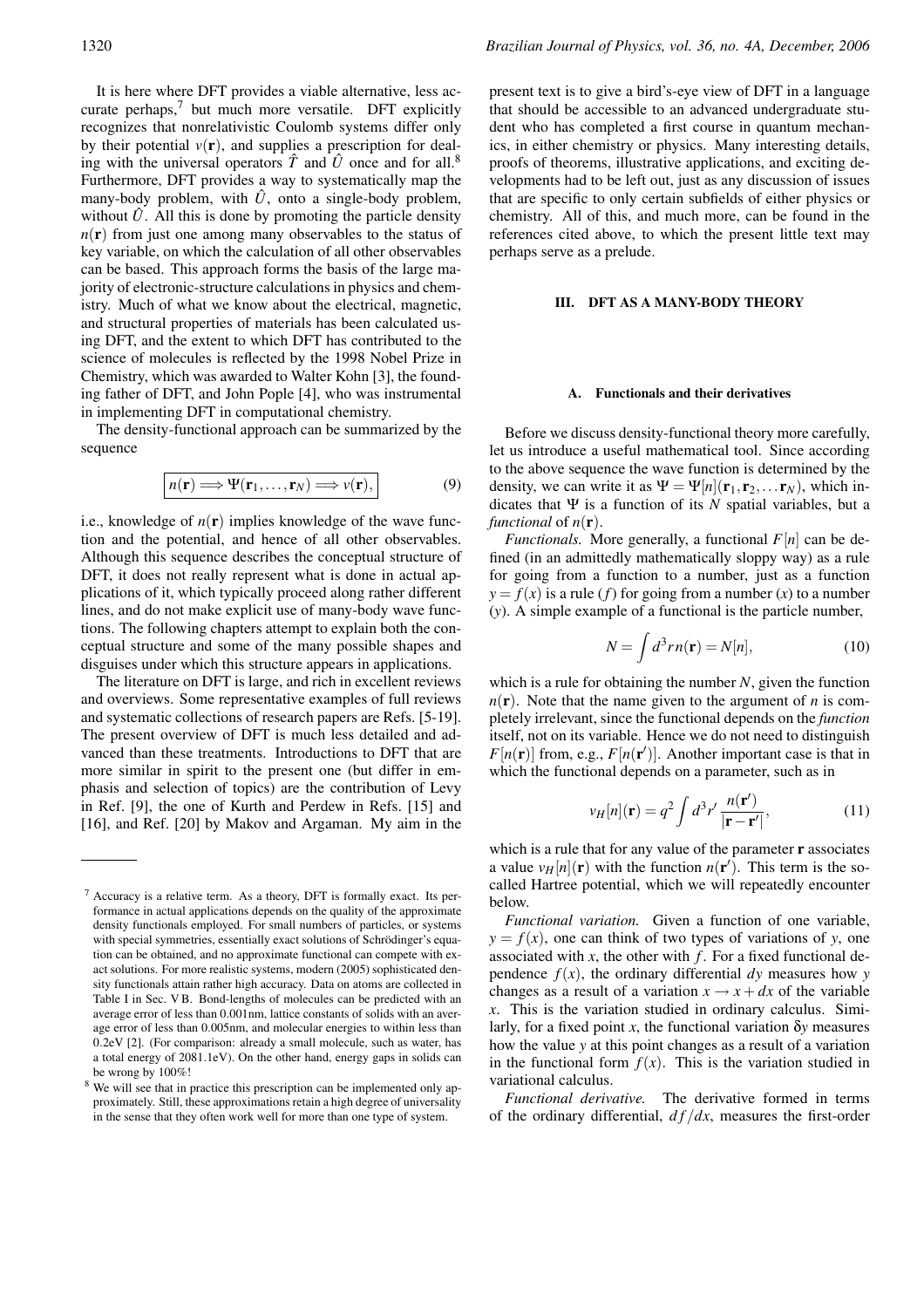change of  $y = f(x)$  upon changes of *x*, i.e., the slope of the function  $f(x)$  at *x*:

$$
f(x+dx) = f(x) + \frac{df}{dx}dx + O(dx^2).
$$
 (12)

The functional derivative measures, similarly, the first-order change in a functional upon a functional variation of its argument:

$$
F[f(x) + \delta f(x)] = F[f(x)] + \int s(x)\,\delta f(x)\,dx + O(\delta f^2), \tag{13}
$$

where the integral arises because the variation in the functional *F* is determined by variations in the function at all points in space. The first-order coefficient (or 'functional slope')  $s(x)$  is defined to be the functional derivative  $\delta$ *F*[*f*]/ $\delta$ *f*(*x*).

The functional derivative allows us to study how a functional changes upon changes in the form of the function it depends on. Detailed rules for calculating functional derivatives are described in Appendix A of Ref. [6]. A general expression for obtaining functional derivatives with respect to  $n(x)$ of a functional  $F[n] = \int f(n, n', n'', n''', \ldots; x) dx$ , where primes indicate ordinary derivatives of  $n(x)$  with respect to *x*, is [6]

$$
\frac{\delta F[n]}{\delta n(x)} = \frac{\partial f}{\partial n} - \frac{d}{dx}\frac{\partial f}{\partial n'} + \frac{d^2}{dx^2}\frac{\partial f}{\partial n''} - \frac{d^3}{dx^3}\frac{\partial f}{\partial n''} + \dots \tag{14}
$$

This expression is frequently used in DFT to obtain *xc* potentials from *xc* energies.

#### B. The Hohenberg-Kohn theorem

At the heart of DFT is the Hohenberg-Kohn (HK) theorem. This theorem states that for ground states Eq. (8) can be inverted: given a *ground-state* density  $n_0(\mathbf{r})$  it is possible, in principle, to calculate the corresponding *ground-state* wave function  $\Psi_0(\mathbf{r}_1, \mathbf{r}_2 \dots, \mathbf{r}_N)$ . This means that  $\Psi_0$  is a functional of *n*0. Consequently, all ground-state observables are functionals of  $n_0$ , too. If  $\Psi_0$  can be calculated from  $n_0$  and vice versa, both functions are equivalent and contain exactly the same information. At first sight this seems impossible: how can a function of one (vectorial) variable r be equivalent to a function of *N* (vectorial) variables  $\mathbf{r}_1 \dots \mathbf{r}_N$ ? How can one arbitrary variable contain the same information as *N* arbitrary variables?

The crucial fact which makes this possible is that knowledge of  $n_0(\mathbf{r})$  implies implicit knowledge of much more than

that of an arbitrary function  $f(\mathbf{r})$ . The ground-state wave function  $\Psi_0$  must not only reproduce the ground-state density, but also minimize the energy. For a given ground-state density  $n_0(\mathbf{r})$ , we can write this requirement as

$$
E_{\nu,0} = \min_{\Psi \to n_0} \langle \Psi | \hat{T} + \hat{U} + \hat{V} | \Psi \rangle, \tag{15}
$$

where  $E_{v,0}$  denotes the ground-state energy in potential  $v(\mathbf{r})$ . The preceding equation tells us that for a given density  $n_0(\mathbf{r})$ the ground-state wave function  $\Psi_0$  is that which reproduces this  $n_0(\mathbf{r})$  *and* minimizes the energy.

For an arbitrary density  $n(r)$ , we define the functional

$$
E_{\nu}[n] = \min_{\Psi \to n} \langle \Psi | \hat{T} + \hat{U} + \hat{V} | \Psi \rangle.
$$
 (16)

If *n* is a density different from the ground-state density  $n_0$  in potential  $v(\mathbf{r})$ , then the Ψ that produce this *n* are different from the ground-state wave function  $\Psi_0$ , and according to the variational principle the minimum obtained from  $E_{\nu}[n]$  is higher than (or equal to) the ground-state energy  $E_{\nu,0} = E_{\nu}[n_0]$ . Thus, the functional  $E_\nu[n]$  is minimized by the ground-state density  $n_0$ , and its value at the minimum is  $E_{\nu,0}$ .

The total-energy functional can be written as

$$
E_{\nu}[n] = \min_{\Psi \to n} \langle \Psi | \hat{T} + \hat{U} | \Psi \rangle + \int d^3 r n(\mathbf{r}) \nu(\mathbf{r}) =: F[n] + V[n],
$$
\n(17)

where the internal-energy functional  $F[n] = \min_{\Psi \to n} \langle \Psi | T + \Psi |^2 \rangle$  $\hat{U}|\Psi\rangle$  is independent of the potential  $v(\mathbf{r})$ , and thus determined only by the structure of the operators  $\hat{U}$  and  $\hat{T}$ . This universality of the internal-energy functional allows us to define the ground-state wave function  $\Psi_0$  as that antisymmetric *N*-particle function that delivers the minimum of  $F[n]$  and reproduces  $n_0$ . If the ground state is nondegenerate (for the case of degeneracy see footnote 12), this double requirement uniquely determines  $\Psi_0$  in terms of  $n_0(\mathbf{r})$ , without having to specify  $v(\mathbf{r})$  explicitly.<sup>10</sup>

Equations (15) to (17) constitute the constrained-search proof of the Hohenberg-Kohn theorem, given independently by M. Levy [22] and E. Lieb [23]. The original proof by Hohenberg and Kohn [24] proceeded by assuming that  $\Psi_0$  was not determined uniquely by  $n_0$  and showed that this produced a contradiction to the variational principle. Both proofs, by constrained search and by contradiction, are elegant and simple. In fact, it is a bit surprising that it took 38 years from Schrödinger's first papers on quantum mechanics [25] to Hohenberg and Kohn's 1964 paper containing their famous theorem [24].

Since 1964, the HK theorem has been thoroughly scrutinized, and several alternative proofs have been found. One of these is the so-called 'strong form of the Hohenberg-Kohn theorem', based on the inequality [26–28]

$$
\int d^3r \Delta n(\mathbf{r}) \Delta \nu(\mathbf{r}) < 0. \tag{18}
$$

<sup>&</sup>lt;sup>9</sup> The use of functionals and their derivatives is not limited to densityfunctional theory, or even to quantum mechanics. In classical mechanics, e.g., one expresses the Lagrangian  $\mathcal L$  in terms of of generalized coordinates  $q(x,t)$  and their temporal derivatives  $\dot{q}(x,t)$ , and obtains the equations of  $q(x,t)$  and then temporal derivatives  $q(x,t)$ , and obtains the equations of motion from extremizing the action functional  $A[q] = \int L(q,\dot{q};t)dt$ . The resulting equations of motion are the well-known Euler-Lagrange equations  $0 = \frac{\delta \mathcal{A}[q]}{\delta q(t)} = \frac{\partial \mathcal{L}}{\partial q} - \frac{d}{dt} \frac{\partial \mathcal{L}}{\partial \dot{q}}$ , which are a special case of Eq. (14).

 $10$  Note that this is exactly the opposite of the conventional prescription to specify the Hamiltonian via  $v(\mathbf{r})$ , and obtain  $\Psi_0$  from solving Schrödinger's equation, without having to specify  $n(\mathbf{r})$  explicitly.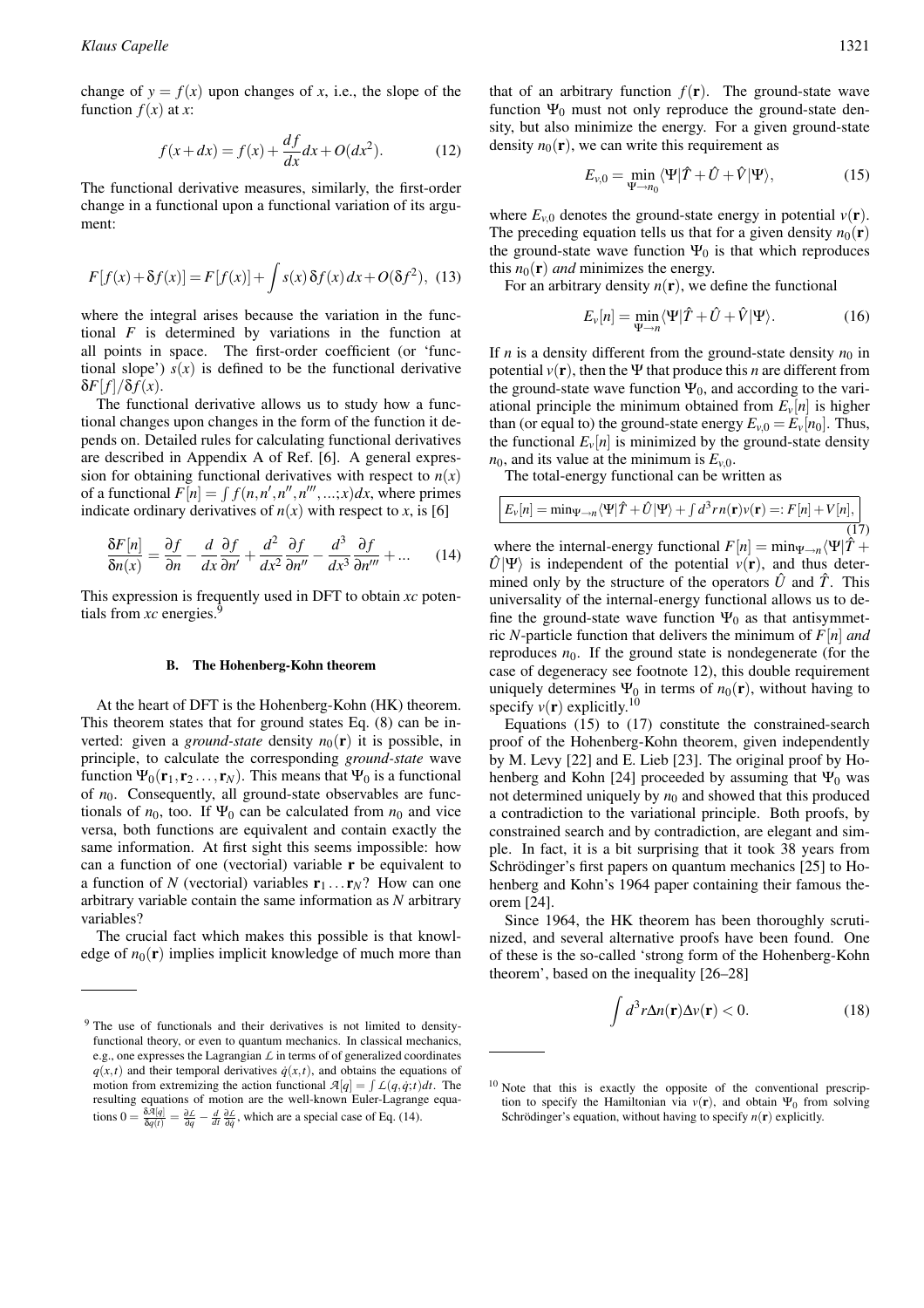Here  $\Delta v(\mathbf{r})$  is a change in the potential, and  $\Delta n(\mathbf{r})$  is the resulting change in the density. We see immediately that if  $\Delta v \neq 0$ we cannot have  $\Delta n(\mathbf{r}) \equiv 0$ , i.e., a change in the potential must also change the density. This observation implies again the HK theorem for a single density variable: there cannot be two local potentials with the same ground-state charge density. A given *N*-particle ground-state density thus determines uniquely the corresponding potential, and hence also the wave function. Moreover, (18) establishes a relation between the signs of  $\Delta n(\mathbf{r})$  and  $\Delta v(\mathbf{r})$ : if  $\Delta v$  is mostly positive,  $\Delta n(\mathbf{r})$  must be mostly negative, so that their integral over all space is negative. This additional information is not immediately available from the two classic proofs, and is the reason why this is called the 'strong' form of the HK theorem. Equation (18) can be obtained along the lines of the standard HK proof [26, 27], but it can be turned into an independent proof of the HK theorem because it can also be derived perturbatively (see section 10.10 of Ref. [28]).

Another alternative argument is valid only for Coulomb potentials. It is based on Kato's theorem, which states [29, 30] that for such potentials the electron density has a cusp at the position of the nuclei, where it satisfies

$$
Z_k = -\frac{a_0}{2n(\mathbf{r})} \frac{dn(\mathbf{r})}{dr} \bigg|_{\mathbf{r} \to \mathbf{R}_k}.
$$
 (19)

Here  $\mathbf{R}_k$  denotes the positions of the nuclei,  $Z_k$  their atomic number, and  $a_0 = \hbar^2/m e^2$  is the Bohr radius. For a Coulomb system one can thus, in principle, read off all information necessary for completely specifying the Hamiltonian directly from examining the density distribution: the integral over  $n(\mathbf{r})$ yields *N*, the total particle number; the position of the cusps of  $n(\mathbf{r})$  are the positions of the nuclei,  $\mathbf{R}_k$ ; and the derivative of  $n(\mathbf{r})$  at these positions yields  $Z_k$  by means of Eq. (19). This is all one needs to specify the complete Hamiltonian of Eq. (2) (and thus implicitly all its eigenstates). In practice one almost never knows the density distribution sufficiently well to implement the search for the cusps and calculate the local derivatives. Still, Kato's theorem provides a vivid illustration of how the density can indeed contain sufficient information to completely specify a nontrivial Hamiltonian.<sup>11</sup>

For future reference we now provide a commented summary of the content of the HK theorem. This summary consists of four statements:

(1) The nondegenerate ground-state (GS) wave function is a unique functional of the GS density:<sup>12</sup>

$$
\Psi_0(\mathbf{r}_1, \mathbf{r}_2 \dots, \mathbf{r}_N) = \Psi[n_0(\mathbf{r})]. \tag{20}
$$

This is the essence of the HK theorem. As a consequence, the GS expectation value of any observable  $\hat{O}$  is a functional of  $n_0(\mathbf{r})$ , too:

$$
O_0 = O[n_0] = \langle \Psi[n_0] | \hat{O} | \Psi[n_0] \rangle.
$$
 (21)

(2) Perhaps the most important observable is the GS energy. This energy

$$
E_{\nu,0} = E_{\nu}[n_0] = \langle \Psi[n_0] | \hat{H} | \Psi[n_0] \rangle, \qquad (22)
$$

where  $\hat{H} = \hat{T} + \hat{U} + \hat{V}$ , has the variational property<sup>13</sup>

$$
E_{\nu}[n_0] \le E_{\nu}[n'], \qquad (23)
$$

where  $n_0$  is GS density in potential  $\hat{V}$  and  $n'$  is some other density. This is very similar to the usual variational principle for wave functions.  $\zeta$ From a calculation of the expectation value of a Hamiltonian with a trial wave function  $\Psi'$  that is not its GS wave function  $\Psi_0$  one can never obtain an energy below the true GS energy,

$$
E_{\nu,0}=E_{\nu}[\Psi_0]=\langle\Psi_0|\hat{H}|\Psi_0\rangle\leq\langle\Psi'|\hat{H}|\Psi'\rangle=E_{\nu}[\Psi'].\quad (24)
$$

Similarly, in exact DFT, if  $E[n]$  for fixed  $v_{ext}$  is evaluated for a density that is not the GS density of the system in potential  $v_{ext}$ , one never finds a result below the true GS energy. This is what Eq. (23) says, and it is so important for practical applications of DFT that it is sometimes called the *second Hohenberg-Kohn theorem* (Eq. (21) is the first one, then).

In performing the minimization of  $E_\nu[n]$  the constraint that the total particle number  $N$  is an integer is taken into account by means of a Lagrange multiplier, replacing the constrained minimization of  $E_v[n]$  by an unconstrained one of  $E_v[n] - \mu N$ . Since  $N = \int d^3r n(\mathbf{r})$ , this leads to

$$
\frac{\delta E_{\nu}[n]}{\delta n(\mathbf{r})} = \mu = \frac{\partial E}{\partial N},\tag{25}
$$

where  $\mu$  is the chemical potential.

(3) Recalling that the kinetic and interaction energies of a nonrelativistic Coulomb system are described by universal operators, we can also write  $E_v$  as

$$
E_{\nu}[n] = T[n] + U[n] + V[n] = F[n] + V[n], \tag{26}
$$

where  $T[n]$  and  $U[n]$  are *universal functionals* [defined as expectation values of the type (21) of  $\hat{T}$  and  $\hat{U}$ ], independent of  $v(\mathbf{r})$ . On the other hand, the potential energy in a given potential  $v(\mathbf{r})$  is the expectation value of Eq. (6),

$$
V[n] = \int d^3r n(\mathbf{r}) v(\mathbf{r}),\tag{27}
$$

<sup>&</sup>lt;sup>11</sup> Note that, unlike the full Hohenberg-Kohn theorem, Kato's theorem does apply only to superpositions of Coulomb potentials, and can therefore not be applied directly to the effective Kohn-Sham potential.

<sup>&</sup>lt;sup>12</sup> If the ground state is degenerate, several of the degenerate ground-state wave functions may produce the same density, so that a unique functional Ψ[*n*] does not exist, but by definition these wave functions all yield the same energy, so that the functional  $E_{\nu}[n]$  continues to exist and to be minimized by  $n_0$ . A universal functional  $F[n]$  can also still be defined [5].

<sup>&</sup>lt;sup>13</sup> The minimum of  $E[n]$  is thus attained for the ground-state density. All other extrema of this functional correspond to densities of excited states, but the excited states obtained in this way do not necessarily cover the entire spectrum of the many-body Hamiltonian [31].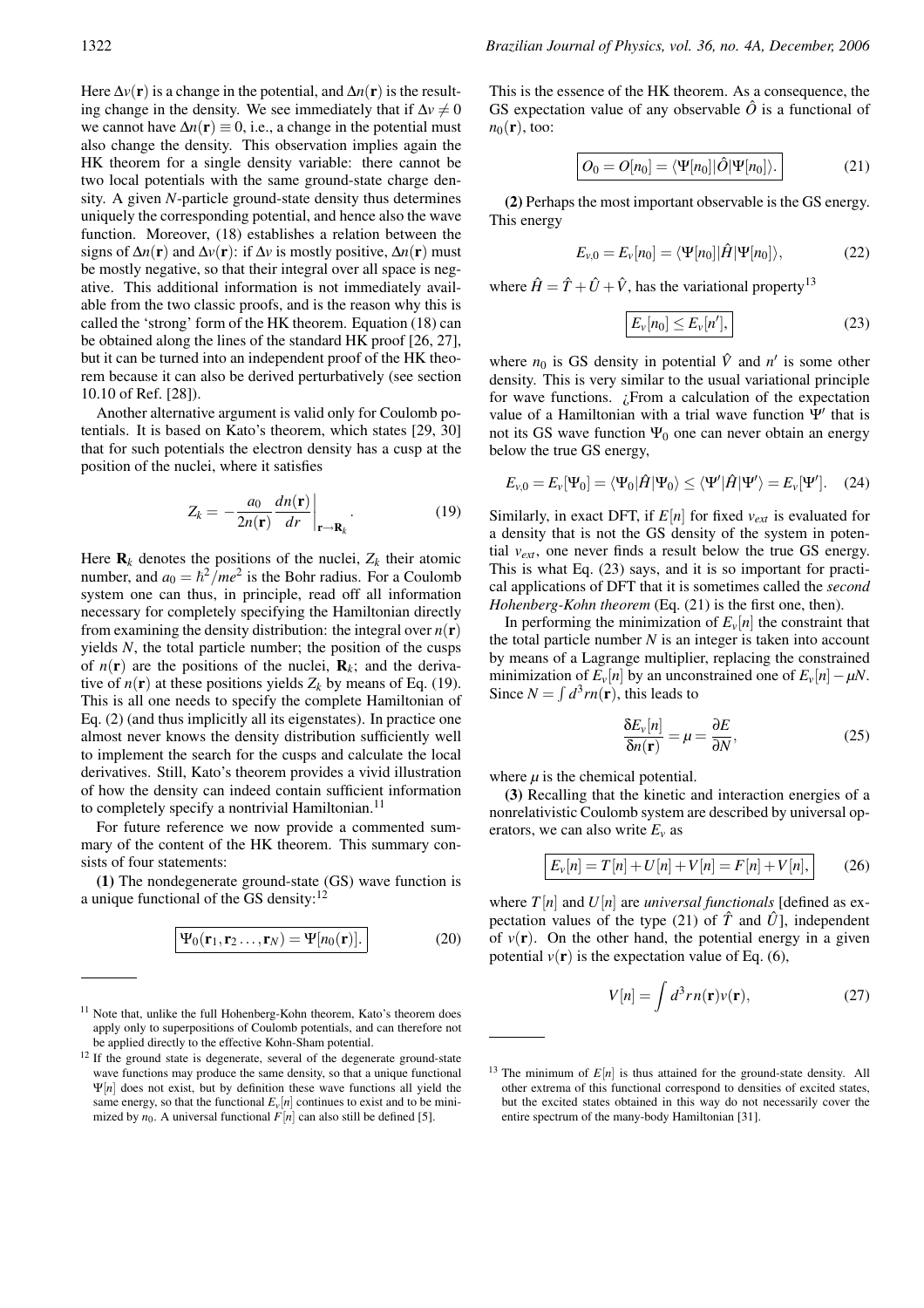and obviously nonuniversal (it depends on  $v(\mathbf{r})$ , i.e., on the system under study), but very simple: once the system is specified, i.e.,  $v(\mathbf{r})$  is known, the functional  $V[n]$  is known explicitly.

(4) There is a fourth substatement to the HK theorem, which shows that if  $v(\mathbf{r})$  is not hold fixed, the functional  $V[n]$ becomes universal: the GS density determines not only the GS wave function  $\Psi_0$ , but, up to an additive constant, also the potential  $V = V[n_0]$ . This is simply proven by writing Schrödinger's equation as

$$
\hat{V} = \sum_{i} v(\mathbf{r}_{i}) = E_{k} - \frac{(\hat{T} + \hat{U})\Psi_{k}}{\Psi_{k}},
$$
\n(28)

which shows that any eigenstate  $\Psi_k$  (and thus in particular the ground state  $\Psi_0 = \Psi[n_0]$ ) determines the potential operator  $\hat{V}$ up to an additive constant, the corresponding eigenenergy. As a consequence, the explicit reference to the potential  $\nu$  in the energy functional  $E_v[n]$  is not necessary, and one can rewrite the ground-state energy as

$$
E_0 = E[n_0] = \langle \Psi[n_0] | \hat{T} + \hat{U} + \hat{V}[n_0] | \Psi[n_0] \rangle.
$$
 (29)

Another consequence is that  $n_0$  now does determine not only the GS wave function but the complete Hamiltonian (the operators  $\hat{T}$  and  $\hat{U}$  are fixed), and thus all excited states, too:

$$
\Psi_k(\mathbf{r}_1, \mathbf{r}_2 \dots, \mathbf{r}_N) = \Psi_k[n_0],
$$
\n(30)

where *k* labels the entire spectrum of the many-body Hamiltonian  $\hat{H}$ .

## C. Complications: *N* and *v*-representability of densities, and nonuniqueness of potentials

Originally the fourth statement was considered to be as sound as the other three. However, it has become clear very recently, as a consequence of work of H. Eschrig and W. Pickett [32] and, independently, of the author with G. Vignale [33, 34], that there are significant exceptions to it. In fact, the fourth substatement holds only when one formulates DFT exclusively in terms of the charge density, as we have done up to this point. It does not hold when one works with spin densities (spin-DFT) or current densities (current-DFT).<sup>14</sup> In these (and some other) cases the densities still determine the wave function, but they do not uniquely determine the corresponding potentials. This so-called *nonuniqueness problem* has been discovered only recently, and its consequences are now beginning to be explored [27, 32–38]. It is clear, however, that the fourth substatement is, from a practical point of view, the least important of the four, and most applications of DFT do not have to be reconsidered as a consequence of its eventual failure. (But some do: see Refs. [33, 34] for examples.)

Another conceptual problem with the HK theorem, much better known and more studied than nonuniqueness, is representability. To understand what representability is about, consider the following two questions: (i) How does one know, given an arbitrary function  $n(r)$ , that this function can be represented in the form (8), i.e., that it is a density arising from an antisymmetric *N*-body wave function  $\Psi(\mathbf{r}_1 \dots \mathbf{r}_N)$ ? (ii) How does one know, given a function that can be written in the form (8), that this density is a ground-state density of a local potential  $v(r)$ ? The first of these questions is known as the *N*-representability problem, the second is called *v*-representability. Note that these are quite important questions: if one should find, for example, in a numerical calculation, a minimum of  $E_\nu[n]$  that is not *N*-representable, then this minimum is not the physically acceptable solution to the problem at hand. Luckily, the *N*-representability problem of the single-particle density has been solved: any nonnegative function can be written in terms of some antisymmetric  $\Psi({\bf r}_1, {\bf r}_2 \ldots, {\bf r}_N)$  in the form (8) [39, 40].

No similarly general solution is known for the *v*representability problem. (The HK theorem only guarantees that there cannot be *more than one* potential for each density, but does not exclude the possibility that there is *less than one*, i.e., zero, potentials capable of producing that density.) It is known that in *discretized* systems every density is *ensemble v*-representable, which means that a local potential with a degenerate ground state can always be found, such that the density  $n(r)$  can be written as linear combination of the densities arising from each of the degenerate ground states [41–43]. It is not known if one of the two restrictions ('discretized systems', and 'ensemble') can be relaxed in general (yielding 'in continuum systems' and 'pure-state' respectively), but it is known that one may not relax both: there are densities in continuum systems that are not representable by a single nondegenerate antisymmetric function that is ground state of a local potential  $v(r)$  [5, 41–43]. In any case, the constrained search algorithm of Levy and Lieb shows that *v*representability in an interacting system is not required for the proof of the HK theorem. For the related question of simultaneous *v*-representability in a noninteracting system, which appears in the context of the Kohn-Sham formulation of DFT, see footnotes 34 and 35.

## D. A preview of practical DFT

After these abstract considerations let us now consider one way in which one can make practical use of DFT. Assume we have specified our system (i.e.,  $v(\mathbf{r})$  is known). Assume further that we have reliable approximations for  $U[n]$  and  $T[n]$ . In principle, all one has to do then is to minimize the sum of kinetic, interaction and potential energies

$$
E_{\nu}[n] = T[n] + U[n] + V[n] = T[n] + U[n] + \int d^3r n(\mathbf{r}) \nu(\mathbf{r})
$$
\n(31)

with respect to  $n(\mathbf{r})$ . The minimizing function  $n_0(\mathbf{r})$  is the system's GS charge density and the value  $E_{\nu,0} = E_{\nu}[n_0]$  is the GS energy. Assume now that  $v(\mathbf{r})$  depends on a parameter *a*. This

<sup>&</sup>lt;sup>14</sup> In Section VI we will briefly discuss these formulations of DFT.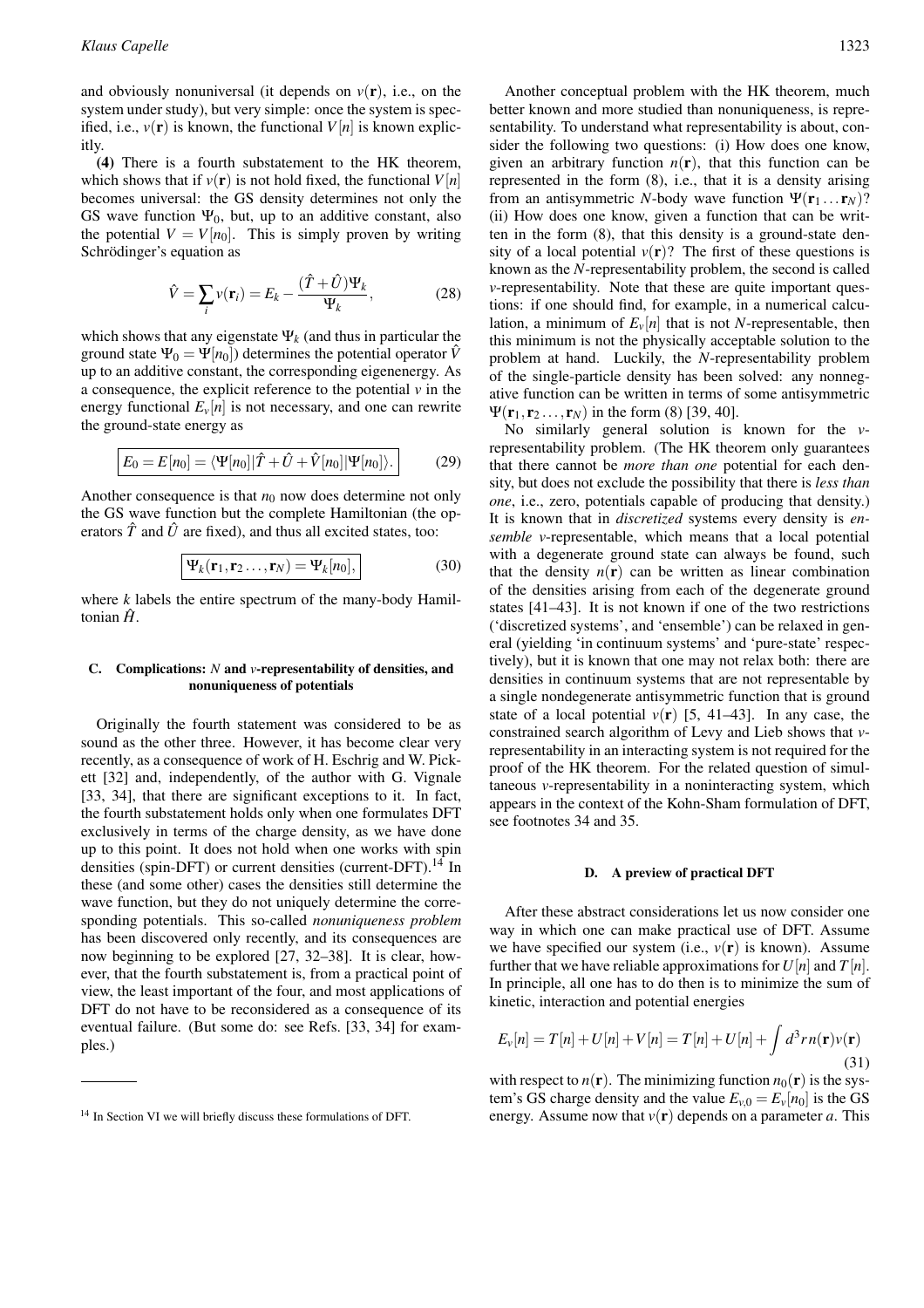can be, for example, the lattice constant in a solid or the angle between two atoms in a molecule. Calculation of  $E_{v,0}$  for many values of *a* allows one to plot the curve  $E_{\nu,0}(a)$  and to find the value of  $a$  that minimizes it. This value,  $a_0$ , is the GS lattice constant or angle. In this way one can calculate quantities like molecular geometries and sizes, lattice constants, unit cell volumes, charge distributions, total energies, etc. By looking at the change of  $E_{v,0}(a)$  with *a* one can, moreover, calculate compressibilities, phonon spectra and bulk moduli (in solids) and vibrational frequencies (in molecules). By comparing the total energy of a composite system (e.g., a molecule) with that of its constituent systems (e.g., individual atoms) one obtains dissociation energies. By calculating the total energy for systems with one electron more or less one obtains electron affinities and ionization energies.<sup>15</sup> By appealing to the Hellman-Feynman theorem one can calculate forces on atoms from the derivative of the total energy with respect to the nuclear coordinates. All this follows from DFT without having to solve the many-body Schrödinger equation and without having to make a single-particle approximation. For brief comments on the most useful additional possibility to also calculate single-particle band structures see Secs. IV B and IV B 3.

In theory it should be possible to calculate *all* observables, since the HK theorem guarantees that they are all functionals of  $n_0(r)$ . In practice, one does not know how to do this explicitly. Another problem is that the minimization of  $E_\nu[n]$  is, in general, a tough numerical problem on its own. And, moreover, one needs reliable approximations for  $T[n]$  and  $U[n]$  to begin with. In the next section, on the Kohn-Sham equations, we will see one widely used method for solving these problems. Before looking at that, however, it is worthwhile to recall an older, but still occasionally useful, alternative: the Thomas-Fermi approximation.

In this approximation one sets

$$
U[n] \approx U_H[n] = \frac{q^2}{2} \int d^3r \int d^3r' \frac{n(\mathbf{r})n(\mathbf{r'})}{|\mathbf{r} - \mathbf{r'}|},\qquad(32)
$$

i.e., approximates the full interaction energy by the Hartree energy, the electrostatic interaction energy of the charge distribution  $n(r)$ . One further approximates, initially,

$$
T[n] \approx T^{LDA}[n] = \int d^3r \, t^{hom}(n(\mathbf{r})),\tag{33}
$$

where  $t^{hom}(n)$  is the kinetic-energy density of a homogeneous interacting system with (constant) density *n*. Since it refers to interacting electrons  $t^{hom}(n)$  is not known explicitly, and further approximations are called for. As it stands, however, this formula is already a first example of a local-density approximation (LDA). In this type of approximation one imagines the real inhomogeneous system (with density  $n(r)$  in potential  $v(\mathbf{r})$  to be decomposed in small cells in each of which  $n(\mathbf{r})$  and  $v(\mathbf{r})$  are approximately constant. In each cell (i.e., locally) one can then use the per-volume energy of a homogeneous system to approximate the contribution of the cell to the real inhomogeneous one. Making the cells infinitesimally small and summing over all of them yields Eq.  $(33)$ .

For a noninteracting system (specified by subscript *s*, for 'single-particle') the function  $t_s^{hom}(n)$  is known explicitly,  $t_s^{hom}(n) = 3\hbar^2 (3\pi^2)^{2/3} n^{5/3} / (10m)$  (see also Sec. V A). This is exploited to further approximate

$$
T[n] \approx T^{LDA}[n] \approx T_s^{LDA}[n] = \int d^3r t_s^{hom}(n(\mathbf{r})),\tag{34}
$$

where  $T_s^{LDA}[n]$  is the local-density approximation to  $T_s[n]$ , the kinetic energy of noninteracting electrons of density *n*. Equivalently, it may be considered the noninteracting version of  $T^{LDA}[n]$ . (The quantity  $T_s[n]$  will reappear below, in discussing the Kohn-Sham equations.) The Thomas-Fermi approximation<sup>16</sup> then consists in combining  $(32)$  and  $(34)$  and writing

$$
E[n] = T[n] + U[n] + V[n] \approx E^{TF}[n] = T_s^{LDA}[n] + U_H[n] + V[n].
$$
\n(35)

A major defect of the Thomas-Fermi approximation is that within it molecules are unstable: the energy of a set of isolated atoms is lower than that of the bound molecule. This fundamental deficiency, and the lack of accuracy resulting from neglect of correlations in (32) and from using the local approximation (34) for the kinetic energy, limit the practical use of the Thomas-Fermi approximation in its own right. However, it is found a most useful starting point for a large body of work on improved approximations in chemistry and physics [12, 30]. More recent approximations for  $T[n]$  can be found, e.g., in Refs. [45–47], in the context of orbital-free DFT. The extension of the local-density concept to the exchange-correlation energy is at the heart of many modern density functionals (see Sec. V A).

# E. From wave functions to density functionals via Green's functions and density matrices

It is a fundamental postulate of quantum mechanics that the wave function contains all possible information about a system in a pure state at zero temperature, whereas at nonzero

<sup>&</sup>lt;sup>15</sup> Electron affinities are typically harder to obtain than ionization energies, because within the local-density and generalized-gradient approximations the  $N + 1$ 'st electron is too weakly bound or even unbound: the asymptotic effective potential obtained from these approximations decays exponentially, and not as  $1/r$ , i.e., it approaches zero so fast that binding of negative ions is strongly suppressed. Self-interaction corrections or other fully nonlocal functionals are needed to improve this behaviour.

<sup>&</sup>lt;sup>16</sup> The Thomas-Fermi approximation for screening, discussed in many books on solid-state physics, is obtained by minimizing  $E^{TF}[n]$  with respect to *n* and linearizing the resulting relation between  $v(\mathbf{r})$  and  $n(\mathbf{r})$ . It thus involves one more approximation (the linearization) compared to what is called the Thomas-Fermi approximation in DFT [44]. In two dimensions no linearization is required and both become equivalent [44].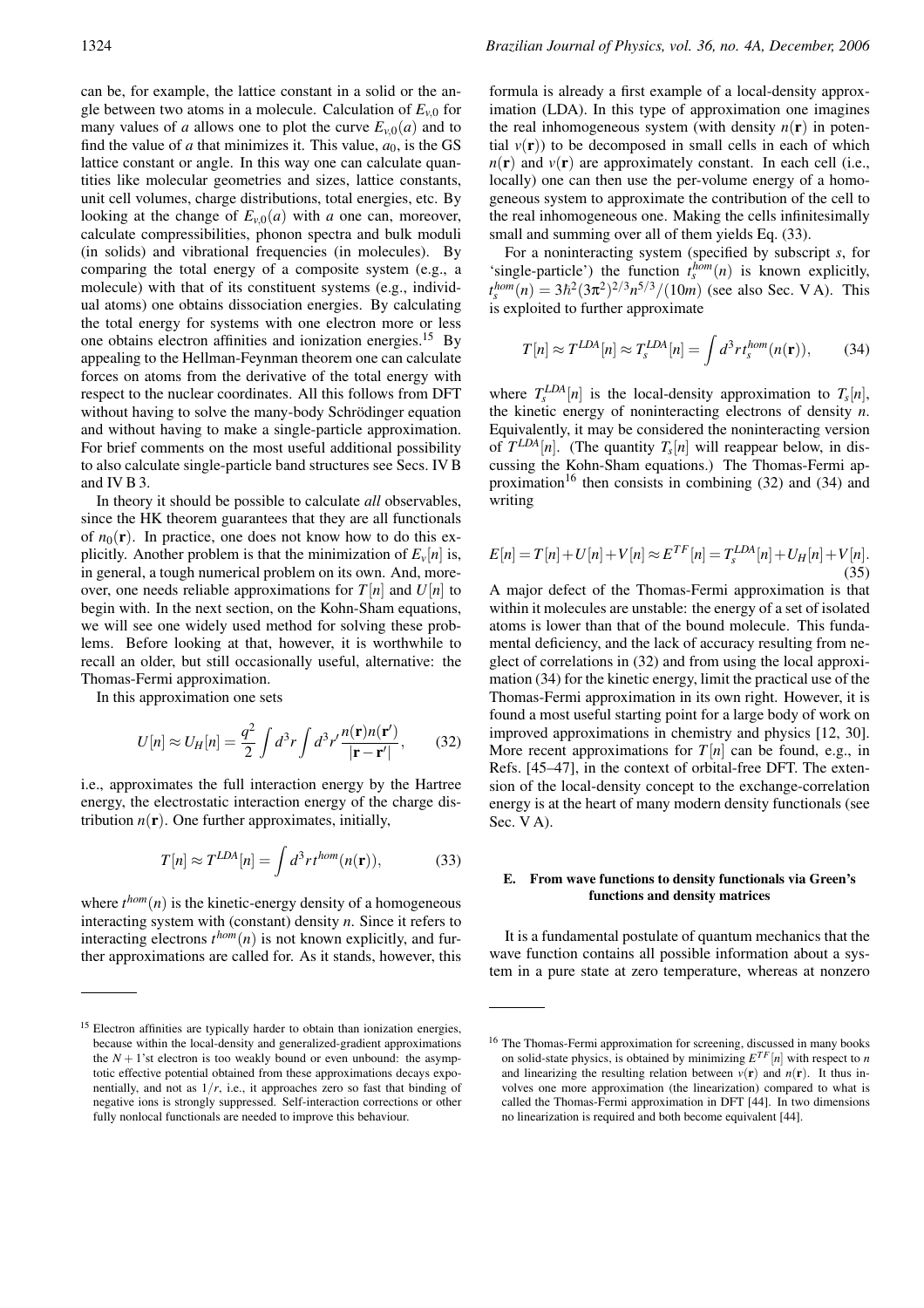temperature this information is contained in the density matrix of quantum statistical mechanics. Normally, this is much more information that one can handle: for a system with  $N = 100$  particles the many-body wave function is an extremely complicated function of 300 spatial and 100 spin<sup>17</sup> variables that would be impossible to manipulate algebraically or to extract any information from, even if it were possible to calculate it in the first place. For this reason one searches for less complicated objects to formulate the theory. Such objects should contain the experimentally relevant information, such as energies, densities, etc., but do not need to contain explicit information about the coordinates of every single particle. One class of such objects are *Green's functions*, which are described in the next subsection, and another are *reduced density matrices*, described in the subsection III E 2. Their relation to the wave function and the density is summarized in Fig. 1.

#### *1. Green's functions*

Readers with no prior knowledge of (or no interest in) Green's functions should skip this subsection, which is not necessary for understanding the following sections.

In mathematics one usually defines the Green's function of a linear operator  $\mathcal L$  via  $[z - \mathcal L(r)]G(x, x'; z) = \delta(x - x')$ , where  $\delta(x-x')$  is Dirac's delta function. For a single quantum particle in potential  $v(\mathbf{r})$  one has, for example,

$$
\[E + \frac{\hbar^2 \nabla^2}{2m} - v(\mathbf{r})\] G^{(0)}(\mathbf{r}, \mathbf{r}'; E) = \hbar \delta(\mathbf{r} - \mathbf{r}'). \tag{36}
$$

Many applications of such single-particle Green's functions are discussed in Ref. [21]. In many-body physics it is useful to also introduce more complicated Green's functions. In an interacting system the single-particle Green's function is modified by the presence of the interaction between the particles.<sup>18</sup> In general it now satisfies the equation $19$ 

$$
\left[i\hbar\frac{\partial}{\partial t} + \frac{\hbar^2 \nabla^2}{2m} - v(\mathbf{r})\right] G(\mathbf{r}, t; \mathbf{r}', t') = \hbar \delta(\mathbf{r} - \mathbf{r}') \delta(t - t')
$$

$$
-i \int d^3x U(\mathbf{r} - \mathbf{x}) G^{(2)}(\mathbf{r}t, \mathbf{x}t; \mathbf{r}'t', \mathbf{x}t^+), (37)
$$

where  $G^{(2)}(\mathbf{r}t,\mathbf{x}t;\mathbf{r}'t',\mathbf{x}t^+)$  is the two-particle Green's function [21, 48]. Only for noninteracting systems  $(U = 0)$  is

 $G(\mathbf{r}, t; \mathbf{r}', t')$  a Green's function in the mathematical sense of the word. In terms of  $G(\mathbf{r}, t; \mathbf{r}', t')$  one can explicitly express the expectation value of any single-body operator (such as the potential, the kinetic energy, the particle density, etc.), and also that of certain two-particle operators, such as the Hamiltonian in the presence of particle-particle interactions.<sup>20</sup>

One way to obtain the single-particle Green's function is via solution of what is called Dyson's equation [21, 48, 49],

$$
G(\mathbf{r},t;\mathbf{r}',t') = G^{(0)}(\mathbf{r},t;\mathbf{r}',t')
$$

$$
+ \int d^3x \int d^3x' \int d^3\tau \int d^3\tau' G^{(0)}(\mathbf{r},t;\mathbf{x},\tau)
$$

$$
\Sigma(\mathbf{x},\tau,\mathbf{x}',\tau')G(\mathbf{x}',\tau';\mathbf{r}',t'), \qquad (38)
$$

where  $\Sigma$  is known as the irreducible self energy [21, 48, 49] and  $G^{(0)}$  is the Green's function in the absence of any interaction. This equation (which we will not attempt to solve here) has a characteristic property that we will meet again when we study the (much simpler) Kohn-Sham and Hartree-Fock equations, in Sec. IV: the integral on the right-hand side, which determines *G* on the left-hand side, depends on *G* itself. The mathematical problem posed by this equation is thus *nonlinear*. We will return to such nonlinearity when we discuss selfconsistent solution of the Kohn-Sham equation. The quantity Σ will appear again in Sec. IV B 3 when we discuss the meaning of the eigenvalues of the Kohn-Sham equation.

The single-particle Green's function is related to the irreducible self energy by Dyson's equation (38) and to the twoparticle Green's function by the equation of motion (37). It can also be related to the *xc* potential of DFT by the Sham-Schlüter equation [50]

$$
\int d^3r' v_{xc}(\mathbf{r}) \int \omega G_s(\mathbf{r}, \mathbf{r}'; \omega) G(\mathbf{r}', \mathbf{r}; \omega) =
$$

$$
\int d^3r' \int d^3r'' \int \omega G_s(\mathbf{r}, \mathbf{r}'; \omega) \Sigma_{xc}(\mathbf{r}', \mathbf{r}''; \omega) G(\mathbf{y} \mathbf{r}'', \mathbf{r}; \omega), (39)
$$

where  $G_s$  is the Green's function of noninteracting particles with density  $n(r)$  (i.e., the Green's function of the Kohn-Sham equation, see Sec. IV B), and  $\Sigma_{xc}(\mathbf{r}', \mathbf{r}''; \omega) = \Sigma(\mathbf{r}', \mathbf{r}''; \omega)$  –  $\delta(\mathbf{r}' - \mathbf{r}'')v_H(\mathbf{r}')$  represents all contributions to the full irreducible self energy beyond the Hartree potential.

A proper discussion of Σ and *G* requires a formalism known as second quantization [21, 48] and usually proceeds via introduction of Feynman diagrams. These developments are beyond the scope of the present overview. A related concept, density matrices, on the other hand, can be discussed easily. The next section is devoted to a brief description of some important density matrices.

 $17$  To keep the notation simple, spin labels are either ignored or condensed into a common variable  $x := (\mathbf{r}s)$  in most of this text. They will only be put back explicitly in discussing spin-density-functional theory, in Sec. VI.

<sup>18</sup> Note that expressions like 'two-particle operator' and 'single-particle Green's function' refer to the number of particles involved in the definition of the operator (two in the case of an interaction, one for a potential energy, etc.), not to the total number of particles present in the system.

<sup>&</sup>lt;sup>19</sup> When energy is conserved, i.e., the Hamiltonian does not depend on time,  $G(\mathbf{r}, t; \mathbf{r}', t')$  depends on time only via the difference  $t - t'$  and can be written as  $G(\mathbf{r}, \mathbf{r}'; t - t')$ . By Fourier transformation with respect to  $t - t'$  one then passes from  $G(\mathbf{r}, \mathbf{r}'; t - t')$  to  $G(\mathbf{r}, \mathbf{r}'; E)$  of Eq. (36).

<sup>&</sup>lt;sup>20</sup> For arbitrary two-particle operators one needs the full two-particle Green's function  $G^{(2)}$ .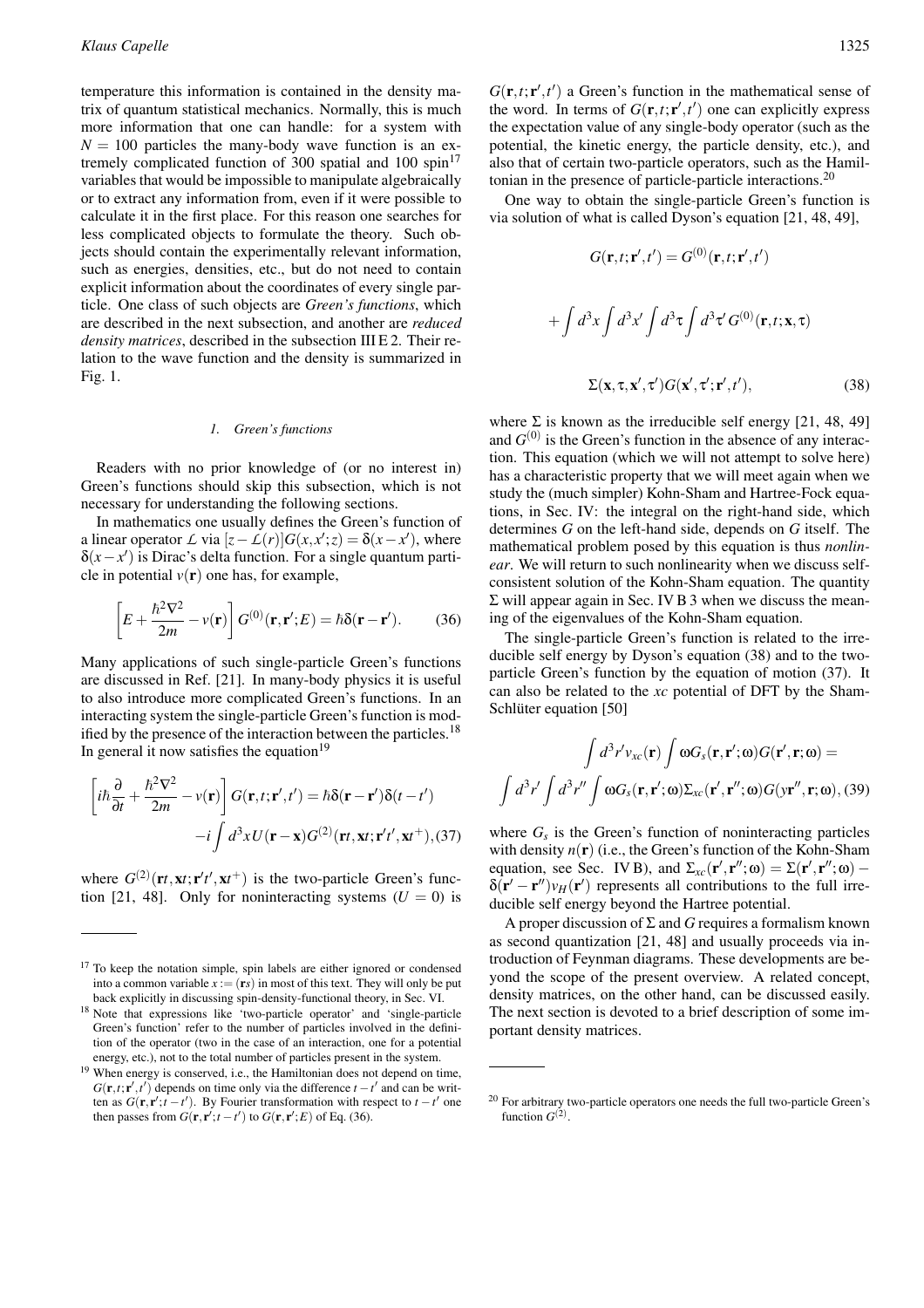### *2. Density matrices*

For a general quantum system at temperature *T*, the density operator in a canonical ensemble is defined as

$$
\hat{\gamma} = \frac{\exp^{-\beta \hat{H}}}{Tr[\exp^{-\beta \hat{H}}]},
$$
\n(40)

where  $Tr[\cdot]$  is the trace and  $\beta = 1/(k_B T)$ . Standard textbooks on statistical physics show how this operator is obtained in other ensembles, and how it is used to calculate thermal and quantum expectation values. Here we focus on the relation to density-functional theory. To this end we write  $\hat{\gamma}$  in the energy representation as

$$
\hat{\gamma} = \frac{\sum_{i} \exp^{-\beta E_{i}} |\Psi_{i}\rangle \langle \Psi_{i}|}{\sum_{i} \exp^{-\beta E_{i}}},
$$
\n(41)

where  $|\Psi_i\rangle$  is eigenfunction of  $\hat{H}$ , and the sum is over the entire spectrum of the system, each state being weighted by its Boltzmann weight exp−β*E<sup>i</sup>* . At zero temperature only the ground-state contributes to the sums, so that

$$
\hat{\gamma} = |\Psi_i\rangle\langle\Psi_i|.\tag{42}
$$

The coordinate-space matrix element of this operator for an *N*-particle system is

$$
\langle x_1, x_2, ... x_N | \hat{\gamma} | x'_1, x'_2, ... x'_N \rangle = \Psi(x_1, x_2, ... x_N)^* \Psi(x'_1, x'_2, ... x'_N)
$$
  
=:  $\gamma(x_1, x_2, ... x_N; x'_1, x'_2, ... x'_N),$  (43)

which shows the connection between the density matrix and the wave function. (We use the usual abbreviation  $x = rs$ for space and spin coordinates.) The expectation value of a general *N*-particle operator  $\hat{O}$  is obtained from  $O = \langle \hat{O} \rangle =$  $dx_1 \int dx_2... \int dx_N \Psi(x_1, x_2, ...x_N)$ <sup>\*</sup> $\hat{\partial} \Psi(x_1, x_2, ...x_N)$ , which for multiplicative operators becomes

$$
\langle \hat{O} \rangle = \int dx_1 \int dx_2 \dots \int dx_N \hat{O} \gamma(x_1, x_2, \dots x_N; x_1, x_2, \dots x_N) \tag{44}
$$

and involves only the function  $\gamma(x_1, x_2, \ldots, x_N; x_1, x_2, \ldots, x_N)$ , which is the diagonal element of the matrix γ. Most operators we encounter in quantum mechanics are one or two-particle operators and can be calculated from reduced density matrices, that depend on less than 2N variables.<sup>21</sup> The reduced two-particle density matrix is defined as

$$
\gamma_2(x_1, x_2; x_1', x_2') = \frac{N(N-1)}{2} \int dx_3 \int dx_4...
$$

$$
\int dx_N \gamma(x_1, x_2, x_3, x_4, ... x_N; x_1', x_2', x_3, x_4, ... x_N), \qquad (45)
$$

where  $N(N-1)/2$  is a convenient normalization factor. This density matrix determines the expectation value of the particle-particle interaction, of static correlation and response functions, of the *xc* hole, and some related quantities. The pair-correlation function  $g(x, x')$ , e.g., is obtained from the diagonal element of  $\gamma_2(x_1, x_2; x_1', x_2')$  according to  $\gamma_2(x_1, x_2; x_1, x_2) =: n(x_1)n(x_2)g(x, x').$ 

Similarly, the single-particle density matrix is defined as

$$
\gamma(x_1, x_1') = N \int dx_2 \int dx_3 \int dx_4 ...
$$
  

$$
\int dx_N \gamma(x_1, x_2, x_3, x_4, ... x_N; x_1', x_2, x_3, x_4, ... x_N)
$$
  

$$
= N \int dx_2 \int dx_3 \int dx_4 ...
$$
  

$$
dx_N \Psi^*(x_1, x_2, x_3, ... , x_N) \Psi(x_1', x_2, x_3, ... , x_N).
$$
 (46)

The structure of reduced density matrices is quite simple: all coordinates that  $\gamma$  does not depend upon are set equal in  $\Psi$ and Ψ<sup>∗</sup> , and integrated over. The single-particle density matrix can also be considered the time-independent form of the single-particle Green's function, since it can alternatively be obtained from

$$
\gamma(x, x') = -i \lim_{t' \to t} G(x, x'; t - t'). \tag{47}
$$

In the special case that the wave function  $\Psi$  is a Slater determinant, i.e., the wave function of *N* noninteracting fermions, the single-particle density matrix can be written in terms of the orbitals comprising the determinant, as

$$
\gamma(x, x') = \sum_{j} \phi_j^*(x) \phi_j(x'), \qquad (48)
$$

which is known as the Dirac (or Dirac-Fock) density matrix.

The usefulness of the single-particle density matrix becomes apparent when we consider how one would calculate the expectation value of a multiplicative single-particle operator  $\hat{A} = \sum_{i}^{N} a(\mathbf{r}_i)$  (such as the potential  $\hat{V} = \sum_{i}^{N} v(\mathbf{r}_i)$ ):

$$
\langle \hat{A} \rangle = \int dx_1 \dots \int dx_N \Psi^*(x_1, x_2, \dots, x_N)
$$

$$
\left[ \sum_i^N a(x_i) \right] \Psi(x_1, x_2, \dots, x_N) \tag{49}
$$

$$
= N \int dx_1 \dots \int dx_N \Psi^*(x_1, x_2, \dots, x_N)
$$

$$
= N \int dx_1 \dots \int dx_N \Psi^*(x_1, x_2, ..., x_N)
$$
  
\n
$$
a(x_1)\Psi(x_1, x_2, ..., x_N)
$$
\n(50)

$$
= \int dx a(x)\gamma(x, x), \qquad (51)
$$

which is a special case of Eq. (44). The second line follows from the first by exploiting that the fermionic wave function Ψ changes sign upon interchange of two of its arguments. The last equation implies that if one knows  $\gamma(x,x)$  one can calculate the expectation value of any multiplicative single-particle

<sup>21</sup> Just as for Green's functions, expressions like 'two-particle operator' and 'two-particle density matrix' refer to the number of particles involved in the definition of the operator (two in the case of an interaction, one for a potential energy, etc.), not to the total number of particles present in the system.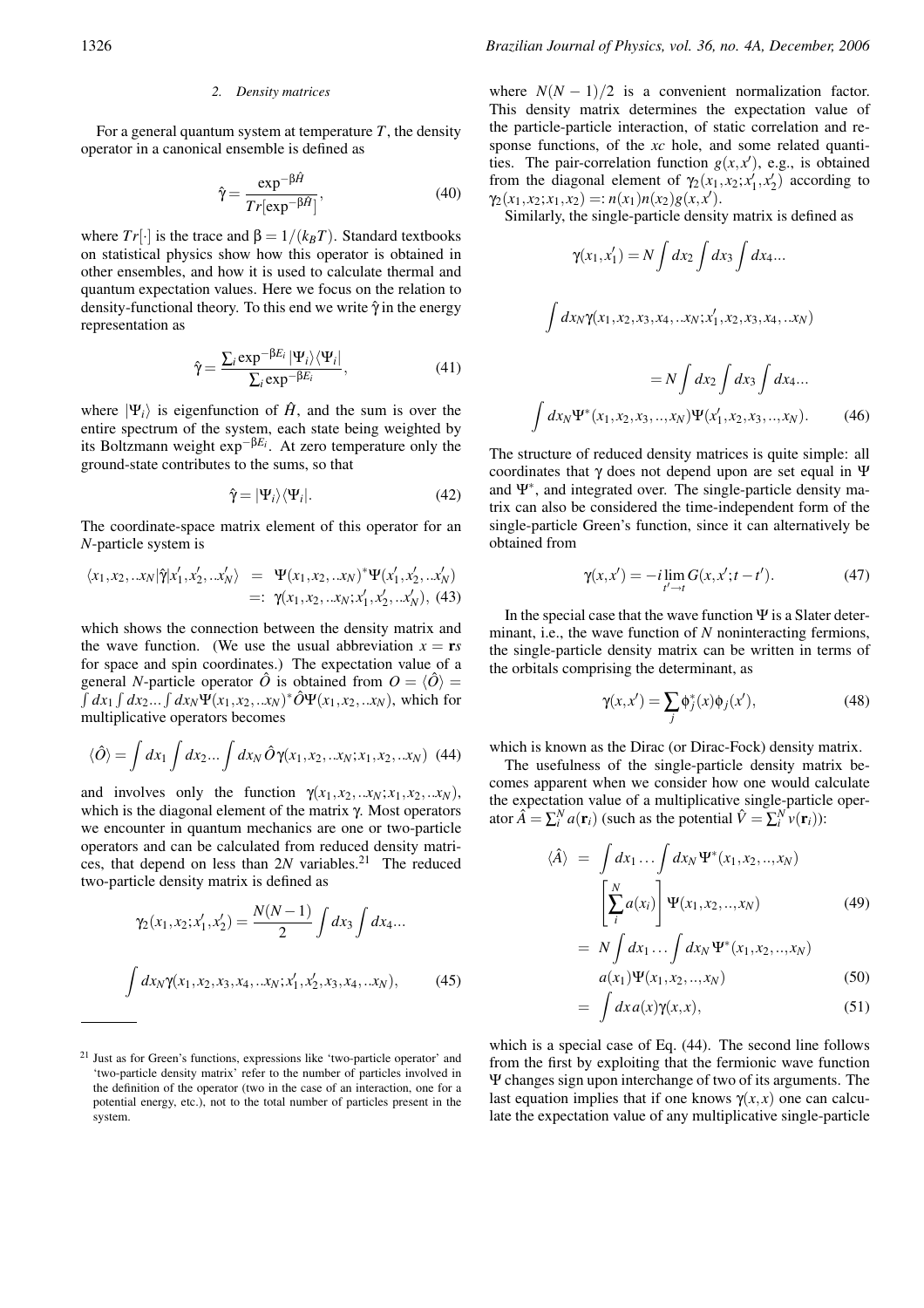operator in terms of it, regardless of the number of particles present in the system.<sup>22</sup> The simplification is enormous, and reduced density matrices are very popular in, e.g., computational chemistry for precisely this reason. More details are given in, e.g., Ref. [6]. The full density operator, Eq. (40), on the other hand, is the central quantity of quantum statistical mechanics.

It is not possible to express expectation values of twoparticle operators, such as the interaction itself, or the full Hamiltonian (i.e., the total energy), explicitly in terms of the single-particle density matrix  $\gamma(\mathbf{r}, \mathbf{r}')$ . For this purpose one requires the two-particle density matrix. This situation is to be contrasted with that of the single-particle Green's function, for which one knows how to express the expectation values of  $U$  and  $H$ <sup>[21, 48]. Apparently, some information has gotten</sup> lost in passing from *G* to γ. This can also be seen very clearly from Eq. (47), which shows that information on the dynamics of the system, which is contained in *G*, is erased in the definition of  $\gamma(\mathbf{r}, \mathbf{r}')$ . Explicit information on the static properties of the system is contained in the *N*-particle density matrix, but as seen from (45) and (46), a large part of this information is also lost ('integrated out') in passing from the *N*-particle density matrix to the reduced two- or one-particle density matrices.

Apparently even less information is contained in the particle density<sup>23</sup>  $n(r)$ , which is obtained by summing the diagonal element of  $\gamma(x, x')$  over the spin variable,

$$
n(\mathbf{r}) = \sum_{s} \gamma(\mathbf{r}s, \mathbf{r}s).
$$
 (52)

This equation follows immediately from comparing (8) with (46). We can define an alternative density operator,  $\hat{n}$ , by requiring that the same equation must also be obtained by substituting  $\hat{n}(\mathbf{r})$  into Eq. (51), which holds for any single-particle operator. This requirement implies that  $\hat{n}(\mathbf{r}) = \sum_{i}^{N} \delta(\mathbf{r} - \mathbf{r}_i)^{24}$ 

The particle density is an even simpler function than  $\gamma(x, x')$ : it depends on one set of coordinates *x* only, it can easily be visualized as a three-dimensional charge distribution, and it is directly accessible in experiments. These advantages, however, seem to be more than compensated by the fact that one has integrated out an enormous amount of specific information about the system in going from wave functions to Green's functions, and on to density matrices and finally the density itself. This process is illustrated in Fig. 1.

The great surprise of density-functional theory is that in fact no information has been lost at all, at least as long as one considers the system only in its ground state: according to the Hohenberg-Kohn theorem the ground-state density



FIG. 1: Information on the time-and-space dependent wave function  $\Psi(x_1, x_2, \ldots, x_N, t)$  is built into Green's functions, and on the time-independent wave function into density matrices. Integrating out degrees of freedom reduces the *N*-particle Green's function and *N*-particle density matrix to the one-particle quantities  $G(x_1, x_2; t)$ and  $\gamma(x_1, x_2)$  described in the main text. The diagonal element of the one-particle density matrix is the ordinary charge density — the central quantity in DFT. The Hohenberg-Kohn theorem and its timedependent generalization (the Runge-Gross theorem) guarantee that the densities contain exactly the same information as the wave functions.

 $n_0(x)$  completely determines the ground-state wave function  $\Psi_0(x_1, x_2 \ldots, x_N)$ .<sup>25</sup>

Hence, in the ground state, a function of one variable is equivalent to a function of *N* variables! This property shows that we have only integrated out *explicit* information on our way from wave functions via Green's functions and density matrices to densities. *Implicitly* all the information that was contained in the ground-state wave function is still contained in the ground-state density. Part of the art of practical DFT is how to get this implicit information out, once one has obtained the density!

# IV. DFT AS AN EFFECTIVE SINGLE-BODY THEORY: THE KOHN-SHAM EQUATIONS

Density-functional theory can be implemented in many ways. The minimization of an explicit energy functional, discussed up to this point, is not normally the most efficient among them. Much more widely used is the Kohn-Sham approach. Interestingly, this approach owes its success and popularity partly to the fact that it does not exclusively work in terms of the particle (or charge) density, but brings a special kind of wave functions (single-particle orbitals) back into

<sup>22</sup> For nonmultiplicative single-particle operators (such as the kinetic energy, which contains a derivative) one requires the full single-particle matrix *γ*(*x*, *x*<sup>'</sup>) and not only *γ*(*x*, *x*).

<sup>&</sup>lt;sup>23</sup> A quantitative estimate of how much less information is *apparently* contained in the density than in the wave function is given in footnote 6.

<sup>&</sup>lt;sup>24</sup> The expectation value of  $\hat{n}$  is the particle density, and therefore  $\hat{n}$  is often also called the density operator. This concept must not be confused with any of the various density matrices or the density operator of statistical physics, Eq. (40).

<sup>&</sup>lt;sup>25</sup> The Runge-Gross theorem, which forms the basis of time-dependent DFT [51], similarly guarantees that the time-dependent density contains the same information as the time-dependent wave function.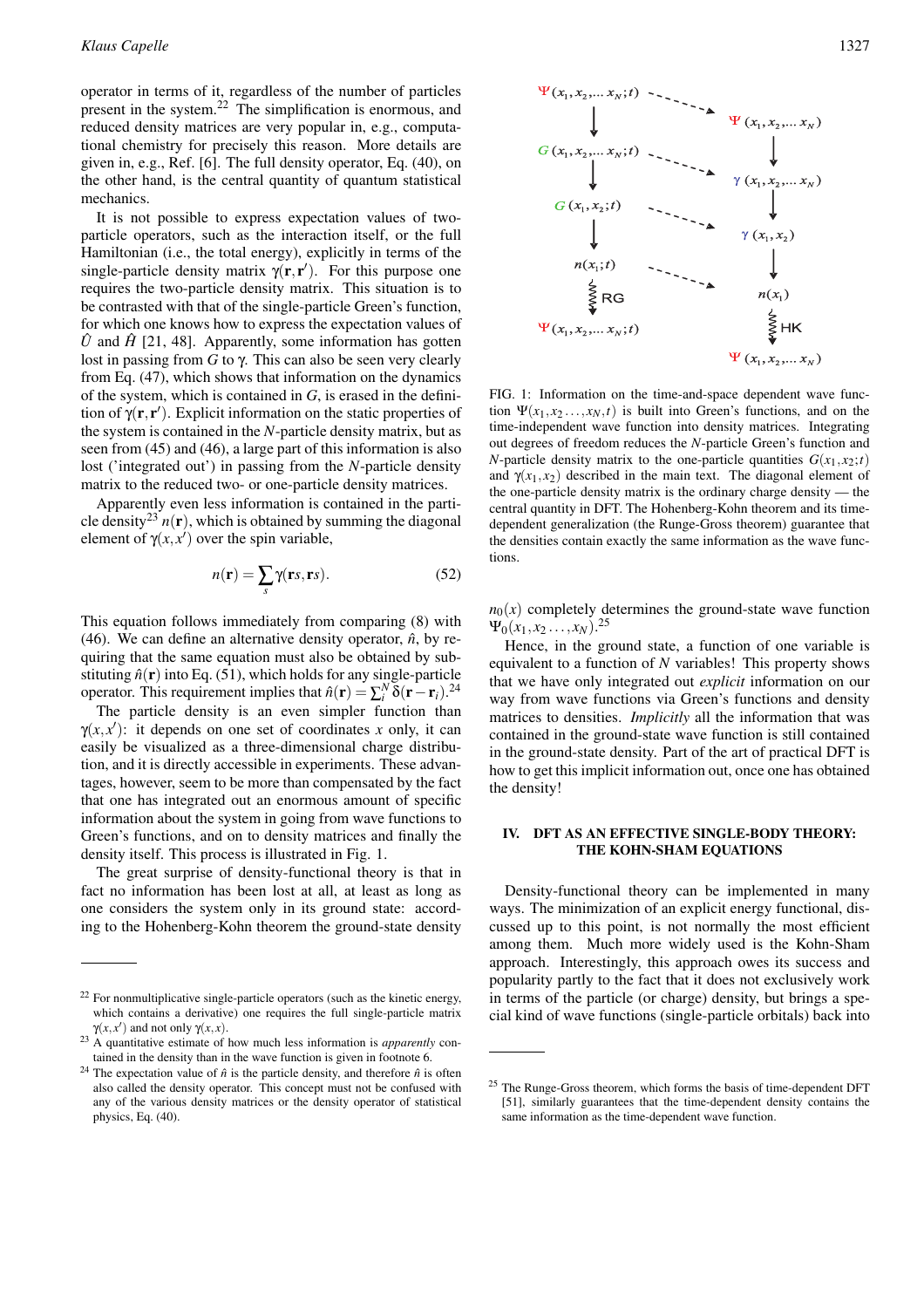the game. As a consequence DFT then looks formally like a single-particle theory, although many-body effects are still included via the so-called exchange-correlation functional. We will now see in some detail how this is done.

## A. Exchange-correlation energy: definition, interpretation and exact properties

### *1. Exchange-correlation energy*

The Thomas-Fermi approximation (34) for  $T[n]$  is not very good. A more accurate scheme for treating the kinetic-energy functional of interacting electrons,  $T[n]$ , is based on decomposing it into one part that represents the kinetic energy of noninteracting particles of density *n*, i.e., the quantity called above  $T_s[n]$ , and one that represents the remainder, denoted  $T_c[n]$  (the subscripts *s* and *c* stand for 'single-particle' and 'correlation', respectively).<sup>26</sup>

$$
T[n] = T_s[n] + T_c[n].\tag{53}
$$

 $T_s[n]$  is not known exactly as a functional of *n* [and using the LDA to approximate it leads one back to the Thomas-Fermi approximation (34)], but it is easily expressed in terms of the single-particle orbitals  $\phi_i(\mathbf{r})$  of a noninteracting system with density *n*, as

$$
T_s[n] = -\frac{\hbar^2}{2m} \sum_{i}^{N} \int d^3 r \phi_i^*(\mathbf{r}) \nabla^2 \phi_i(\mathbf{r}), \qquad (54)
$$

because for noninteracting particles the total kinetic energy is just the sum of the individual kinetic energies. Since all  $\phi_i(\mathbf{r})$  are functionals of *n*, this expression for  $T_s$  is an explicit orbital functional but an implicit density functional,  $T_s[n] =$  $T_s[\{\phi_i[n]\}]$ , where the notation indicates that  $T_s$  depends on the full set of occupied orbitals  $\phi_i$ , each of which is a functional of *n*. Other such orbital functionals will be discussed in Sec. V.

We now rewrite the exact energy functional as

$$
E[n] = T[n] + U[n] + V[n] = T_s[\{\phi_i[n]\}] + U_H[n] + E_{xc}[n] + V[n],
$$
\n(55)

where by definition  $E_{xc}$  contains the differences  $T - T_s$  (i.e.  $T_c$ ) and  $U - U_H$ . This definition shows that a significant part of the correlation energy  $E_c$  is due to the difference  $T_c$  between the noninteracting and the interacting kinetic energies. Unlike Eq. (35), Eq. (55) is formally exact, but of course *Exc* is unknown — although the HK theorem guarantees that it is a density functional. This functional,  $E_{xc}[n]$ , is called the *exchange-correlation* (xc) energy. It is often decomposed as  $E_{xc} = E_x + E_c$ , where  $E_x$  is due to the Pauli principle (exchange energy) and  $E_c$  is due to correlations. ( $T_c$  is then a part of  $E_c$ .) The exchange energy can be written explicitly in terms of the single-particle orbitals  $as<sup>27</sup>$ 

$$
E_x[\{\phi_i[n]\}] = -\frac{q^2}{2} \sum_{jk} \int d^3r \int d^3r' \frac{\phi_i^*(\mathbf{r}) \phi_k^*(\mathbf{r}') \phi_i(\mathbf{r}') \phi_k(\mathbf{r})}{|\mathbf{r} - \mathbf{r}'|}, \quad (56)
$$

which is known as the Fock term, but no general exact expression in terms of the density is known.

### *2. Different perspectives on the correlation energy*

For the correlation energy no general explicit expression is known, neither in terms of orbitals nor densities. Different ways to understand correlations are described below.

*Correlation energy: variational approach.* A simple way to understand the origin of correlation is to recall that the Hartree energy is obtained in a variational calculation in which the many-body wave function is approximated as a product of single-particle orbitals. Use of an antisymmetrized product (a Slater determinant) produces the Hartree and the exchange energy [48, 49]. The correlation energy is then defined as the difference between the full ground-state energy (obtained with the correct many-body wave function) and the one obtained from the (Hartree-Fock or Kohn-Sham<sup>28</sup>) Slater determinant. Since it arises from a more general trial wave function than a single Slater determinant, correlation cannot raise the total energy, and  $E_c[n] \leq 0$ . Since a Slater determinant is itself more general than a simple product we also have  $E_x \le 0$ , and thus the upper bound<sup>29</sup>  $E_{xc}[n] \leq 0$ .

*Correlation energy: probabilistic approach.* Recalling the quantum mechanical interpretation of the wave function as a probability amplitude, we see that a product form of the many-body wave function corresponds to treating the probability amplitude of the many-electron system as a product of the probability amplitudes of individual electrons (the orbitals). Mathematically, the probability of a composed event is only equal to the probability of the individual events if the individual events are independent (i.e., uncorrelated). Physically, this means that the electrons described by the product wave function are independent.<sup>30</sup> Such wave functions thus neglect the fact that, as a consequence of the Coulomb interaction, the electrons try to avoid each other. The correlation

 $^{26}T_s$  is defined as the expectation value of the kinetic-energy operator  $\hat{T}$  with the Slater determinant arising from density *n*, i.e.,  $T_s[n] = \langle \Phi[n] | \hat{T} | \Phi[n] \rangle$ . Similarly, the full kinetic energy is defined as  $T[n] = \langle \Psi[n] | \hat{T} | \Psi[n] \rangle$ . All consequences of antisymmetrization (i.e., exchange) are described by employing a determinantal wave function in defining  $T_s$ . Hence,  $T_c$ , the difference between *T<sup>s</sup>* and *T* is a pure correlation effect.

<sup>&</sup>lt;sup>27</sup> This differs from the exchange energy used in Hartree-Fock theory only in the substitution of Hartree-Fock orbitals  $\phi_i^{HF}(\mathbf{r})$  by Kohn-Sham orbitals φ*i*(r).

<sup>&</sup>lt;sup>28</sup> The Hartree-Fock and the Kohn-Sham Slater determinants are not identical, since they are composed of different single-particle orbitals, and thus the definition of exchange and correlation energy in DFT and in conventional quantum chemistry is slightly different [52].

<sup>&</sup>lt;sup>29</sup> A lower bound is provided by the Lieb-Oxford formula, given in Eq. (64).

<sup>30</sup> Correlation is a mathematical concept describing the fact that certain events are not independent. It can be defined also in classical physics, and in applications of statistics to other fields than physics. Exchange is due to the indistinguishability of particles, and a true quantum phenomenon, without any analogue in classical physics.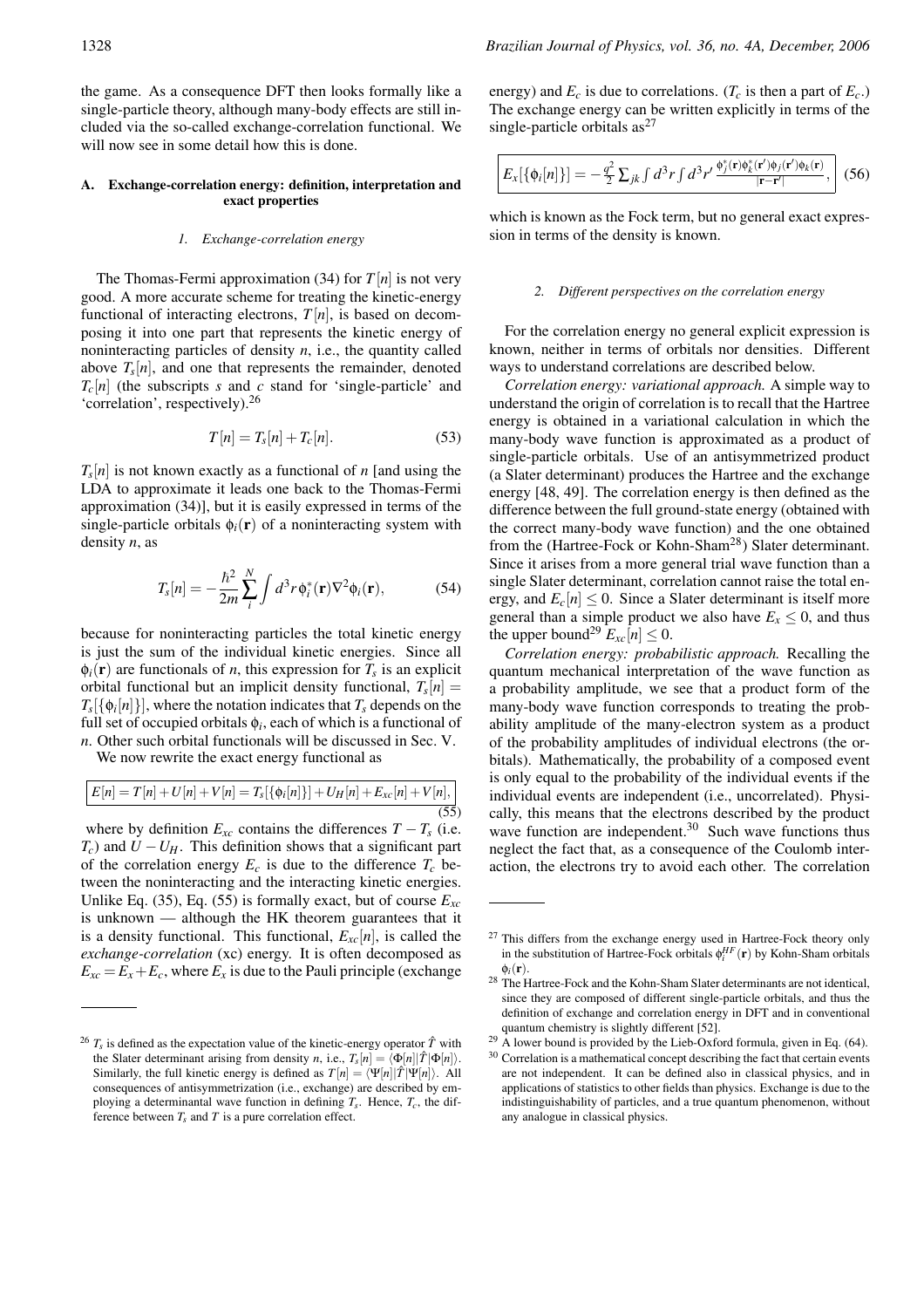energy is simply the additional energy lowering obtained in a real system due to the mutual avoidance of the interacting electrons. One way to characterize a strongly correlated system is to define correlations as strong when  $E_c$  is comparable in magnitude to, or larger than, other energy contributions, such as  $E_H$  or  $T_s$ . (In weakly correlated systems  $E_c$  normally is several orders of magnitude smaller.) $31$ 

*Correlation energy: beyond mean-field approach.* A rather different (but equivalent) way to understand correlation is to consider the following alternative form of the operator representing the Coulomb interaction, equivalent to Eq. (3),

$$
\hat{U} = \frac{q^2}{2} \int d^3r \int d^3r' \frac{\hat{n}(\mathbf{r})\hat{n}(\mathbf{r}') - \hat{n}(\mathbf{r})\delta(\mathbf{r} - \mathbf{r}')}{|\mathbf{r} - \mathbf{r}'|},\qquad(57)
$$

in which the operator character is carried only by the density operators  $\hat{n}$  (in occupation number representation), and the term with the delta function subtracts out the interaction of a charge with itself (cf., e.g., the appendix of Ref. [53] for a simple derivation of this form of  $\tilde{U}$ ). The expectation value of this operator,  $U = \langle \Psi | \hat{U} | \Psi \rangle$ , involves the expectation value of a product of density operators,  $\langle \Psi | \hat{n}(\mathbf{r}) | \hat{n}(\mathbf{r'}) | \Psi \rangle$ . In the Hartree term (32), on the other hand, this expectation value of a product is replaced by a product of expectation values, each of the form  $n(\mathbf{r}) = \langle \Psi | \hat{n}(\mathbf{r}) | \Psi \rangle$ . This replacement amounts to a mean-field approximation, which neglects quantum fluctuations<sup>32</sup> about the expectation values: by writing  $\hat{n} = n + \delta \hat{n}_{fluc}$  and substituting in Eq. (57) we see that the difference between  $\langle \Psi | \hat{U} | \Psi \rangle$  and the Hartree term (32) is entirely due to the fluctuations  $\delta \hat{n}_{fluc}$  and the self-interaction correction to the Hartree term. Quantum fluctuations about the expectation value are thus at the origin of quantum correlations between interacting particles.

*Correlation energy: holes.* The fact that both exchange and correlation tend to keep electrons apart, has given rise to the concept of an *xc* hole,  $n_{xc}(\mathbf{r}, \mathbf{r}')$ , describing the reduction of probability for encountering an electron at  $\mathbf{r}'$ , given one at r. The *xc* energy can be written as a Hartree-like interaction between the charge distribution  $n(r)$  and the *xc* hole  $n_{xc}(\mathbf{r}, \mathbf{r}') = n_{x}(\mathbf{r}, \mathbf{r}') + n_{c}(\mathbf{r}, \mathbf{r}'),$ 

$$
E_{xc}[n] = \frac{q^2}{2} \int d^3r \int d^3r' \frac{n(\mathbf{r})n_{xc}(\mathbf{r}, \mathbf{r'})}{|\mathbf{r} - \mathbf{r'}|},
$$
(58)

which defines  $n_{xc}$ . The exchange component  $E_x[n]$  of the exact exchange-correlation functional describes the energy lowering due to antisymmetrization (i.e., the tendency of like-spin electrons to avoid each other). It gives rise to the exchange electrons to avoid each other). It gives rise to the exchange<br>hole  $n_x(\mathbf{r}, \mathbf{r}')$ , which obeys the sum rule  $\int d^3r' n_x(\mathbf{r}, \mathbf{r}') =$  $-1$ . The correlation component  $E_c[n]$  accounts for the additional energy lowering arising because electrons with opposite spins also avoid each other. The resulting correlation hole integrates to zero, so that the total *xc* hole satisfies  $\int d^3r' n_{xc}(\mathbf{r}, \mathbf{r}') = -1$ . The *xc* hole can also be written as  $n_{xc}(\mathbf{r}, \mathbf{r}') = n(\mathbf{r}')(\bar{g}[n](\mathbf{r}, \mathbf{r}') - 1)$ , where  $\bar{g}$  is the average of the pair-correlation function  $g(\mathbf{r}, \mathbf{r}')$ , mentioned in Sec. III E 2, over all values of the particle-particle interaction, from zero (KS system) to  $\langle \hat{U} \rangle$  (interacting system). This average is simply expressed in terms of the coupling constant  $\alpha$  as  $\bar{g}(\mathbf{r}, \mathbf{r}') = \int_0^1 g_\alpha(\mathbf{r}, \mathbf{r}') d\alpha$ . For the Coulomb interaction,  $\alpha = e^2$ , i.e., the square of the electron charge [5, 6].

#### *3. Exact properties*

Clearly *E<sup>c</sup>* is an enormously complex object, and DFT would be of little use if one had to know it exactly for making calculations. The practical advantage of writing  $E[n]$  in the form Eq. (55) is that the unknown functional  $E_{xc}[n]$  is typically much smaller than the known terms  $T_s$ ,  $U_H$  and  $V$ . One can thus hope that reasonably simple approximations for  $E_{xc}[n]$  provide useful results for  $E[n]$ . Some successful approximations are discussed in Sec. V. Exact properties, such proximations are discussed in sec. v. Exact properties, such<br>as the sum rule  $\int d^3r' n_{xc}(\mathbf{r}, \mathbf{r}') = -1$ , described in the preceding section, are most valuable guides in the construction of approximations to  $E_{xc}[n]$ .

Among the known properties of this functional are the coordinate scaling conditions first obtained by Levy and Perdew [55]

$$
E_x[n_\lambda] = \lambda E_x[n] \tag{59}
$$

$$
E_c[n_\lambda] > \lambda E_c[n] \quad \text{for } \lambda > 1 \tag{60}
$$

$$
E_c[n_\lambda] < \lambda E_c[n] \quad \text{for } \lambda < 1,\tag{61}
$$

where  $n_{\lambda}(\mathbf{r}) = \lambda^3 n(\lambda \mathbf{r})$  is a scaled density integrating to total particle number *N*.

Another important property of the exact functional is the one-electron limit

$$
E_c[n^{(1)}] \equiv 0 \tag{62}
$$

$$
E_x[n^{(1)}] \equiv -E_H[n^{(1)}], \tag{63}
$$

where  $n^{(1)}$  is a one-electron density. These latter two conditions, which are satisfied within the Hartree-Fock approximation, but not by standard local-density and gradient-dependent functionals, ensure that there is no artificial self-interaction of one electron with itself.

The Lieb-Oxford bound [56, 57],

$$
E_x[n] \ge E_{xc}[n] \ge -1.68e^2 \int d^3rn(\mathbf{r})^{4/3},\tag{64}
$$

establishes a lower bound on the *xc* energy, and is satisfied by LDA and many (but not all) GGAs.

<sup>&</sup>lt;sup>31</sup> Other characterizations of strongly correlated systems are to compare the width of the conduction band in a solid with the kinetic energy (if the band width is smaller, correlations are strong), or the quasiparticle energies  $\tilde{\varepsilon}_i$  with the Kohn-Sham eigenvalues  $\varepsilon_i$  (if both are similar, correlations are weak, see footnote 37), or the derivative discontinuity  $\Delta_{rc}$ , defined in Eq. (65), with the Kohn-Sham energy gap (if the former is comparable to or larger than the latter, correlations are strong). (The meaning of  $\tilde{\varepsilon}_i$ ,  $\varepsilon_i$  and ∆*xc* is explained below.) No universally applicable definition of 'strong correlations' seems to exist.

<sup>&</sup>lt;sup>32</sup> At finite temperature there are also thermal fluctuations. To properly include these one must use a finite-temperature formulation of DFT [54]. See also the contribution of B. L. Gyorffy et al. in Ref. [19] for DFT treatment of various types of fluctuations.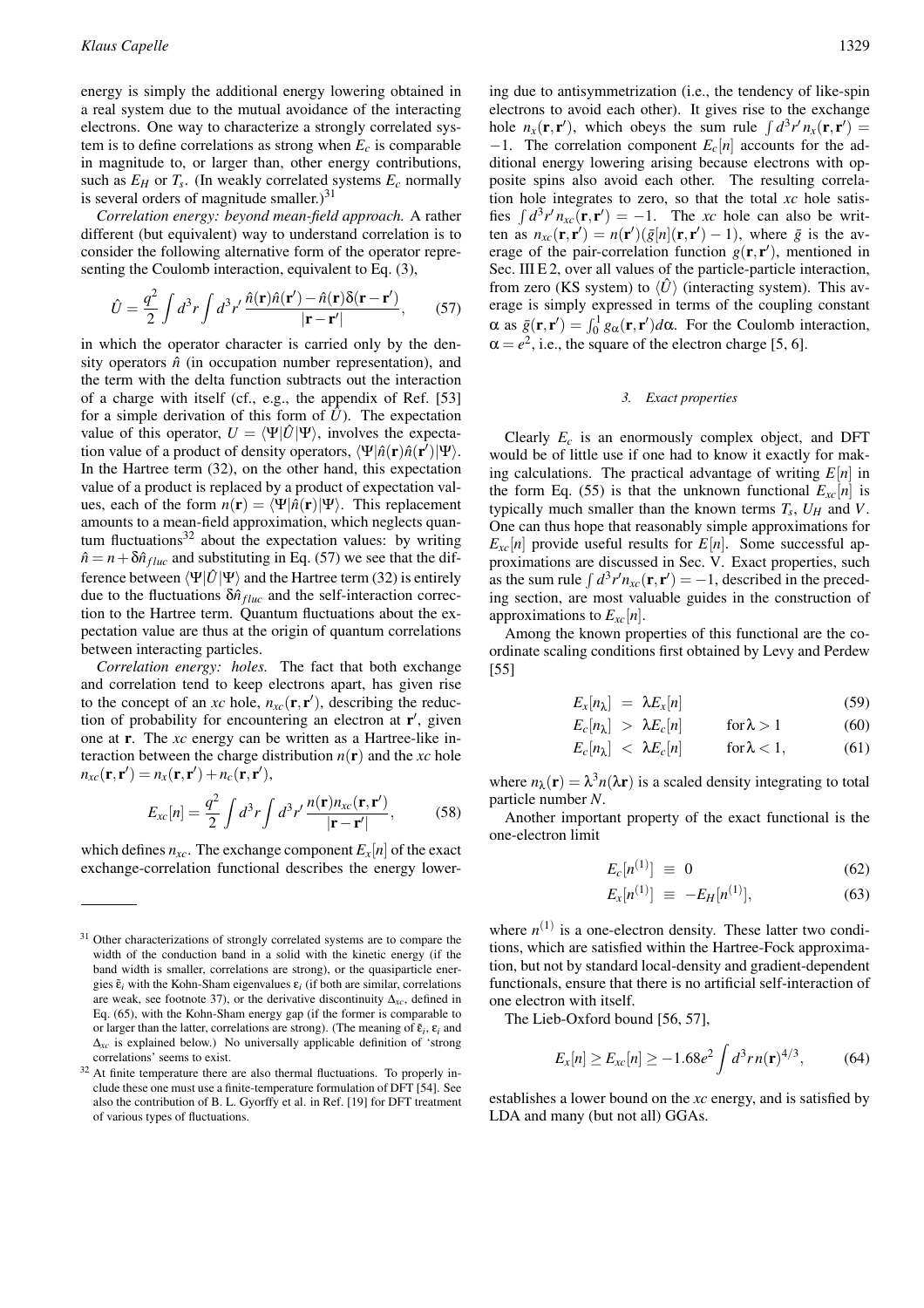One of the most intriguing properties of the exact functional, which has resisted all attempts of describing it in local or semilocal approximations, is the derivative discontinuity of the *xc* functional with respect to the total particle number [50, 58, 59],

$$
\frac{\delta E_{xc}[n]}{\delta n(\mathbf{r})}\bigg|_{N+\delta} - \frac{\delta E_{xc}[n]}{\delta n(\mathbf{r})}\bigg|_{N-\delta} = v_{xc}^+(\mathbf{r}) - v_{xc}^-(\mathbf{r}) = \Delta_{xc}, \quad (65)
$$

where  $\delta$  is an infinitesimal shift of the electron number *N*, and  $\Delta_{xc}$  is a system-dependent, but **r**-independent shift of the *xc* potential  $v_{xc}(\mathbf{r})$  as it passes from the electron-poor to the electron-rich side of integer *N*. The noninteracting kineticenergy functional has a similar discontinuity, given by

$$
\frac{\delta T_s[n]}{\delta n(\mathbf{r})}\bigg|_{N+\delta} - \frac{\delta T_s[n]}{\delta n(\mathbf{r})}\bigg|_{N-\delta} = \varepsilon_{N+1} - \varepsilon_N = \Delta_{KS},\tag{66}
$$

where  $\varepsilon_N$  and  $\varepsilon_{N+1}$  are the Kohn-Sham (KS) single-particle energies of the highest occupied and lowest unoccupied eigenstate. The meaning of these KS eigenvalues is discussed in the paragraphs following Eq. (75) and illustrated in Fig. 2. In the chemistry literature these are called the HOMO (highest occupied molecular orbital) and LUMO (lowest unoccupied molecular orbital), respectively. The kinetic-energy discontinuity is thus simply the KS single-particle gap  $\Delta_{KS}$ , or HOMO-LUMO gap, whereas the *xc* discontinuity  $\Delta_{xc}$  is a many-body effect. The true fundamental gap  $\Delta = E(N+1) + E(N-1) 2E(N)$  is the discontinuity of the total ground-state energy functional [5, 50, 58, 59],

$$
\Delta = \left. \frac{\delta E[n]}{\delta n(\mathbf{r})} \right|_{N+\delta} - \left. \frac{\delta E[n]}{\delta n(\mathbf{r})} \right|_{N-\delta} = \Delta_{KS} + \Delta_{xc}.
$$
 (67)

Since all terms in *E* other than  $E_{xc}$  and  $T_s$  are continuous functionals of  $n(r)$ , the fundamental gap is the sum of the KS gap and the *xc* discontinuity. Standard density functionals (LDA and GGA) predict  $\Delta_{xc} = 0$ , and thus often underestimate the fundamental gap. The fundamental and KS gaps are also illustrated in Fig. 2.

All these properties serve as constraints or guides in the construction of approximations for the functionals  $E_x[n]$  and  $E_c[n]$ . Many other similar properties are known. A useful overview of scaling properties is the contribution of M. Levy in Ref. [19].

#### B. Kohn-Sham equations

#### *1. Derivation of the Kohn-Sham equations*

Since  $T_s$  is now written as an orbital functional one cannot directly minimize Eq. (55) with respect to *n*. Instead, one commonly employs a scheme suggested by Kohn and Sham [60] for performing the minimization indirectly. This scheme starts by writing the minimization as

$$
0 = \frac{\delta E[n]}{\delta n(\mathbf{r})} = \frac{\delta T_s[n]}{\delta n(\mathbf{r})} + \frac{\delta V[n]}{\delta n(\mathbf{r})} + \frac{\delta U_H[n]}{\delta n(\mathbf{r})}
$$

$$
+\frac{\delta E_{xc}[n]}{\delta n(\mathbf{r})} = \frac{\delta T_s[n]}{\delta n(\mathbf{r})} + v(\mathbf{r}) + v_H(\mathbf{r}) + v_{xc}(\mathbf{r}). \tag{68}
$$

As a consequence of Eq. (27),  $\delta V/\delta n = v(\mathbf{r})$ , the 'external' potential the electrons move in.<sup>33</sup> The term  $\delta U_H / \delta n$  simply yields the Hartree potential, introduced in Eq. (11). For the term  $\delta E_{xc}/\delta n$ , which can only be calculated explicitly once an approximation for *Exc* has been chosen, one commonly writes  $v_{xc}$ . By means of the Sham-Schlüter equation (39),  $v_{xc}$  is related to the irreducible self energy  $\Sigma$ , introduced in Eq. (38) [50].

Consider now a system of noninteracting particles moving in the potential  $v_s(\mathbf{r})$ . For this system the minimization condition is simply

$$
0 = \frac{\delta E_s[n]}{\delta n(\mathbf{r})} = \frac{\delta T_s[n]}{\delta n(\mathbf{r})} + \frac{\delta V_s[n]}{\delta n(\mathbf{r})} = \frac{\delta T_s[n]}{\delta n(\mathbf{r})} + v_s(\mathbf{r}),\qquad(69)
$$

since there are no Hartree and *xc* terms in the absence of interactions. The density solving this Euler equation is  $n<sub>s</sub>(\mathbf{r})$ . Comparing this with Eq. (68) we find that both minimizations have the same solution  $n_s(\mathbf{r}) \equiv n(\mathbf{r})$ , if  $v_s$  is chosen to be

$$
\nu_s(\mathbf{r}) = v(\mathbf{r}) + v_H(\mathbf{r}) + v_{xc}(\mathbf{r}).
$$
\n(70)

Consequently, one can calculate the density of the interacting (many-body) system in potential  $v(\mathbf{r})$ , described by a manybody Schrödinger equation of the form  $(2)$ , by solving the equations of a noninteracting (single-body) system in potential  $v_s(\mathbf{r})$ .<sup>34</sup>

In particular, the Schrödinger equation of this auxiliary system,

$$
\left[-\frac{\hbar^2 \nabla^2}{2m} + \nu_s(\mathbf{r})\right] \phi_i(\mathbf{r}) = \varepsilon_i \phi_i(\mathbf{r}),\tag{71}
$$

yields orbitals that reproduce the density  $n(r)$  of the original system (these are the same orbitals employed in Eq. (54)),

$$
n(\mathbf{r}) \equiv n_s(\mathbf{r}) = \sum_{i}^{N} f_i |\phi_i(\mathbf{r})|^2, \qquad (72)
$$

where  $f_i$  is the occupation of the *i*'th orbital.<sup>35</sup> Eqs. (70) to (72) are the celebrated Kohn-Sham (KS) equations. They replace the problem of minimizing  $E[n]$  by that of solving a

<sup>&</sup>lt;sup>33</sup> This potential is called 'external' because it is external to the electron system and not generated self-consistently from the electron-electron interaction, as  $v_H$  and  $v_{xc}$ . It comprises the lattice potential and any additional truly external field applied to the system as a whole.

<sup>&</sup>lt;sup>34</sup> The question whether such a potential  $v_s(\mathbf{r})$  always exists in the mathematical sense is called the noninteracting *v*-representability problem. It is known that every interacting ensemble *v*-representable density is also noninteracting ensemble *v*-representable, but, as mentioned in Sec. III B, only in discretized systems has it been proven that all densities are interacting ensemble *v*-representable. It is not known if interacting ensemblerepresentable densities may be noninteracting pure-state representable (i.e, by a single determinant), which would be convenient (but is not necessary) for Kohn-Sham calculations.

<sup>35</sup> Normally, the occupation numbers *f<sup>i</sup>* follows an *Aufbau* principle (Fermi statistics) with  $f_i = 1$  for  $i < N$ ,  $f_i = 0$  for  $i > N$ , and  $0 \le f_i \le 1$  for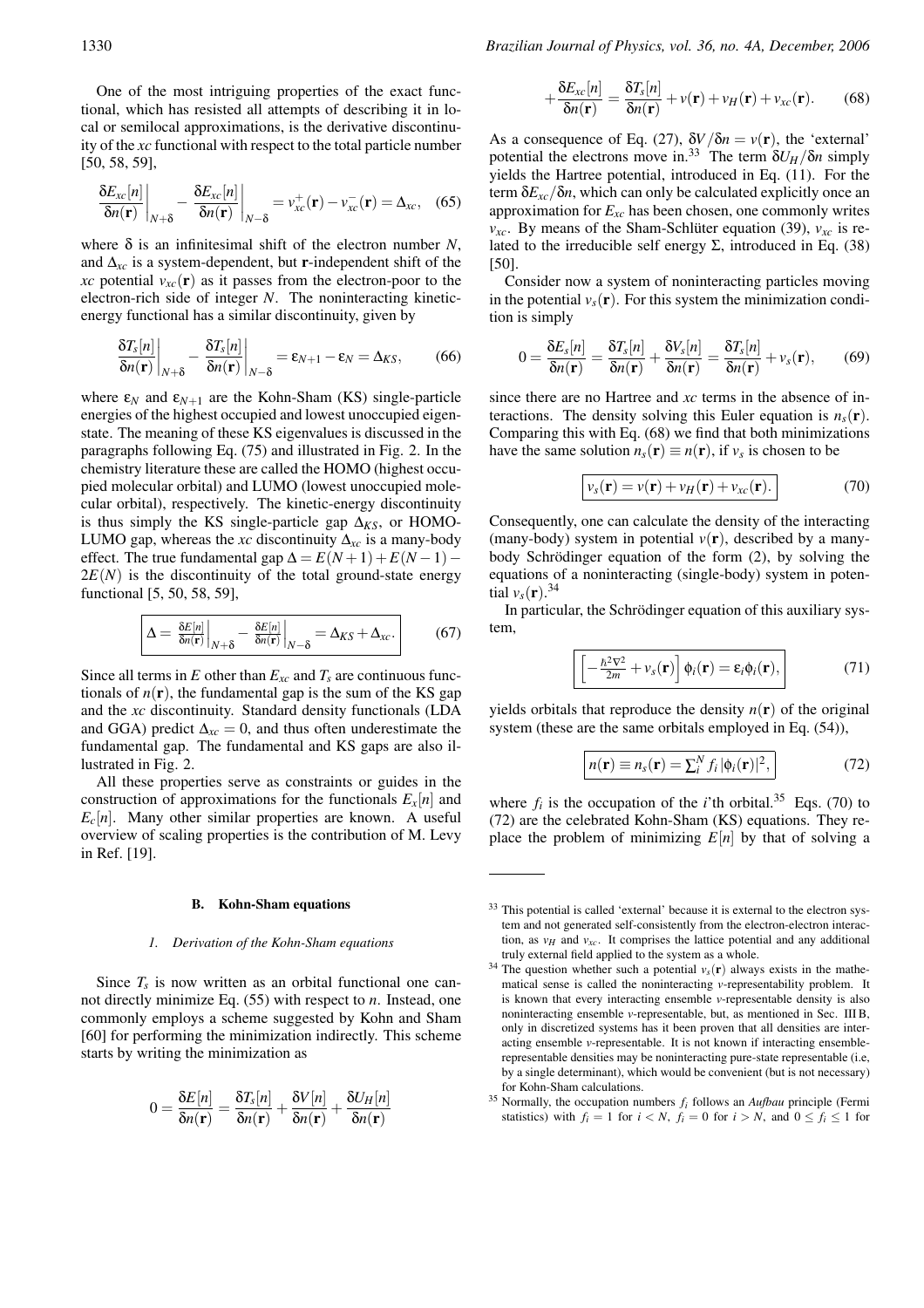noninteracting Schrödinger equation. (Recall that the minimization of  $E[n]$  originally replaced the problem of solving the many-body Schrödinger equation!)

Since both  $v_H$  and  $v_{xc}$  depend on *n*, which depends on the  $\phi$ *i*, which in turn depend on  $v_s$ , the problem of solving the KS equations is a nonlinear one, just as is the one of solving the (much more complicated) Dyson equation (38). The usual way of solving such problems is to start with an initial guess for  $n(\mathbf{r})$ , calculate the corresponding  $v_s(\mathbf{r})$ , and then solve the differential equation (71) for the  $\phi_i$ . *i* From these one calculates a new density, using (72), and starts again. The process is repeated until it converges. The technical name for this procedure is 'self-consistency cycle'. Different convergence criteria (such as convergence in the energy, the density, or some observable calculated from these) and various convergenceaccelerating algorithms (such as mixing of old and new effective potentials) are in common use. Only rarely it requires more than a few dozen iterations to achieve convergence, and even rarer are cases where convergence seems unattainable, i.e., a self-consistent solution of the KS equation cannot be found.

Once one has a converged solution  $n_0$ , one can calculate the total energy from Eq. (55) or, equivalently and more conveniently, from<sup>36</sup>

$$
E_0 = \sum_i^N \varepsilon_i - \frac{q^2}{2} \int d^3 r \int d^3 r' \frac{n_0(\mathbf{r})n_0(\mathbf{r}')}{|\mathbf{r} - \mathbf{r}'|} - \int d^3 r \, v_{xc}(\mathbf{r})n_0(\mathbf{r}) + E_{xc}[n_0].
$$
\n(73)

Equation (73) follows from writing  $V[n]$  in (55) by means of (70) as

$$
V[n] = \int d^3 r v(\mathbf{r}) n(\mathbf{r}) = \int d^3 r [v_s(\mathbf{r}) - v_H(\mathbf{r}) - v_{xc}(\mathbf{r})] n(\mathbf{r}) \quad (74)
$$

$$
= V_s[n] - \int d^3 r [v_H(\mathbf{r}) + v_{xc}(\mathbf{r})] n(\mathbf{r}), \quad (75)
$$

and identifying the energy of the noninteracting (Kohn-Sham) system as  $\mathbf{\dot{E}}_s = \sum_i^N \varepsilon_i = T_s + V_s$ .

## *2. The eigenvalues of the Kohn-Sham equation*

Equation (73) shows that  $E_0$  is not simply the sum<sup>37</sup> of all  $\varepsilon_i$ . In fact, it should be clear from our derivation of Eq.  $(71)$ that the  $\varepsilon_i$  are introduced as completely artificial objects: they are the eigenvalues of an auxiliary single-body equation whose eigenfunctions (orbitals) yield the correct density. It is only this density that has strict physical meaning in the KS equations. The KS eigenvalues, on the other hand, in general bear only a semiquantitative resemblance with the true energy spectrum [61], but are not to be trusted quantitatively.

The main exception to this rule is the highest occupied KS eigenvalue. Denoting by  $\varepsilon_N(M)$  the *N*'th eigenvalue of a system with *M* electrons, one can show rigorously that  $\varepsilon_N(N) = -I$ , the negative of the first ionization energy of the *N*-body system, and  $\varepsilon_{N+1}(N+1) = -A$ , the negative of the electron affinity of the same *N*-body system [58, 62, 63]. These relations hold for the exact functional only. When calculated with an approximate functional of the LDA or GGA type, the highest eigenvalues usually do not provide good approximations to the experimental *I* and *A*. Better results for these observables are obtained by calculating them as totalenergy differences, according to  $I = E_0(N-1) - E_0(N)$  and  $A = E_0(N) - E_0(N+1)$ , where  $E_0(N)$  is the ground-state energy of the *N*-body system. Alternatively, self-interaction corrections can be used to obtain improved ionization energies and electron affinities from Kohn-Sham eigenvalues [64].

Figure 2 illustrates the role played by the highest occupied and lowest unoccupied KS eigenvalues, and their relation to observables. For molecules, HOMO(N) is the highest-occupied molecular orbital of the *N*-electron system, HOMO(N+1) that of the  $N + 1$ -electron system, and LUMO(N) the lowest unoccupied orbital of the *N*-electron system. In solids with a gap, the HOMO and LUMO become the top of the valence band and the bottom of the conduction band, respectively, whereas in metals they are both identical to the Fermi level. The vertical lines indicate the Kohn-Sham (single-particle) gap  $\Delta_{KS}$ , the fundamental (many-body) gap ∆, the derivative discontinuity of the *xc* functional, ∆*xc*, the ionization energy of the interacting *N*-electron system  $I(N) = -\varepsilon_N(N)$  (which is also the ionization energy of the Kohn-Sham system  $I_{KS}(N)$ , the electron affinity of the interacting *N*-electron system  $A(N) = -\varepsilon_{N+1}(N+1)$  and the Kohn-Sham electron affinity  $A_{KS}(N) = -\varepsilon_{N+1}(N)$ .

Given the auxiliary nature of the other Kohn-Sham eigenvalues, it comes as a great (and welcome) surprise that in many situations (typically characterized by the presence of fermionic quasiparticles and absence of strong correlations)

 $i = N$  (i.e., at most the highest occupied orbital can have fractional occupation). Some densities that are not noninteracting *v*-representable by a single ground-state Slater determinant, may still be obtained from a single determinant if one uses occupation numbers  $f_i$  that leave holes below the HOMO (the Fermi energy in a metal), so that  $f_i \neq 1$  even for some  $i < N$  [31], but this is not guaranteed to describe all possible densities. Alternatively (see Sec. III B and footnote 34) a Kohn-Sham equation may be set up in terms of ensembles of determinants. This guarantees noninteracting *v*-representability for all densities that are interacting ensemble *v*-representable. For practical KS calculations, the most important consequence of the fact that not every arbitrary density is guaranteed to be noninteracting *v*-representable is that the Kohn-Sham selfconsistency cycle is not guaranteed to converge.

<sup>36</sup> All terms on the right-hand side of (73) except for the first, involving the sum of the single-particle energies, are sometimes known as doublecounting corrections, in analogy to a similar equation valid within Hartree-Fock theory.

<sup>&</sup>lt;sup>37</sup> The difference between  $E_0$  and  $\sum_i^N \varepsilon_i$  is due to particle-particle interactions. The additional terms on the right-hand side of (73) give mathematical meaning to the common statement that *the whole is more than the sum of its parts.* If  $E_0$  can be written approximately as  $\sum_i^N \tilde{\varepsilon}_i$  (where the  $\tilde{\varepsilon}_i$  are not the same as the KS eigenvalues  $\varepsilon_i$ ) the system can be described in terms of *N* weakly interacting quasiparticles, each with energy  $\tilde{\varepsilon}_i$ . Fermi-liquid theory in metals and effective-mass theory in semiconductors are examples of this type of approach.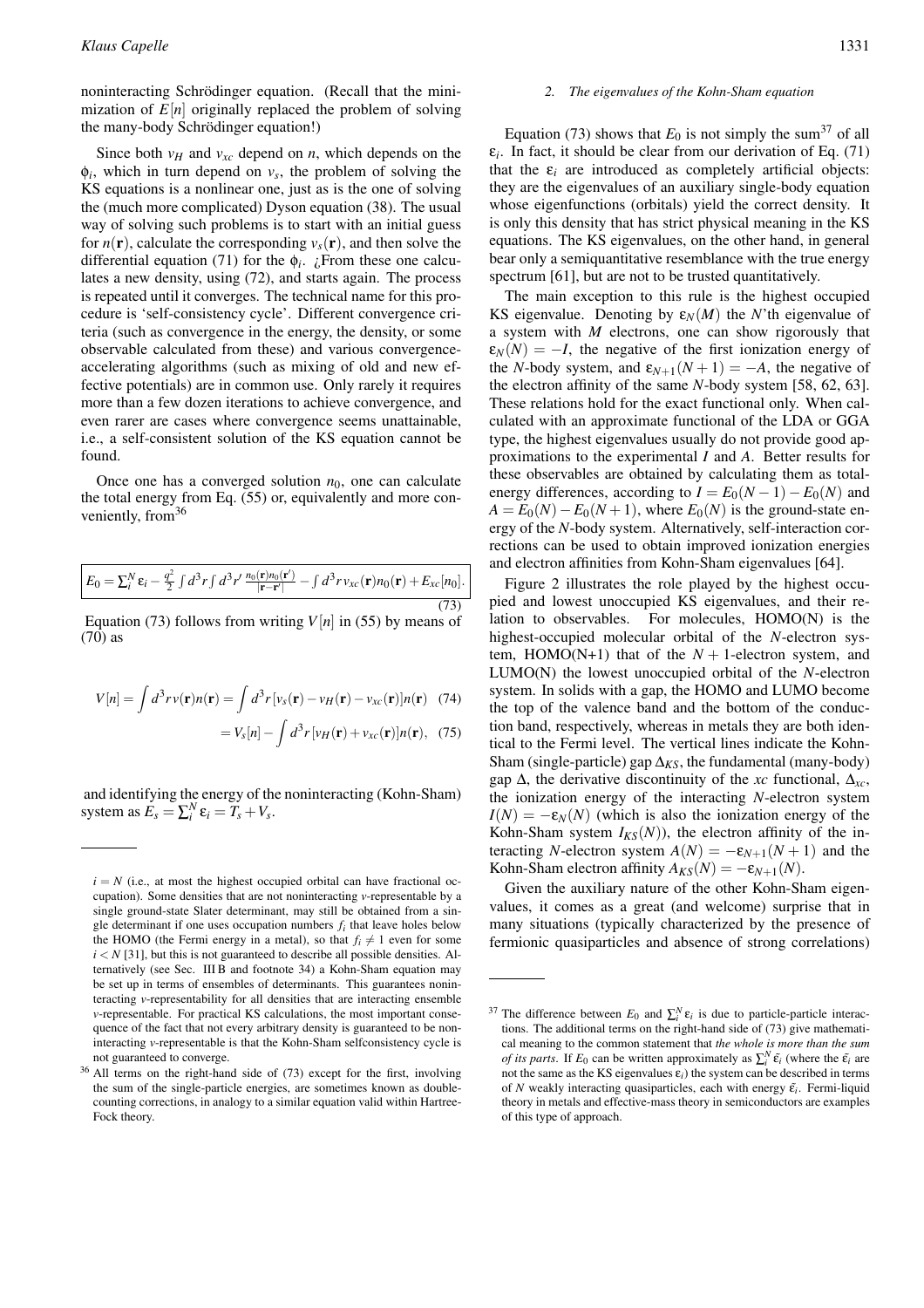

FIG. 2: Schematic description of some important Kohn-Sham eigenvalues relative to the vacuum level, denoted by 0, and their relation to observables. See main text for explanations.

the Kohn-Sham eigenvalues  $\varepsilon_i$  do, empirically, provide a reasonable first approximation to the actual energy levels of extended systems. This approximation is behind most bandstructure calculations in solid-state physics, and often gives results that agree well with experimental photoemission and inverse photoemission data [65], but much research remains to be done before it is clear to what extent such conclusions can be generalized, and how situations in which the KS eigenvalues are good starting points for approximating the true excitation spectrum are to be characterized microscopically  $[66, 67]$ <sup>38</sup>

Most band-structure calculations in solid-state physics are actually calculations of the KS eigenvalues  $\varepsilon_i$ <sup>39</sup> This simplification has proved enormously successful, but when one uses it one must be aware of the fact that one is taking the auxiliary single-body equation (71) literally as an approximation to the many-body Schrödinger equation. DFT, practiced in this mode, is not a rigorous many-body theory anymore, but a mean-field theory (albeit one with a very sophisticated mean field  $v_s(\mathbf{r})$ ).

The energy gap obtained in such band-structure calculations is the one called HOMO-LUMO gap in molecular calculations, i.e., the difference between the energies of the highest occupied and the lowest unoccupied single-particle states. Neglect of the derivative discontinuity ∆*xc*, defined in Eq. (65), by standard local and semilocal *xc* functionals leads to an underestimate of the gap (the so-called 'band-gap problem'), which is most severe in transition-metal oxides and other strongly correlated systems. Self-interaction corrections provide a partial remedy for this problem [71–74].

# *3. Hartree, Hartree-Fock and Dyson equations*

A partial justification for the interpretation of the KS eigenvalues as starting point for approximations to quasi-particle energies, common in band-structure calculations, can be given by comparing the KS equation with other self-consistent equations of many-body physics. Among the simplest such equations are the Hartree equation

$$
\left[-\frac{\hbar^2 \nabla^2}{2m} + v(\mathbf{r}) + v_H(\mathbf{r})\right] \phi_i^H(\mathbf{r}) = \varepsilon_i^H \phi_i^H(\mathbf{r}), \qquad (76)
$$

and the Hartree-Fock (HF) equation

$$
\left[-\frac{\hbar^2 \nabla^2}{2m} + v(\mathbf{r}) + v_H(\mathbf{r})\right] \phi_i^{HF}(\mathbf{r}) - q^2
$$

$$
\int d^3 r' \frac{\gamma(\mathbf{r}, \mathbf{r}')}{|\mathbf{r} - \mathbf{r}'|} \phi_i^{HF}(\mathbf{r}') = \varepsilon_i^{HF} \phi_i^{HF}(\mathbf{r}), \qquad (77)
$$

where  $\gamma(\mathbf{r}, \mathbf{r}')$  is the density matrix of Eq. (46). It is a fact known as Koopman's theorem [49] that the HF eigenvalues  $\varepsilon_i^{HF}$  can be interpreted as unrelaxed electron-removal energies (i.e., ionization energies of the *i*'th electron, neglecting reorganization of the remaining electrons after removal). As mentioned above, in DFT only the highest occupied eigenvalue corresponds to an ionization energy, but unlike in HF this energy includes relaxation effects.

The KS equation (71) includes both exchange and correlation via the multiplicative operator *vxc*. Both exchange and correlation are normally approximated in DFT,<sup>40</sup> whereas HF accounts for exchange exactly, through the integral operator containing  $\gamma(\mathbf{r}, \mathbf{r}')$ , but neglects correlation completely. In practise DFT results are typically at least as good as HF ones and often comparable to much more sophisticated correlated methods — and the KS equations are much easier to solve than the HF equations.<sup>41</sup>

All three single-particle equations, Hartree, Hartree-Fock and Kohn-Sham can also be interpreted as approximations to Dyson's equation (38), which can be rewritten as [48]

$$
\left(-\frac{\hbar^2 \nabla^2}{2m} + v(\mathbf{r})\right) \Psi_k(\mathbf{r}) + \int d^3 r' \Sigma(\mathbf{r}, \mathbf{r}', E_k) \Psi_k(\mathbf{r}') = E_k \Psi_k(\mathbf{r}),
$$
\n(78)

where  $\Sigma$  is the irreducible self energy introduced in Eq. (38). The  $E_k$  appearing in this equation are the true (quasi-)electron addition and removal energies of the many-body system. Needless to say, it is much more complicated to solve this equation than the HF or KS equations. It is also much harder to find useful approximations for Σ than for *vxc*. <sup>42</sup> Obviously,

<sup>38</sup> Several more rigorous approaches to excited states in DFT, which do not require the KS eigenvalues to have physical meaning, are mentioned in Sec. VI.

<sup>&</sup>lt;sup>39</sup> A computationally more expensive, but more reliable, alternative is provided by the GW approximation [68–70].

<sup>40</sup> A possibility to treat exchange exactly in DFT is offered by the OEP method discussed in Sec. V C.

<sup>&</sup>lt;sup>41</sup> This is due to the integral operator in the HF equations.

 $42$  The GW approximation [68–70], mentioned in footnote 39, is one such approximation for Σ, but in actual implementations of it one usually takes DFT-KS results as an input.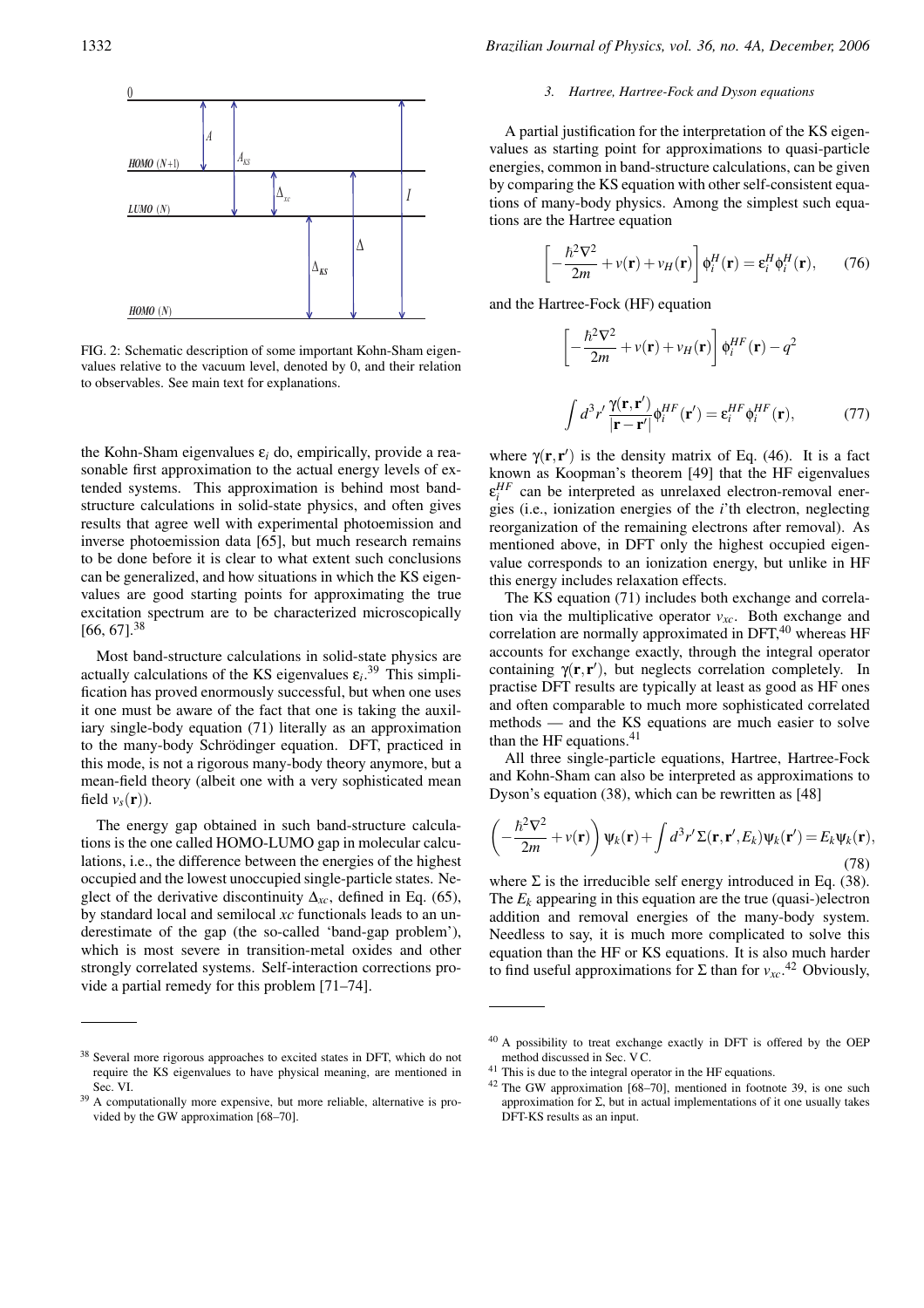the KS equation employs a local, energy-independent potential  $v_s$  in place of the nonlocal, energy-dependent operator  $\Sigma$ . Whenever this is a good approximation, the  $\varepsilon_i$  are also a good approximation to the *Ek*.

The interpretation of the KS equation (71) as an approximation to Eq. (78) is suggestive and useful, but certainly not necessary for DFT to work: if the KS equations are only used to obtain the density, and all other observables, such as total energies, are calculated from this density, then the KS equations in themselves are not an approximation at all, but simply a very useful mathematical tool.

### C. Basis functions

In practice, numerical solution of the KS differential equation (71) typically proceeds by expanding the KS orbitals in a suitable set of basis functions and solving the resulting secular equation for the coefficients in this expansion and/or for the eigenvalues for which it has a solution. The construction of suitable basis functions is a major enterprise within electronic-structure theory (with relevance far beyond DFT), and the following lines do little more than explaining some acronyms often used in this field.

In physics much is known about the construction of basis functions for solids due to decades of experience with bandstructure calculations. This includes many calculations that predate the widespread use of DFT in physics. There is a fundamental dichotomy between methods that work with fixed basis functions that do not depend on energy, and methods that employ energy-dependent basis functions. Fixed basis functions are used e.g., in plane-wave expansions, tight-binding or LCAO (linear combination of atomic orbitals) approximations, or the OPW (orthogonalized plane wave) method. Examples for methods using energy-dependent functions are the APW (augmented plane wave) or KKR (Korringa-Kohn-Rostoker) approaches. This distinction became less clearcut with the introduction of 'linear methods' [75], in which energy-dependent basis functions are linearized (Taylor expanded) around some fixed reference energy. The most widely used methods for solving the Kohn-Sham equation in solidstate physics, LMTO (linear muffin tin orbitals) and LAPW (linear augmented plane waves), are of this latter type [76]. Development of better basis functions is an ongoing enterprise [77, 78].

The situation is quite similar in chemistry. Due to decades of experience with Hartree-Fock and CI calculations much is known about the construction of basis functions that are suitable for molecules. Almost all of this continues to hold in DFT — a fact that has greatly contributed to the recent popularity of DFT in chemistry. Chemical basis functions are classified with respect to their behaviour as a function of the radial coordinate into Slater type orbitals (STOs), which decay exponentially far from the origin, and Gaussian type orbitals (GTOs), which have a gaussian behaviour. STOs more closely resemble the true behaviour of atomic wave functions [in particular the cusp condition of Eq. (19)], but GTOs are easier to handle numerically because the product of two GTOs located

at different atoms is another GTO located in between, whereas the product of two STOs is not an STO. The so-called 'contracted basis functions', in which STO basis functions are reexpanded in a small number of GTOs, represent a compromise between the accuracy of STOs and the convenience of GTOs. The most common methods for solving the Kohn-Sham equations in quantum chemistry are of this type [4, 49]. Very accurate basis functions for chemical purposes have been constructed by Dunning [79] and, more recently, by da Silva and collaborators [80, 81]. More details on the development of suitable basis functions can be found, e.g., in these references and Ref. [49].

A very popular approach to larger systems in DFT, in particular solids, is based on the concept of a pseudopotential (PP). The idea behind the PP is that chemical binding in molecules and solids is dominated by the outer (valence) electrons of each atom. The inner (core) electrons retain, to a good approximation, an atomic-like configuration, and their orbitals do not change much if the atom is put in a different environment. Hence, it is possible to approximately account for the core electrons in a solid or a large molecule by means of an atomic calculation, leaving only the valence density to be determined self-consistently for the system of interest.

In the original Kohn-Sham equation the effective potential  $v_s[n] = v_{ext} + v_H[n] + v_{xc}[n]$  is determined by the full electronic density  $n(r)$ , and the self-consistent solutions are single-particle orbitals reproducing this density. In the PP approach the Hartree and *xc* terms in *v<sup>s</sup>* [*n*] are evaluated only for the valence density  $n<sub>v</sub>$ , and the core electrons are accounted for by replacing the external potential *vext* by a pseudopotential  $v_{ext}^{PP}$ . Hence  $v_s^{PP}[n_v] = v_{ext}^{PP} + v_H[n_v] + v_{xc}[n_v]$ .<sup>43</sup> The PP  $v_{ext}^{PP}$ is determined in two steps. First, one determines, in an auxiliary atomic calculation, an effective PP,  $v_s^{PP}$ , such that for a suitably chosen atomic reference configuration the singleparticle orbitals resulting from  $v_s^{PP}$  agree — outside a cut-off radius  $r_c$  separating the core from the valence region — with the valence orbitals obtained from the all-electron KS equation for the same atom. As a consequence, the valence densities  $n_v^{at}$  obtained from the atomic KS and the atomic PP equation are the same. Next, one subtracts the atomic valence contributions  $v_H[n_v^{\text{at}}]$  and  $v_{xc}[n_v^{\text{at}}]$  from  $v_s^{PP}[n_v^{\text{at}}]$  to obtain the external PP  $v_{ext}^{PP}$ , 44 which is then used in the molecular or solidstate calculation, together with  $v_H[n_v]$  and  $v_{xc}[n_v]$  taken at the proper valence densities for these systems.

The way  $v_s^{PP}$  is generated from the atomic calculation is not unique. Common pseudopotentials are generated following the prescription of, e.g., Bachelet, Hamann and Schlüter

<sup>&</sup>lt;sup>43</sup> Note that the *effective* potential  $v_s$  is a way to deal with the electron-electron interaction. The *pseudopotential* is a way to deal with the density of the core electrons. Both potentials can be profitably used together, but are conceptually different.

<sup>44</sup> This external PP is also called the unscreened PP, and the subtraction of  $v_H[n_v^{at}]$  and  $v_{xc}[n_v^{at}]$  from  $v_s^{PP}[n_v^{at}]$  is called the 'unscreening of the atomic PP'. It can only be done exactly for the Hartree term, because the contributions of valence and core densities are not additive in the *xc* potential (which is a nonlinear functional of the total density).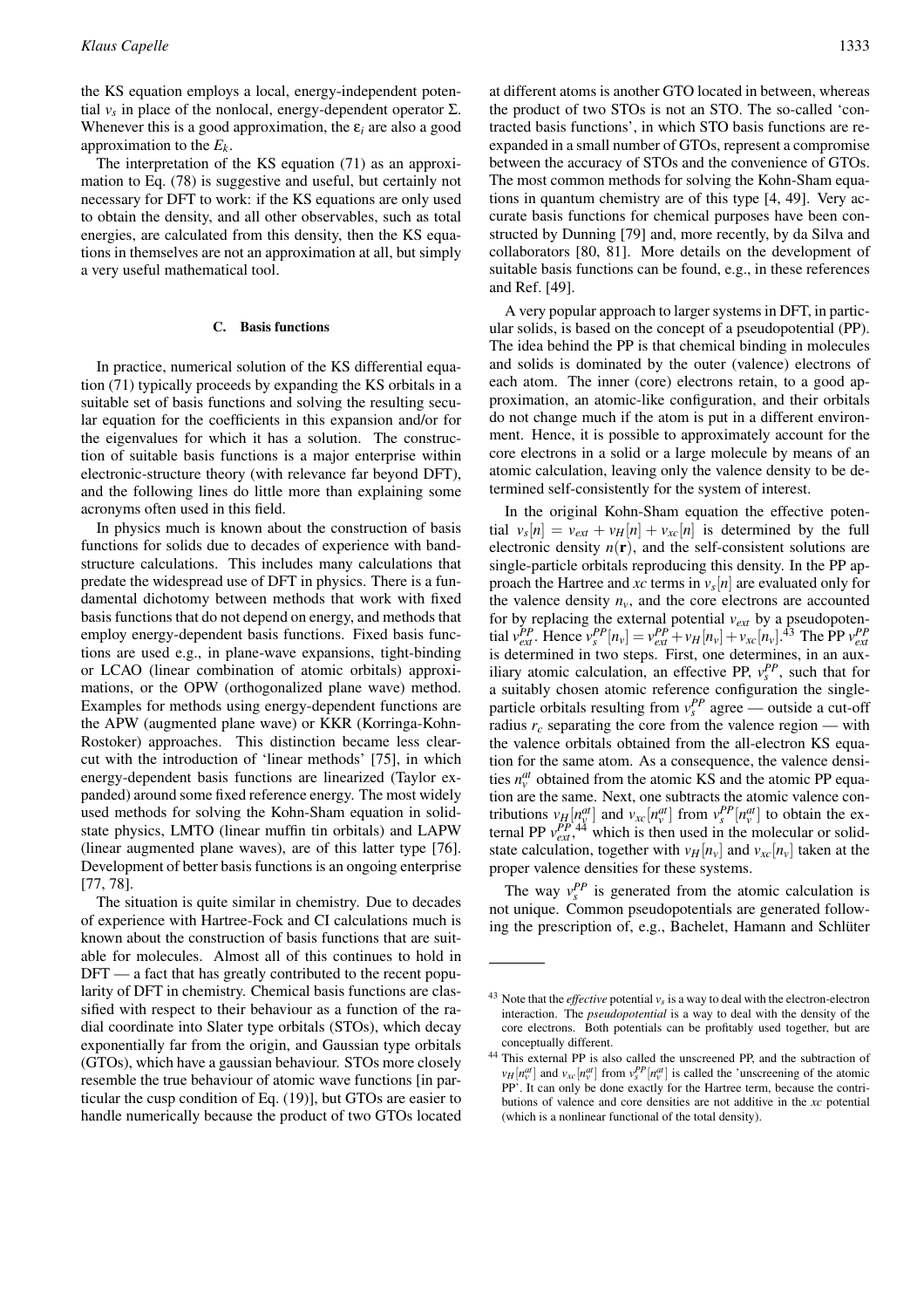

FIG. 3: Some of the choices made in a Kohn-Sham calculation. The treatment can be nonrelativistic (based on Schrödinger's equation), scalar relativistic (using the relativistic kinetic-energy operator and other simple relativistic corrections, but no spin-orbit coupling) or relativistic (using Dirac's equation, which includes also spin-orbit coupling). The core electrons can be treated explicitly (all electron calculation) or incorporated, together with *vext*, in a pseudopotential. The Hartree potential can be obtained from integrating the charge density or from solving Poisson's differential equation. Many choices are available for the *xc* potential. The eigenvalues can be considered mere Lagrange multipliers or interpreted as zero-order approximations to the actual energy spectrum. The eigenfunctions can similarly be considered auxiliary functions generating the density, or interpreted as zero-order approximations to quasi-particle wave functions. Solution of the KS equation can proceed on a numerical mesh, or by expansion of the eigenfunctions in basis functions. Many types of suitable basis functions exist. For every new problem a suitable combination of choices must be made, and all possibilities continue to be useful and to be actively explored in physics and chemistry.

[82], Kleinman and Bylander [83], Vanderbilt [84] or Troullier and Martins [85]. Useful reviews are Refs. [86–88]. The pseudopotential approach is very convenient because it reduces the number of electrons treated explicitly, making it possible to perform density-functional calculations on systems with tens of thousands of electrons. Moreover, the pseudopotentials  $v_{ext}^{PP}$  are much smoother than the bare nuclear potentials *vext*. The remaining valence electrons are thus well described by plane-wave basis sets.

Some of the choices one has to make in a practical Kohn-Sham calculation are illustrated schematically in Fig. 3.

## V. MAKING DFT PRACTICAL: APPROXIMATIONS

There are basically three distinct types of approximations involved in a DFT calculation. One is conceptual, and concerns the interpretation of KS eigenvalues and orbitals as physical energies and wave functions. This approximation is optional — if one does not want to make it one simply does not attach meaning to the eigenvalues of Eq. (71). The pros and cons of this procedure were discussed in Secs. IV B 2 and IV B 3. The second type of approximation is numerical, and concerns methods for actually solving the differential equation (71). A main aspect here is the selection of suitable basis functions, briefly discussed in Sec. IV C. The third type of approximation involves constructing an expression for the unknown *xc* functional  $E_{xc}[n]$ , which contains all many-body aspects of the problem  $[cf. Eq. (55)]$ . It is with this type of approximation that we are concerned in the present section.

This chapter is intended to give the reader an idea of what types of functionals exist, and to describe what their main features are, separately for local functionals (TF, LDA and *X*α; Sec. V A), semilocal, or gradient-dependent, functionals (GEA and GGA; Sec. V B), and nonlocal functionals (hybrids, orbital functionals such as meta-GGAs, EXX and SIC, and integral-dependent functionals such as ADA; Sec. V C). This chapter does deal only most superficially with the actual construction of these functionals. For more details on functional construction and testing the reader is referred to the reviews [5-19] or to the original papers cited below. Sticking to the bird's-eye philosophy of this overview I have also refrained from including numerical data on the performance of each functional — extensive comparisons of a wide variety of functionals can be found in Refs. [5-19] and in the original literature cited below.

#### A. Local functionals: LDA

Historically (and in many applications also practically) the most important type of approximation is the local-density approximation (LDA). To understand the concept of an LDA recall first how the noninteracting kinetic energy  $T_s[n]$  is treated in the Thomas-Fermi approximation: In a homogeneous system one knows that, per volume<sup>45</sup>

$$
t_s^{hom}(n) = \frac{3\hbar^2}{10m} (3\pi^2)^{2/3} n^{5/3}
$$
 (79)

where  $n = const.$  In an inhomogeneous system, with  $n = n(\mathbf{r})$ , one approximates locally

$$
t_s(\mathbf{r}) \approx t_s^{hom}(n(\mathbf{r})) = \frac{3\hbar^2}{10m}(3\pi^2)^{2/3}n(\mathbf{r})^{5/3}
$$
 (80)

and obtains the full kinetic energy by integration over all space

$$
T_s^{LDA}[n] = \int d^3r t_s^{hom}(n(\mathbf{r})) = \frac{3\hbar^2}{10m}(3\pi^2)^{2/3} \int d^3r n(\mathbf{r})^{5/3}.
$$
\n(81)

For the kinetic energy the approximation  $T_s[n] \approx T_s^{LDA}[n]$  is much inferior to the exact treatment of  $T_s$  in terms of orbitals, offered by the Kohn-Sham equations, but the LDA concept turned out to be highly useful for another component of the

 $45$  The change from a capital *T* to a lower-case *t* is commonly used to indicate quantities per volume.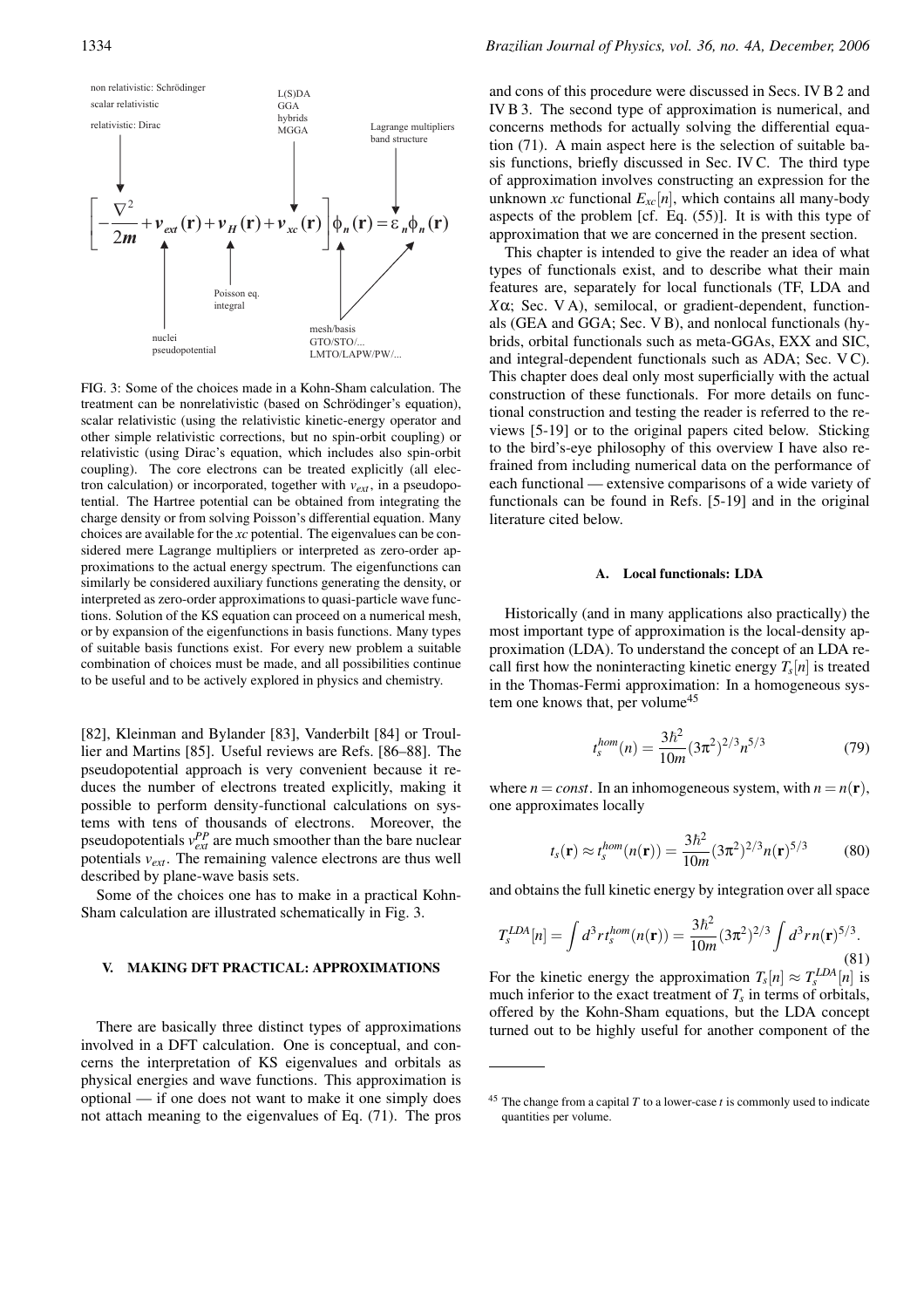total energy (55), the exchange-correlation energy  $E_{xc}[n]$ . For the exchange energy  $E_x[n]$  the procedure is very simple, since the per-volume exchange energy of the homogeneous electron liquid is known exactly [5, 6],

$$
e_x^{hom}(n) = -\frac{3q^2}{4} \left(\frac{3}{\pi}\right)^{1/3} n^{4/3},\tag{82}
$$

so that

$$
\boxed{E_x^{LDA}[n] = -\frac{3q^2}{4} \left(\frac{3}{\pi}\right)^{1/3} \int d^3r n(\mathbf{r})^{4/3}.\tag{83}
$$

This is the LDA for  $E_x$ .<sup>46</sup>

For the correlation energy  $E_c[n]$  the situation is more complicated since  $e_c^{hom}(n)$  is not known exactly: the determination of the correlation energy of a homogeneous interacting electron system (an electron liquid) is already a difficult manybody problem on its own! Early approximate expressions for  $e_c^{hom}(n)$  were based on applying perturbation theory (e.g. the random-phase approximation) to this problem [89, 90]. These approximations became outdated with the advent of highly precise Quantum Monte Carlo (QMC) calculations for the electron liquid, by Ceperley and Alder [91]. Modern expressions for  $e_c^{hom}(n)$  [92–94] are parametrizations of these data. These expressions are implemented in most standard DFT program packages and in typical applications give almost identical results. On the other hand, the earlier parametrizations of the LDA, based on perturbation theory [89, 90], can occasionally deviate substantially from the QMC ones, and are better avoided.

Independently of the parametrization, the LDA for  $E_{xc}[n]$ formally consists in<sup>47</sup>

$$
E_{xc}[n] \approx E_{xc}^{LDA}[n] = \int d^3r \, e_{xc}^{hom}(n)|_{n \to n(\mathbf{r})} = \int d^3r \, e_{xc}^{hom}(n(\mathbf{r})),\tag{84}
$$

where  $e_{xc}^{hom} = e_{x}^{hom} + e_{c}^{hom}$ . The corresponding *xc* potential is simply

$$
\nu_{xc}^{LDA}[n](\mathbf{r}) = \frac{\partial e_{xc}^{hom}(n)}{\partial n}\bigg|_{n \to n(\mathbf{r})}.
$$
 (85)

This approximation for  $E_{xc}[n]$  has proved amazingly successful, even when applied to systems that are quite different from the electron liquid that forms the reference system for the LDA. A partial explanation for this success of the LDA is systematic error cancellation: typically, LDA underestimates *E<sup>c</sup>* but overestimates  $E_x$ , resulting in unexpectedly good values of *Exc*. This error cancellation is not accidental, but systematic, and caused by the fact that for any density the LDA *xc* and a caused by the ract that for any density the LDA *xc* hole satisfies the correct sum rule  $\int d^3r' n_{xc}^{LDA}(\mathbf{r}, \mathbf{r}') = -1$  (see Sec. IV A 2), which is only possible if integrated errors in  $n_x^{LDA}$  cancel with those of  $n_c^{LDA}$ .

For many decades the LDA has been applied in, e.g., calculations of band structures and total energies in solid-state physics. In quantum chemistry it is much less popular, because it fails to provide results that are accurate enough to permit a quantitative discussion of the chemical bond in molecules (so-called 'chemical accuracy' requires calculations with an error of not more than about 1 kcal/mol  $= 0.04336$ eV/particle).

At this stage it may be worthwhile to recapitulate what practical DFT does, and where the LDA enters its conceptual structure: What real systems, such as atoms, molecules, clusters and solids, have in common, is that they are simultaneously inhomogeneous (the electrons are exposed to spatially varying electric fields produced by the nuclei) and interacting (the electrons interact via the Coulomb interaction). The way density-functional theory, in the local-density approximation, deals with this inhomogeneous many-body problem is by decomposing it into two simpler (but still highly nontrivial) problems: the solution of a spatially homogeneous interacting problem (the homogeneous electron liquid) yields the uniform *xc* energy  $e_{xc}^{hom}(n)$ , and the solution of a spatially inhomogeneous noninteracting problem (the inhomogeneous electron gas described by the KS equations) yields the particle density. Both steps are connected by the local-density potential (85), which shows how the *xc* energy of the uniform interacting system enters the equations for the inhomogeneous noninteracting system.

The particular way in which the inhomogeneous manybody problem is decomposed, and the various possible improvements on the LDA, are behind the success of DFT in practical applications of quantum mechanics to real materials. Some such improvements on the LDA are discussed in the next two sections.

### B. Semilocal functionals: GEA, GGA and beyond

In the LDA one exploits knowledge of the density at point r. Any real system is spatially inhomogeneous, i.e., it has a spatially varying density  $n(r)$ , and it would clearly be useful to also include information on the rate of this variation in the functional. A first attempt at doing this were the so-called 'gradient-expansion approximations' (GEA). In this class of approximation one tries to systematically calculate gradientcorrections of the form  $|\nabla n(\mathbf{r})|, |\nabla n(\mathbf{r})|^2, \nabla^2 n(\mathbf{r}),$  etc., to the LDA. A famous example is the lowest-order gradient correction to the Thomas-Fermi approximation for  $T_s[n]$ ,

$$
T_s[n] \approx T_s^W[n] = T_s^{LDA}[n] + \frac{\hbar^2}{8m} \int d^3r \frac{|\nabla n(\mathbf{r})|^2}{n(\mathbf{r})}. \tag{86}
$$

<sup>46</sup> If one adds this term to the Thomas-Fermi expression (35) one obtains the so-called Thomas-Fermi-Dirac approximation to  $E[n]$ . It one multiplies it with an adjustable parameter α one obtains the so-called *X*α approximation to *Exc*[*n*]. These approximations are not much used today in DFT.

<sup>47</sup> Sometimes one uses the per-particle instead of the per-volume energy of the homogeneous system in writing the LDA. Since the conversion factor between both is the number of particles per volume, i.e., the density, an additional  $n(r)$  then appears under the integrals in (84) and also contributes to (85).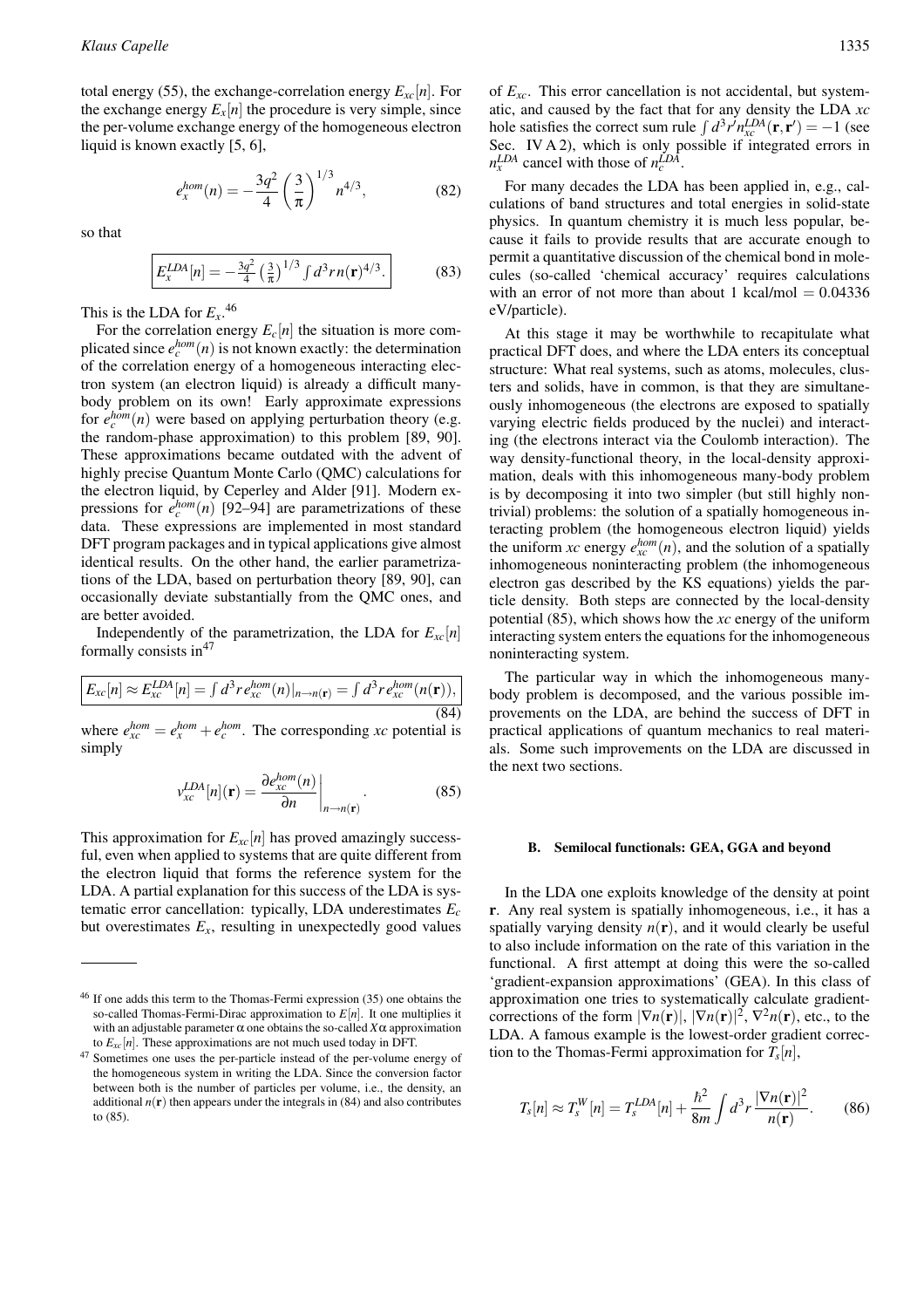This second term on the right-hand side is called the Weizsäcker term.<sup>48</sup> Similarly, in

$$
E_x[n] \approx E_x^{GEA(2)}[n] = E_x^{LDA}[n] - \frac{10q^2}{432\pi(3\pi^2)^{1/3}} \int d^3r \frac{|\nabla n(\mathbf{r})|^2}{n(\mathbf{r})^{4/3}}
$$
(87)

the second term on the right-hand side is the lowest-order gradient correction<sup>49</sup> to  $E_x^{\overline{LDA}}[n]$ . In practice, the inclusion of low-order gradient corrections almost never improves on the LDA, and often even worsens it. Higher-order corrections  $(e.g., \propto |\nabla n(\mathbf{r})|^\alpha$  or  $\propto \nabla^\beta n(\mathbf{r})$  with  $\alpha, \beta > 2$ ), on the other hand, are exceedingly difficult to calculate, and little is known about them.

In this situation it was a major breakthrough when it was realized, in the early eighties, that instead of power-series-like systematic gradient expansions one could experiment with more general functions of  $n(r)$  and  $\nabla n(r)$ , which need not proceed order by order. Such functionals, of the general form

$$
E_{xc}^{GGA}[n] = \int d^3r f(n(\mathbf{r}), \nabla n(\mathbf{r})),
$$
 (88)

have become known as generalized-gradient approximations (GGAs) [95].

Different GGAs differ in the choice of the function  $f(n, \nabla n)$ . Note that this makes different GGAs much more different from each other than the different parametrizations of the LDA: essentially there is only one correct expression for  $e_{xc}^{hom}(n)$ , and the various parametrizations of the LDA [89, 90, 92–94] are merely different ways of writing it. On the other hand, depending on the method of construction employed for obtaining  $f(n, \nabla n)$  one can obtain very different GGAs. In particular, GGAs used in quantum chemistry typically proceed by fitting parameters to test sets of selected molecules. On the other hand, GGAs used in physics tend to emphasize exact constraints. Nowadays the most popular (and most reliable) GGAs are PBE (denoting the functional proposed in 1996 by Perdew, Burke and Ernzerhof [96]) in physics, and BLYP (denoting the combination of Becke's 1988 exchange functional [97] with the 1988 correlation functional of Lee, Yang and Parr [98]) in chemistry. Many other GGA-type functionals are also available, and new ones continue to appear.

Quite generally, current GGAs seem to give reliable results for all main types of chemical bonds (covalent, ionic, metallic and hydrogen bridge). For van der Waals interactions, however, common GGAs and LDA fail.<sup>50</sup> To describe these very

| method              | $-E/a.u.$ |
|---------------------|-----------|
| Thomas-Fermi        | 625.7     |
| Hartree-Fock        | 526.818   |
| OEP (exchange only) | 526.812   |
| LDA (exchange only) | 524.517   |
| LDA (VWN)           | 525.946   |
| LDA (PW92)          | 525.940   |
| LDA-SIC(PZ)         | 528.393   |
| <b>ADA</b>          | 527.322   |
| <b>WDA</b>          | 528.957   |
| GGA (B88LYP)        | 527.551   |
| experiment          | 527.6     |

TABLE I: Ground-state energy in atomic units (1 a.u. = 1 Hartree = 2 Rydberg =  $27.21 \text{eV} \triangleq 627.5 \text{kcal/mol}$  of the *Ar* atom ( $Z = 18$ ), obtained with some representative density functionals and related methods. The Hartree-Fock and OEP(exchange only) values are from Krieger et al. (third of Ref. [120]), ADA and WDA values are from Gunnarsson et al., Ref. [129], as reported in Ref. [5], and the LDA-SIC(PZ) value is from Perdew and Zunger, Ref. [93]. The experimental value is based on Veillard and Clementi, J. Chem. Phys. 49, 2415 (1968), and given to less significant digits than the calculated values, because of relativistic and quantum electrodynamical effects (e.g., the Lamb shift) that are automatically included in the experimental result but not in the calculated values.

weak interactions several more specialized approaches have been developed within DFT [101–105]. Both in physics and in chemistry the widespread use of GGAs has lead to major improvements as compared to LDA. 'Chemical accuracy', as defined above, has not yet been attained, but is not too far away either. A useful collection of explicit expressions for some GGAs can be found in the appendix of Ref. [106], and more detailed discussion of some selected GGAs and their performance is given in Ref. [107] and in the chapter of Kurth and Perdew in Refs. [15, 16].

No systematic attempt at comparing explicit functionals can be made here, but many detailed comparisons are available in the literature. For pure illustrative purposes only, Table I contains ground-state energies of the *Ar* atom, obtained with several of the methods discussed previously in this chapter. Footnote 7 contains additional information on the performance of DFT for larger systems.

## C. Orbital functionals and other nonlocal approximations: hybrids, Meta-GGA, SIC, OEP, etc.

In spite of these advances, the quest for more accurate functionals goes ever on, and both in chemistry and physics various beyond-GGA functionals have appeared. Perhaps the

 $48$  If one adds this term to the Thomas-Fermi expression (35) one obtains the so-called Thomas-Fermi-Weizsäcker approximation to  $E[n]$ . In a systematic gradient expansion the 8 in the denominator is replaced by a 72 [5, 6].

<sup>49</sup> Remarkably, the form of this term is fully determined already by dimensional analysis: In  $E_x^{GEA(2)} = q^2 \int d^3r f(n, |\nabla n|^2)$  the function *f* must have dimensions (length)<sup>-4</sup>. Since the dimensions of *n* and  $|\nabla n|^2$  are  $(\text{length})^{-3}$  and  $(\text{length})^{-8}$ , respectively, and to second order no higher powers or higher derivatives of *n* are allowed, the only possible combination is  $f \propto |\nabla n(\mathbf{r})|^2/n^{4/3}.$ 

<sup>50</sup> The PBE GGA [96] and the TPSS MGGA [2] (see below) may be partial

exceptions [99, 100] because they work reasonably well near the equilibrium distance of the van der Waals bond, but they recover only the shortrange behaviour and do not describe correctly the long-range asymptotic regime of the van der Waals interaction.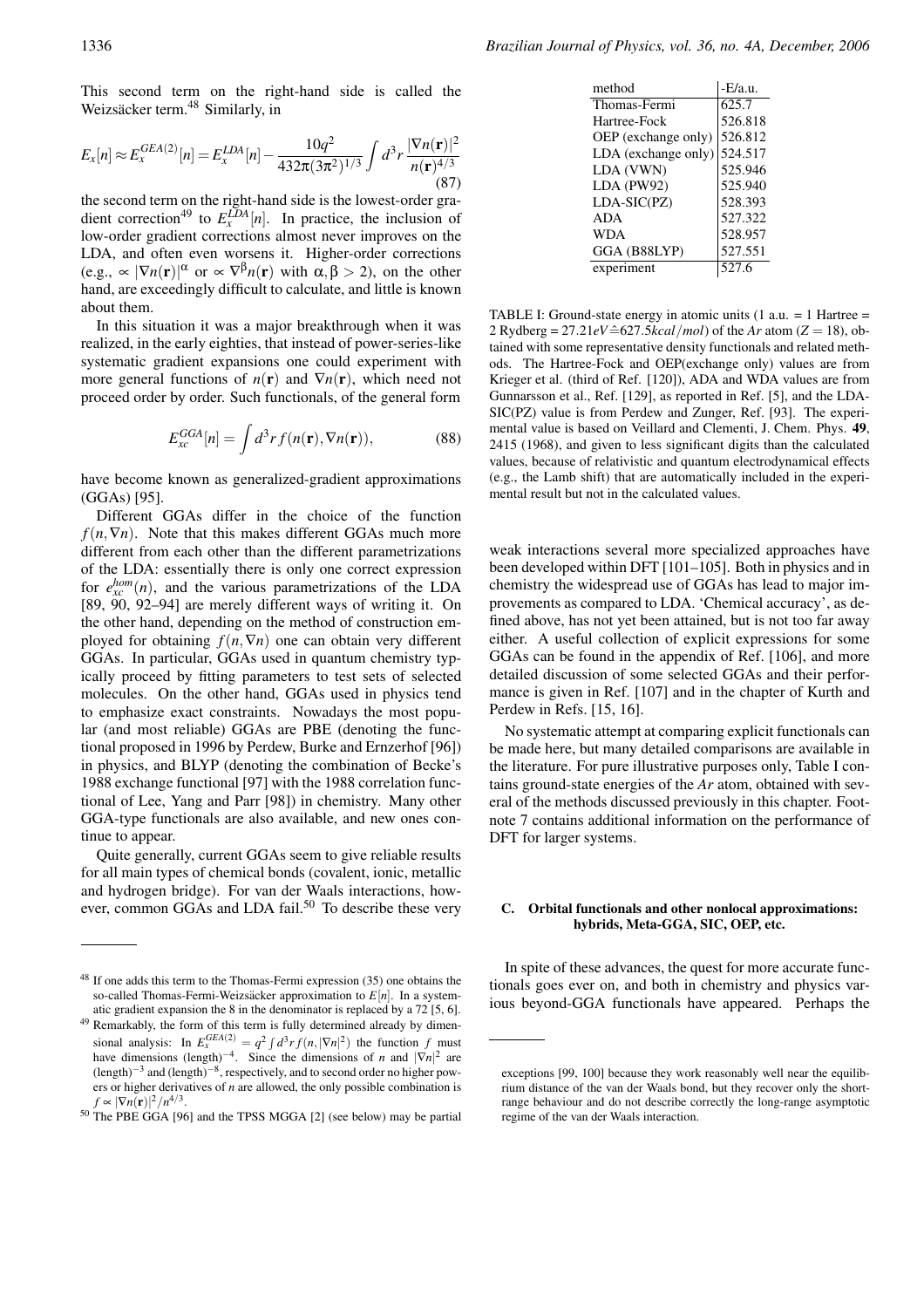most popular functional in quantum chemistry<sup>51</sup> is B3LYP. This is a combination of the LYP GGA for correlation [98] with Becke's three-parameter hybrid functional B3 for exchange [108]. Common hybrid functionals, such as B3, mix a fraction of Hartree-Fock exchange into the DFT exchange functional (other mixtures are also possible). The construction of hybrid functional involves a certain amount of empiricism in the choice of functionals that are mixed and in the optimization of the weight factors given to the HF and DFT terms. Formally, this might be considered a drawback, but in practice B3 has proven to be the most successful exchange functional for chemical applications, in particular when combined with the LYP GGA functional for  $E_c$ . More extreme examples of this semiempirical mode of construction of functionals are Becke's 1997 hybrid functional [109], which contains 10 adjustable parameters, and the functionals of Refs. [110] and [111], each of which contains 21 parameters.

Another recent beyond-GGA development is the emergence of so-called Meta-GGAs, which depend, in addition to the density and its derivatives, also on the Kohn-Sham kineticenergy density  $\tau(\mathbf{r})$  [2, 112, 113]

$$
\tau(\mathbf{r}) = \frac{\hbar^2}{2m} \sum_{i} |\nabla \phi_i(\mathbf{r})|^2, \qquad (89)
$$

so that  $E_{xc}$  can be written as  $E_{xc}[n(\mathbf{r}), \nabla n(\mathbf{r}), \tau(\mathbf{r})]$ . The additional degree of freedom provided by  $\tau$  is used to satisfy additional constraints on *Exc*, such as a self-interaction-corrected correlation functional, recovery of the fourth-order gradient expansion for exchange in the limit of slowly varying densities, and a finite exchange potential at the nucleus [2]. In several recent tests [2, 100, 114–116] Meta-GGAs have given favorable results, even when compared to the best GGAs, but the full potential of this type of approximation is only beginning to be explored systematically.

As we have seen in the case of  $T_s$ , it can be much easier to represent a functional in terms of single-particle orbitals than directly in terms of the density. Such functionals are known as orbital functionals, and Eq. (54) constitutes a simple example. Another important orbital-dependent functional is the exchange energy (Fock term) of Eq. (56). The Meta-GGAs and hybrid functionals mentioned above are also orbital functionals, because they depend on the kinetic energy density (89), and on a combination of the orbital functional (56) with ordinary GGAs, respectively.

Still another type of orbital functional is the self-interaction correction (SIC). Most implementations of SIC make use of the expressions proposed in Ref. [93] (PZ-SIC),

$$
E_{xc}^{approx,SC}[n_{\uparrow}, n_{\downarrow}] = E_{xc}^{approx}[n_{\uparrow}, n_{\downarrow}] - \sum_{i,\sigma} (E_H[n_{i\sigma}] - E_{xc}^{approx}[n_{i\sigma}, 0]),
$$
\n(90)

which subtracts, orbital by orbital, the contribution the Hartree and the *xc* functionals would make if there was only one electron in the system. This correction can be applied on top of any approximate density functional, and ensures that the resulting corrected functional satisfies  $E_{xc}^{approx, SIC}[n^{(1)}, 0] = -E_H[n^{(1)}]$  for a one-electron system. The LDA is exact for a completely uniform system, and thus is self-interaction free in this limit, but neither it nor common GGAs satisfy the requirement of freedom from selfinteraction in general, and even Meta-GGAs have a remaining self-interaction error in their exchange part [2, 112]. This selfinteraction is particularly critical for localized states, such as the *d* states in transition-metal oxides. For such systems PZ-SIC has been shown to greatly improve the uncorrected LDA [71, 72], but for thermochemistry PZ-SIC does not seem to be significant [117].

Unfortunately the PZ-SIC approach, which minimizes the corrected energy functional with respect to the orbitals, does not lead to Kohn-Sham equations of the usual form, because the resulting effective potential is different for each orbital. As a consequence, various specialized algorithms for minimizing the PZ-SIC energy functional have been developed. For more details on these algorithms and some interesting applications in solid-state physics see Refs. [71–73]. For finite systems, PZ-SIC has also been implemented by means of the OEP [64, 74], which produces a common local potential for all orbitals, and is discussed in the next paragraph. A detailed review of implementations and applications of PZ-SIC can be found in the contribution of Temmerman et al. in Ref. [17]. Alternatives to the PZ-SIC formulation of Ref. [93] have recently been analysed in [118, 119], with a view on either improving results obtained with PZ-SIC, or simplifying the implementation of the correction.

Since hybrid functionals, Meta-GGAs, SIC, the Fock term and all other orbital functionals depend on the density only implicitly, via the orbitals  $\phi_i[n]$ , it is not possible to directly calculate the functional derivative  $v_{xc} = \delta E_{xc}/\delta n$ . Instead one must use indirect approaches to minimize  $E[n]$  and obtain  $v_{xc}$ . In the case of the kinetic-energy functional  $T_s[\{\phi_i[n]\}]$  this indirect approach is simply the Kohn-Sham scheme, described in Sec. IV. In the case of orbital expressions for  $E_{xc}$  the corresponding indirect scheme is known as the optimized effective potential (OEP) [120] or, equivalently, the optimized-potential model (OPM) [121]. The minimization of the orbital functional with respect to the density is achieved by repeated application of the chain rule for functional derivatives,

$$
v_{xc}[n](\mathbf{r}) = \frac{\delta E_{xc}^{orb}[\{\phi_i\}]}{\delta n(\mathbf{r})} =
$$

$$
\int d^3r' \int d^3r'' \sum_{i} \left[ \frac{\delta E_{xc}^{orb}[\{\phi_i\}]}{\delta \phi_i(\mathbf{r}')}\frac{\delta \phi_i(\mathbf{r}')}{\delta v_s(\mathbf{r}'')}\frac{\delta v_s(\mathbf{r}'')}{\delta n(\mathbf{r})} + c.c. \right],
$$
\n(91)

where  $E_{xc}^{orb}$  is the orbital functional (e.g., the Fock term) and  $v_s$ the KS effective potential. Further evaluation of Eq. (91) gives rise to an integral equation that determines the  $v_{rc}[n]$  belonging to the chosen orbital functional  $E_{xc}[\{\phi_i[n]\}]$  [120, 122]. As an alternative to solving the full OEP integral equation, Krieger, Li and Iafrate (KLI) have proposed a simple but sur-

<sup>51</sup> This was written in early 2002, but at the time of revision of this text in 2006 it is still correct.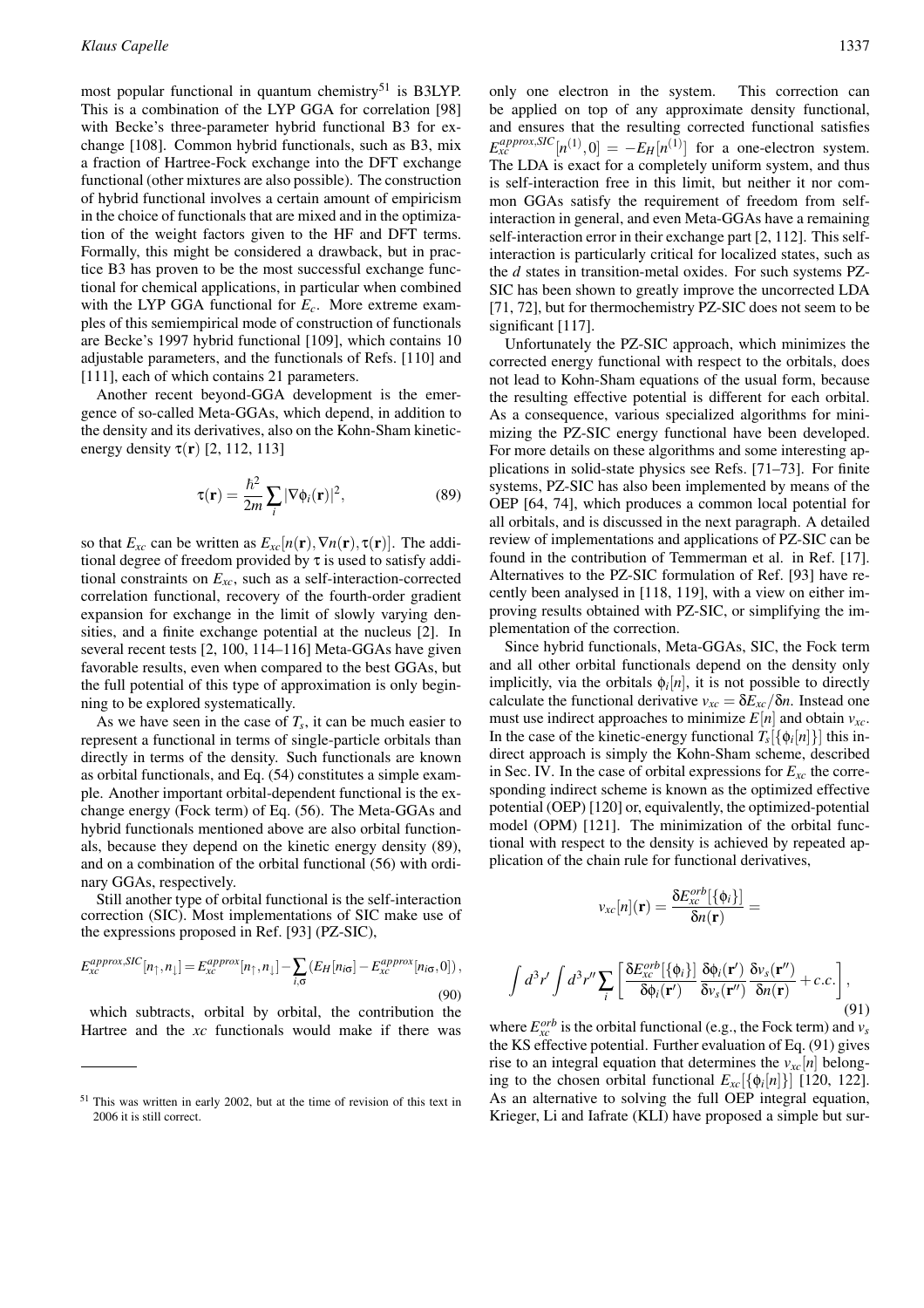prisingly accurate approximation that greatly facilitates implementation of the OEP [120].

The application of the OEP methodology to the Fock term (56), either with or without the KLI approximation, is also known as the exact-exchange method (EXX). The OEP-EXX equations have been solved for atoms [120, 121, 123] and solids [124, 125], with very encouraging results. Other orbital-dependent functionals that have been treated within the OEP scheme are the PZ self-interaction correction [64, 74] and the Colle-Salvetti functional [123]. A detailed review of the OEP and its KLI approximation is Ref. [122].

The high accuracy attained by complex orbital functionals implemented via the OEP, and the fact that it is easier to devise orbital functionals than explicit density functionals, makes the OEP concept attractive, but the computational cost of solving the OEP integral equation is a major drawback. However, this computational cost is significantly reduced by the KLI approximation [120] and other recently proposed simplifications [126–128]. In the context of the EXX method (i.e., using the Fock exchange term as orbital functional) the OEP is a viable way to proceed. For more complex orbital functionals, additional simplifications may be necessary [120, 126–128].

A further reduction of computational complexity is achieved by not evaluating the orbital functional selfconsistently, via Eq. (91), but only once, using the orbitals and densities of a converged self-consistent LDA or GGA calculation. This 'post-GGA' or 'post-LDA' strategy completely avoids the OEP and has been used both for hybrid functionals and Meta-GGAs [108, 109, 112, 113]. A drawback of post methods is that they provide only approximations to the selfconsistent total energies, not to eigenvalues, effective potentials, orbitals or densities.

In the case of hybrid functionals, still another mode of implementation has become popular. This alternative, which also avoids solution of Eq. (91), is to calculate the derivative of the hybrid functional with respect to the single-particle orbitals, and not with respect to the density as in (91). The resulting single-particle equation is of Hartree-Fock form, with a nonlocal potential, and with a weight factor in front of the Fock term. Strictly speaking, the orbital derivative is not what the HK theorem demands, but rather a Hartree-Fock like procedure, but in practice it is a convenient and successful approach. This scheme, in which self-consistency is obtained with respect to the single-particle orbitals, can be considered an evolution of the Hartree-Fock Kohn-Sham method [6], and is how hybrids are commonly implemented. Recently, it has also been used for Meta-GGAs [2]. For occupied orbitals, results obtained from orbital selfconsistency differ little from those obtained from the OEP.

Apart from orbital functionals, which are implicit nonlocal density functionals because the orbitals depend on the density in a nonlocal way, there is also a class of explicit nonlocal density functionals. Such nonlocal density functionals take into account, at any point  $\mathbf r$ , not only the density at that point,  $n(\mathbf{r})$ , and its derivatives,  $\nabla n(\mathbf{r})$  etc., but also the behaviour of the density at different points  $\mathbf{r}' \neq \mathbf{r}$ , by means of integration over physically relevant regions of space. A typical example is

$$
E_{xc}^{ADA}[n] = \int d^3r n(\mathbf{r}) \varepsilon_{xc}^{hom}(\bar{n}(\mathbf{r})), \tag{92}
$$

where  $\varepsilon_{xc}^{hom}$  is the per-particle *xc* energy of the homogeneous electron liquid (see footnote 47). In the LDA one would have  $\bar{n}(\mathbf{r}) \equiv n(\mathbf{r})$ , but in the average-density approximation (ADA) one takes [129]

$$
\bar{n}(\mathbf{r}) = \int d^3r' n(\mathbf{r}')w[n] (|\mathbf{r} - \mathbf{r}'|), \qquad (93)
$$

where  $w[n] (|\mathbf{r} - \mathbf{r}'|)$  is a weight function that samples the density not only semilocally, as do the GGAs, but over a volume determined by the range of *w*. Conceptually similar to the ADA is the weighted-density approximation (WDA) [129]. In terms of the pair-correlation function (see Secs. III E 2 and IV A 2) the LDA, ADA and WDA functionals can be written as

$$
E_{xc}^{LDA}[n] = \frac{e^2}{2} \int d^3r \int d^3r' \frac{n(\mathbf{r})n(\mathbf{r})}{|\mathbf{r} - \mathbf{r}'|} \left(\bar{g}_{hom}[n(\mathbf{r})](\mathbf{r} - \mathbf{r}') - 1\right)
$$
(94)

$$
E_{xc}^{ADA}[n] = \frac{e^2}{2} \int d^3r \int d^3r' \frac{n(\mathbf{r})\bar{n}(\mathbf{r})}{|\mathbf{r} - \mathbf{r}'|} \left(\bar{g}_{hom}[\bar{n}(\mathbf{r})](\mathbf{r} - \mathbf{r}') - 1\right)
$$
(95)

$$
E_{xc}^{WDA}[n] = \frac{e^2}{2} \int d^3r \int d^3r' \frac{n(\mathbf{r})n(\mathbf{r'})}{|\mathbf{r} - \mathbf{r'}|} \left(\bar{g}_{hom}[\bar{n}(\mathbf{r})](\mathbf{r} - \mathbf{r'}) - 1\right),\tag{96}
$$

where in each case  $\bar{g}_{hom}(\mathbf{r} - \mathbf{r}')$  is the pair-correlation function of the homogeneous electron liquid, averaged over the coupling constant  $e^2$  [5, 6].

The dependence of these functionals on  $\bar{n}(\mathbf{r})$ , the integral over  $n(r)$ , instead of on derivatives, as in the GGAs, is the reason why such functionals are called nonlocal. In practice, this integral turns the functionals computationally expensive, and in spite of their great promise they are much less used than GGAs. However, recent comparisons of ADA and WDA with LDA and GGAs for low-dimensional systems [114, 130] and for bulk silicon [131] show that nonlocal integral-dependent density functionals can outperform local and semilocal ap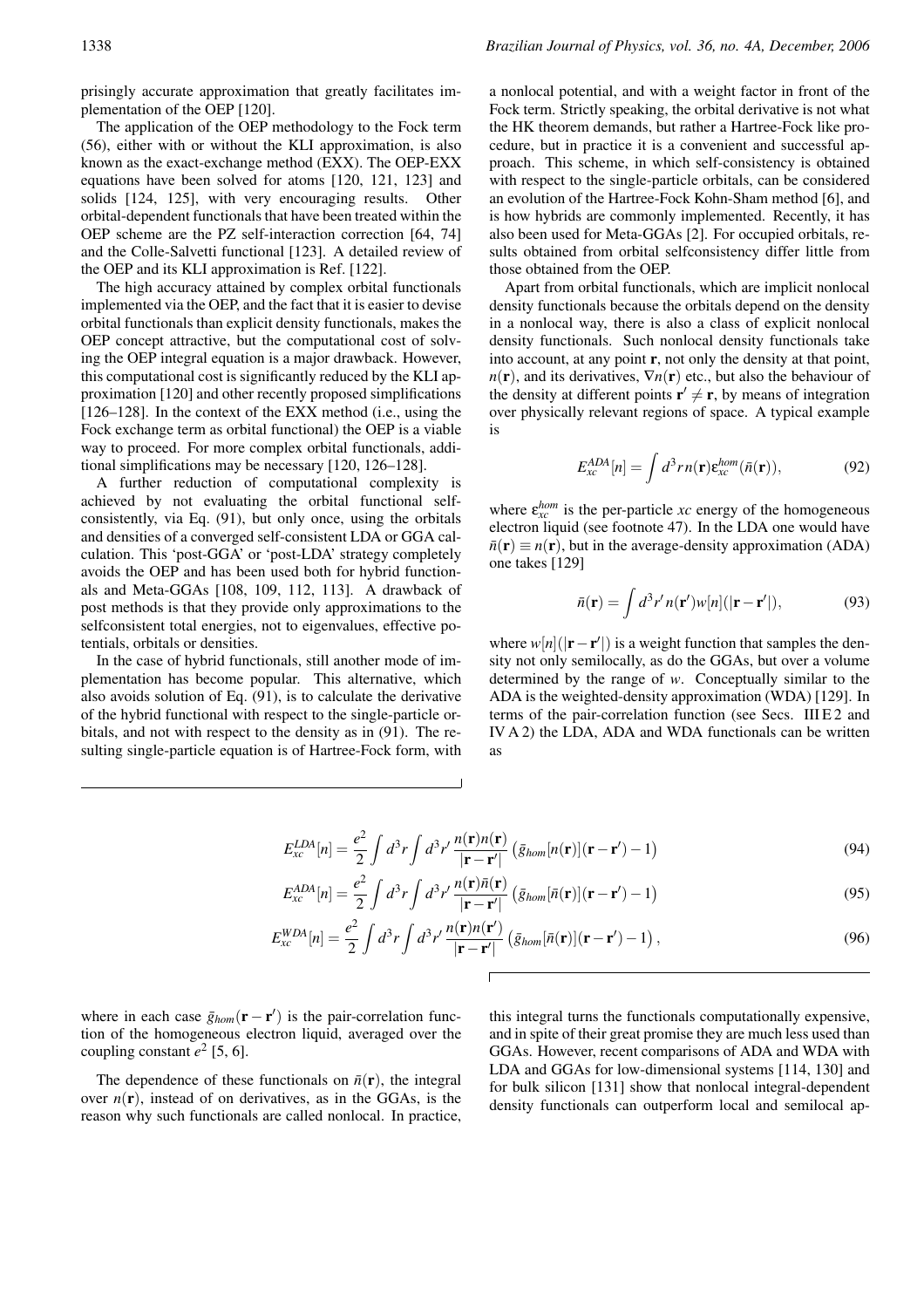proximations.

# VI. EXTENSIONS OF DFT: NEW FRONTIERS AND OLD PROBLEMS

Up to this point we have discussed DFT in terms of the charge (or particle) density  $n(r)$  as fundamental variable. In order to reproduce the correct charge density of the interacting system in the noninteracting (Kohn-Sham) system, one must apply to the latter the effective KS potential  $v_s = v + v_H + v_{xc}$ , in which the last two terms simulate the effect of the electronelectron interaction on the charge density. This form of DFT, which is the one proposed originally [24], could also be called 'charge-only' DFT. It is not the most widely used DFT in practical applications. Much more common is a formulation that employs one density for each spin,  $n_{\uparrow}(\mathbf{r})$  and  $n_{\downarrow}(\mathbf{r})$ , i.e, works with two fundamental variables. In order to reproduce both of these in the noninteracting system one must now apply two effective potentials,  $v_{s,\uparrow}(\mathbf{r})$  and  $v_{s,\downarrow}(\mathbf{r})$ .<sup>52</sup> This formulation of DFT is known as spin-DFT (SDFT) [89, 90]. Its fundamental variables  $n_{\uparrow}(\mathbf{r})$  and  $n_{\downarrow}(\mathbf{r})$  can be used to calculate the charge density  $n(\mathbf{r})$  and the spin-magnetization density  $m(\mathbf{r})$  from

$$
n(\mathbf{r}) = n_{\uparrow}(\mathbf{r}) + n_{\downarrow}(\mathbf{r}) \tag{97}
$$

$$
m(\mathbf{r}) = \mu_0(n_\uparrow(\mathbf{r}) - n_\downarrow(\mathbf{r})),\tag{98}
$$

where  $\mu_0 = q\hbar/2mc$  is the Bohr magneton. More generally, the Hohenberg-Kohn theorem of SDFT states that in the presence of a magnetic field  $B(r)$  that couples only to the electron spin [via the familiar Zeeman term  $\int d^3r m(\mathbf{r})B(\mathbf{r})$ ] the ground-state wave function and all ground-state observables are unique functionals of *n* and *m* or, equivalently, of  $n<sub>†</sub>$  and  $n_{\downarrow}$ .<sup>53</sup> Almost the entire further development of the HK theorem and the KS equations can be immediately rephrased for SDFT, just by attaching a suitable spin index to the densities. For this reason we could afford the luxury of exclusively discussing 'charge-only' DFT in the preceding sections, without missing any essential aspects of SDFT.

There are, however, some exceptions to this simple rule. One is the fourth statement of the HK theorem, as discussed in Sec. III B. Another is the construction of functionals. For the exchange energy it is known, e.g., that [132]

$$
E_x^{SDFT}[n_{\uparrow},n_{\downarrow}]=\frac{1}{2}\left(E_x^{DFT}[2n_{\uparrow}]+E_x^{DFT}[2n_{\downarrow}]\right).
$$
 (99)

In analogy to the coordinate scaling of Eqs.  $(59) - (61)$ , this property is often called 'spin-scaling', and it can be used to

construct an SDFT exchange functional from a given DFT exchange functional. In the context of the LSDA, von Barth and Hedin [89] wrote the exchange functional in terms of an interpolation between the unpolarized and fully polarized electron gas which by construction satisfies Eq. (99). Alternative interpolation procedures can be found in Ref. [92]. GGA exchange functionals also satisfy Eq. (99) by construction. For the correlation energy no scaling relation of the type (99) holds, so that in practice correlation functionals are either directly constructed in terms of the spin densities or written by using, without formal justification, the same interpolation already used in the exchange functional. In the case of the LSDA this latter procedure was introduced in Ref. [89], and further analysed and improved in Ref. [92].

The Kohn-Sham equations of SDFT are

$$
\left[-\frac{\hbar^2 \nabla^2}{2m} + \nu_{s\sigma}(\mathbf{r})\right] \phi_{i\sigma}(\mathbf{r}) = \varepsilon_{i\sigma} \phi_{i\sigma}(\mathbf{r}),\tag{100}
$$

where  $v_{s\sigma}(\mathbf{r}) = v_{\sigma}(\mathbf{r}) + v_H(\mathbf{r}) + v_{xc,\sigma}(\mathbf{r})$ . In a nonrelativistic calculation the Hartree term does not depend on the spin label,<sup>54</sup> but in the presence of an externally applied magnetic field  $v_{\sigma}(\mathbf{r}) = v(\mathbf{r}) - \sigma \mu_0 B$  (where  $\sigma = \pm 1$ ). Finally,

$$
v_{xc,\sigma}(\mathbf{r}) = \frac{\delta E_{xc}^{SDFT}[n_{\uparrow},n_{\downarrow}]}{\delta n_{\sigma}(\mathbf{r})}.
$$
 (101)

In the presence of an internal magnetic field  $B_{xc}$  (i.e., in spinpolarized systems)  $v_{xc}$ ,  $-v_{xc}$ ,  $= \mu_0 B_{xc}$ . This field is the origin of, e.g., ferromagnetism in transition metals. References to recent work *with* SDFT include almost all practical DFT calculation: SDFT is by far the most widely used form of DFT.<sup>55</sup> Some recent work *on* SDFT is described in Ref. [133]. A more detailed discussion of SDFT can be found in Refs. [5, 6, 90], and a particularly clear exposition of the construction of *xc* functionals for SDFT is the contribution of Kurth and Perdew in Refs. [15, 16].

If the direction of the spins is not uniform in space<sup>56</sup> one requires a formulation of SDFT in which the spin magnetization is not a scalar, as above, but a three-component vector  $m(r)$ . Different proposals for extending SDFT to this situation are available [134–136]. One mechanism that can give rise to noncollinear magnetism is spin-orbit coupling. This is another relativistic effect [28], and as such it is not consistently treated in either DFT or SDFT. A generalization of DFT that does account for spin-orbit coupling and other relativistic effects is relativistic DFT (RDFT) [137, 138]. Here the fundamental variable is the relativistic four-component current  $j^{\mu}$ . RDFT requires a more drastic reformulation of DFT than does SDFT. In particular, the KS equation of RDFT is

<sup>52</sup> More generally, one requires one effective potential for each density-like quantity to be reproduced in the KS system. Such potentials and corresponding densities are called conjugate variables.

 $\frac{53}{10}$  In the particular case *B* = 0 the SDFT HK theorem still holds and continues to be useful, e.g., for systems with spontaneous polarization. In principle one could also use 'charge-only' DFT to study such systems, but then  $n_{\uparrow}(\mathbf{r})$ and  $n_{\perp}(\mathbf{r})$  become functionals of  $n(\mathbf{r})$  and nobody knows how to determine these functionals.

<sup>&</sup>lt;sup>54</sup> Spin-spin dipolar interactions are a relativistic effect of order  $(1/c)^2$ , as are current-current interactions.

<sup>55</sup> SDFT has become synonymous with DFT to such an extent that often no distinction is made between the two, i.e., a calculation referred to as a DFT one is most of the time really an SDFT one.

<sup>56</sup> Such 'noncollinear magnetism' appears, e.g., as canted or helical spin configurations in rare-earth compounds, or as domain walls in ferromagnets.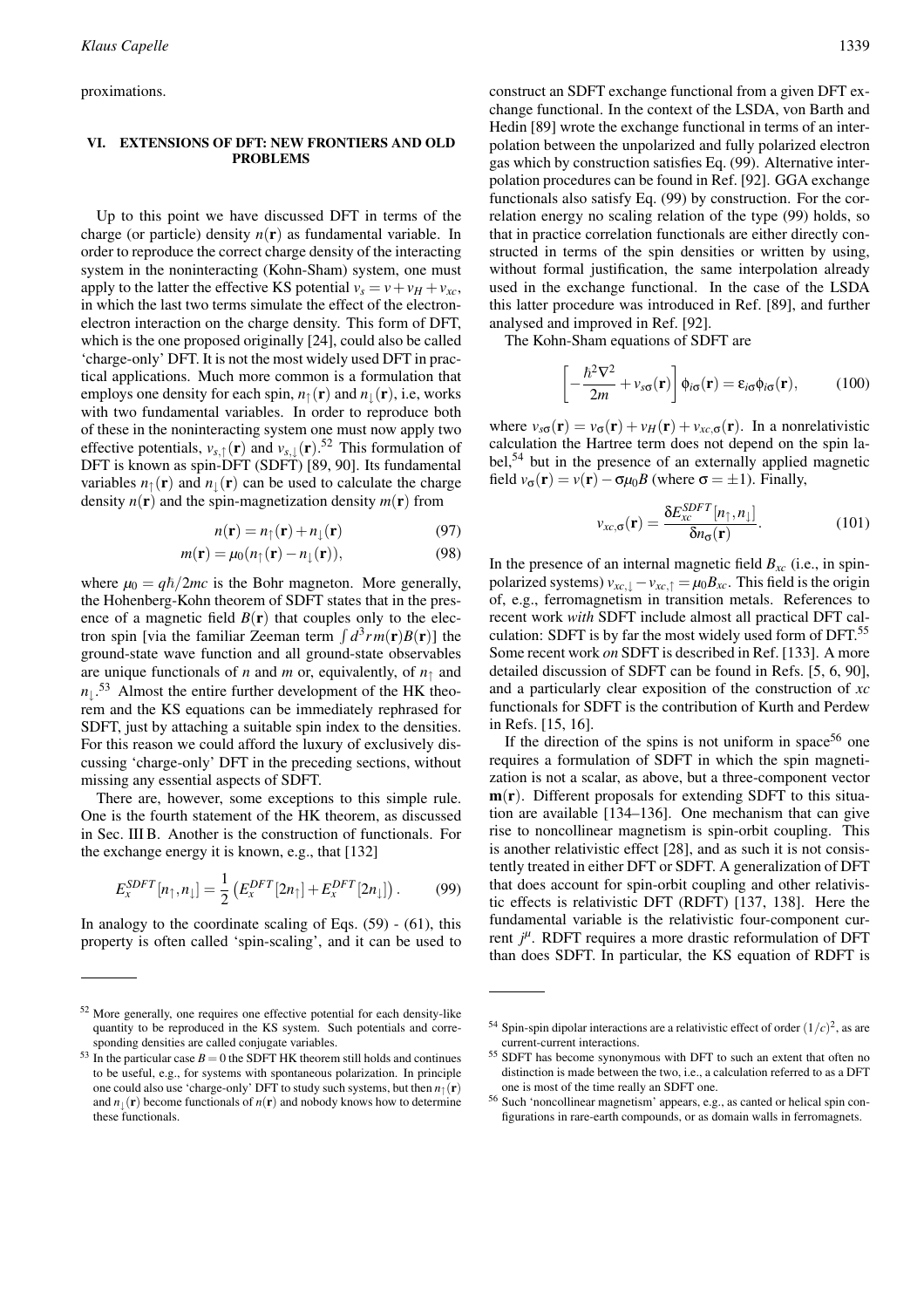now of the form of the single-particle Dirac equation, instead of the Schrödinger equation. There are also many subtle questions involving renormalizability and the use of the variational principle in the presence of negative energy states. For details on these problems and their eventual solution the reader is referred to the chapters by Engel *et al.* in Refs. [10] and [19], and to the book by Eschrig [18]. A didactical exposition of RDFT, together with representative applications in atomic and condensed-matter physics, can be found in the book by Strange [28], and a recent numerical implementation is presented in Ref. [139].

To study the magnetic properties of matter one would often like to be able to obtain information on the currents in the system and their coupling to possible external magnetic fields. Important classes of experiments for which this information is relevant are nuclear magnetic resonance and the quantum Hall effects. SDFT does not provide explicit information on the currents. RDFT in principle does, but standard implementations of it are formulated in a spin-only version, which prohibits extraction of information on the currents. Furthermore, the formalism of RDFT is considerably more complicated than that of SDFT. In this situation the formulation of nonrelativistic current-DFT (CDFT), accomplished by Vignale and Rasolt [140, 141], was a major step forward. CDFT is formulated explicitly in terms of the (spin) density and the nonrelativistic paramagnetic current density vector  $j_p(r)$ . Some recent applications of CDFT are Refs. [142–145]. E. K. U. Gross and the author have shown that the existence of *spin currents* implies the existence of a link between the *xc* functionals of SDFT and those of CDFT [146]. Conceptually, this link is similar to the one of Eq. (99) between functionals of DFT and SDFT, but the details are quite different. Some approximations for *xc* functionals of CDFT are discussed in Refs. [146–148].

In addition to SDFT, RDFT and CDFT, there exist many other generalizations of DFT that were designed for one or other special purpose. As examples we mention superconductivity [149–152] and spin-density waves [136, 153], but there are many more [5-19]. For reasons of space we cannot discuss these extensions here. Instead, let us take a brief look at a problem that requires more radical departures from the framework of conventional DFT: excited states. DFT is formulated in terms of ground-state densities, and it is not immediately obvious how one could extract information on excited states from them (although at least in the case of 'charge-only' DFT the fourth substatement of the HK theorem guarantees that this must be possible).

Apart from the *ad hoc* identification of the KS eigenvalues with true excitation energies, there exists a considerable variety of more sound approaches to excited states in DFT that have met with some success. The early suggestion of Gunnarsson and Lundqvist [90] to use a symmetry-dependent *xc* functional to calculate the lowest-energy excited state of each symmetry class has been implemented approximately by von Barth [154], but suffers from lack of knowledge on the symmetry dependence of the functional. More recent work on this dependence is Ref. [155]. An alternative approach to excited states, not restricted to the lowest energy state of a given

symmetry, is ensemble DFT, developed by Theophilou [26] and further elaborated by Oliveira, Gross and Kohn [156]. In this formalism the functional depends on the particular choice for the ensemble, and a simple approximation for this dependence is available [156]. Some applications of this method have been worked out by Nagy [157].

Other DFT approaches to excited states can be found in Refs. [158], [159], [160] and [31], but the most widely used method today is time-dependent DFT (TD-DFT). The timedependent generalization of the HK theorem, the Runge-Gross theorem, cannot be proven along the lines of the original HK theorem, but requires a different approach [51, 161]. For recent reviews of TD-DFT see Ref. [162]. Excited states have first been extracted from TD-DFT in Refs. [163, 164]. This approach is now implemented in standard quantumchemical DFT program packages [165, 166] and is increasingly applied also in solid-state physics [70]. Another important application of TD-DFT is to systems in external time-dependent fields, such as atoms in strong laser fields [167, 168]. First steps towards studying dynamical magnetic phenomena with TD-SDFT have been taken very recently [169].

All these extensions of DFT to time-dependent, magnetic, relativistic and a multitude of other situations involve more complicated Hamiltonians than the basic *ab initio* manyelectron Hamiltonian defined by Eqs. (2) to (6). Instead of attempting to achieve a more complete description of the manybody system under study by adding additional terms to the Hamiltonian, it is often advantageous to employ the opposite strategy, and reduce the complexity of the *ab initio* Hamiltonian by replacing it by simpler models, which focalize on specific aspects of the full many-body problem. Densityfunctional theory can be applied to such model Hamiltonians, too, once a suitable density-like quantity has been identified as basic variable. Following pioneering work by Gunnarsson and Schönhammer [170], LDA-type approximations have, e.g., recently been formulated and exploited for the Hubbard [171], the delta-interaction [172] and the Heisenberg [173] models. Common aspects and potential uses of DFT for model Hamiltonians are described in [174].

Still another way of using DFT, which does not depend directly on approximate solution of Kohn-Sham equations, is the quantification and clarification of traditional chemical concepts, such as electronegativity [6], hardness, softness, Fukui functions, and other reactivity indices [6, 175], or aromaticity [176]. The true potential of DFT for this kind of investigation is only beginning to be explored, but holds much promise.

All extensions of DFT face the same formal questions (e.g., simultaneous interacting and noninteracting *v*-representability of the densities, nonuniqueness of the KS potentials, meaning of the KS eigenvalues) and practical problems (e.g., how to efficiently solve the KS equations, how to construct accurate approximations to  $E_{xc}$ , how to treat systems with very strong correlations) as do the more widely used formulations 'charge-only' DFT and SDFT. These questions and problems, however, have never stopped DFT from advancing, and at present DFT emerges as the method of choice for solving a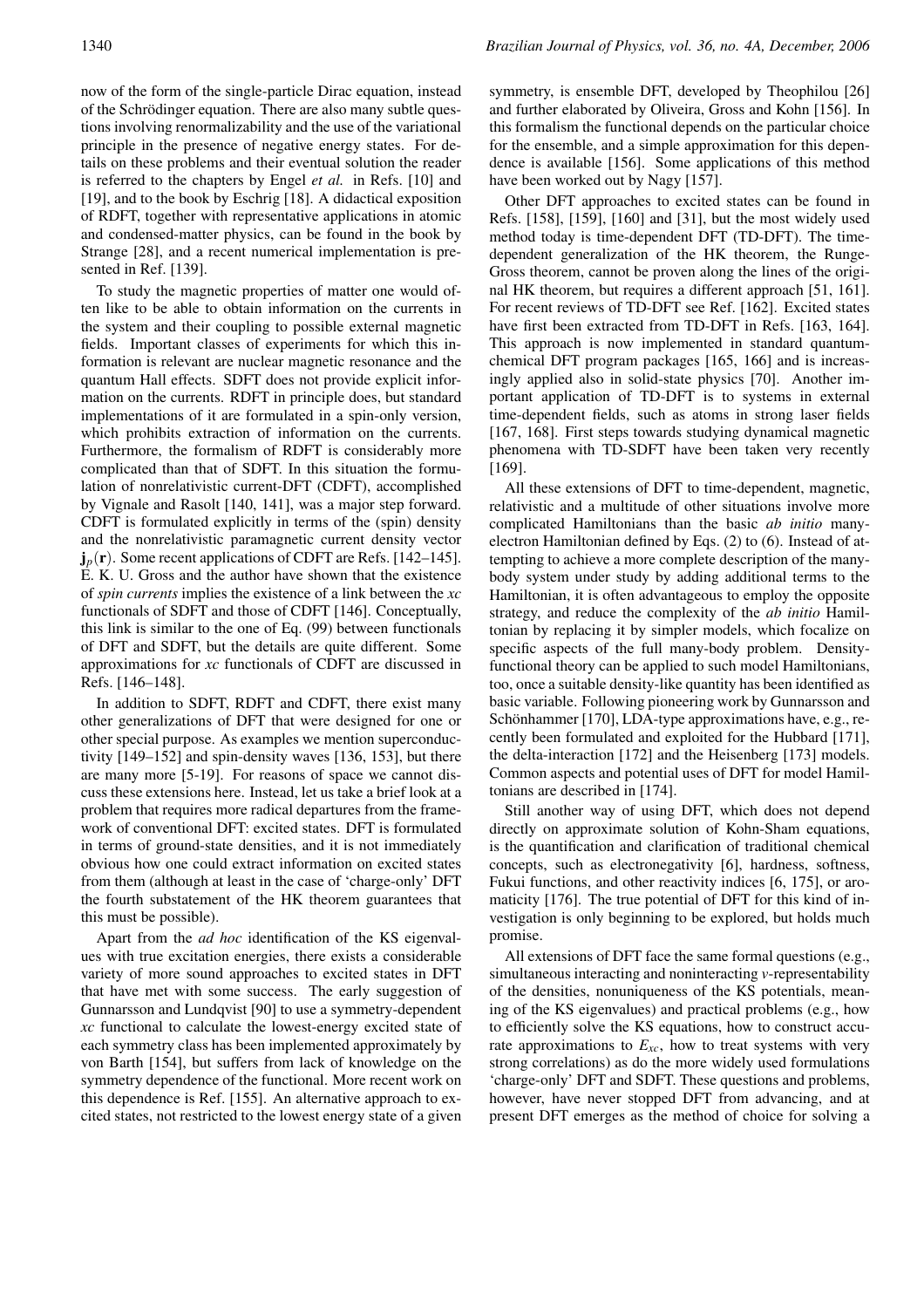wide variety of quantum mechanical problems in chemistry and physics — and in many situations, such as large and inhomogeneous systems, it is the only applicable first-principles method at all.

The future of DFT is bright  $[3, 61, 177]$  — but to be able to contribute to it, the reader must now leave the present superficial overview behind, and turn to the more advanced treatments available in the literature [5-19].

Acknowledgments The author has learned density-

- [1] *Proceedings of the VIII'th Brazilian Summer School on Electronic Structure* (2002), eds. H. F. Santos, P. Z. Coura, S. O. Dantas and P. M. V. B. Barone.
- [2] J. Tao, J. P. Perdew, V. N. Staroverov and G. E. Scuseria, Phys. Rev. Lett. 91, 146401 (2003); J. Chem. Phys. 119, 12129 (2003); J. Chem. Phys. 120, 6898 (2004); Phys. Rev. B 69, 075102 (2004).
- [3] W. Kohn, Rev. Mod. Phys. 71, 1253 (1999).
- [4] J. A. Pople, Rev. Mod. Phys. **71**, 1267 (1999).
- [5] R. M. Dreizler and E. K. U. Gross, *Density Functional Theory* (Springer, Berlin, 1990).
- [6] R. G. Parr and W. Yang, *Density-Functional Theory of Atoms and Molecules* (Oxford University Press, Oxford, 1989).
- [7] W. Koch and M. C. Holthausen, *A Chemist's Guide to Density Functional Theory* (John Wiley & Sons, New York, 2001).
- [8] R. O. Jones and O. Gunnarsson, Rev. Mod. Phys. 61, 689 (1989).
- [9] J. M. Seminario (Ed.), *Recent Developments and Applications of Modern DFT* (Elsevier, Amsterdam, 1996).
- [10] R. F. Nalewajski (Ed.), *Density Functional Theory I -IV* (Springer, Topics in Current Chemistry Vols. 180-183, 1996).
- [11] V. I. Anisimov (Ed.), *Strong Coulomb Correlations in Electronic Structure Calculations: Beyond the Local Density Approximation* (Gordon & Breach, 1999).
- [12] N. H. March, *Electron Density Theory of Atoms and Molecules* (Academic Press, London, 1992).
- [13] B. B. Laird, R. B. Ross and T. Ziegler (Eds.), *Chemical Applications of Density Functional Theory*, (American Chemical Society, 1996).
- [14] D. P. Chong (Ed.), *Recent Advances in Density Functional Methods* (Singapore, World Scientific, 1995).
- [15] D. Joulbert (Ed.), *Density Functionals: Theory and Applications* (Springer Lecture Notes in Physics Vol. 500, 1998)
- [16] C. Fiolhais, F. Nogueira and M. Marques (Eds.), *A Primer in Density Functional Theory* (Springer Lecture Notes in Physics Vol. 620, 2003).
- [17] J. F. Dobson, G. Vignale and M. P. Das (Eds.), *Density Functional Theory: Recent Progress and New Directions* (Plenum, New York, 1998).
- [18] H. Eschrig, *The Fundamentals of Density Functional Theory* (Teubner, Leipzig, 1996).
- [19] E. K. U. Gross and R. M. Dreizler (Eds.), *Density Functional Theory* (Plenum, New York, 1995).
- [20] N. Argaman and G. Makov, Am. J. Phys. 68, 69 (2000).
- [21] E. N. Economou, *Green's Functions in Quantum Physics* (Springer, New York, 1979).
- [22] M. Levy, Phys. Rev. A **26**, 1200 (1982).
- [23] E. H. Lieb in *Density Functional Methods in Physics*, edited by R. M. Dreizler and J. da Providencia, (Plenum, New York,

functional theory from E. K. U. Gross, and then practiced it in collaborations with B. L. Györffy, L. N. Oliveira, and G. Vignale. These scholars are in no way responsible for the content of this work, but the author's intellectual debt to them is enormous. Useful comments by J. Quintanilla, H. J. P. Freire, T. Marcasso, E. Orestes, N. A. Lima, N. Argaman, V. L. Líbero, V. V. França, M. Odashima, J. M. Morbec, A. P. Fávaro, A. J. R. da Silva and L. N. Oliveira on earlier versions of this manuscript are gratefully acknowledged. This work was supported financially by FAPESP and CNPq.

1985).

- [24] P. Hohenberg and W. Kohn, Phys. Rev. **136**, B864 (1964).
- [25] E. Schrödinger, Ann. Physik **79**, 361, 489, 734 (1926); **80**, 437 (1926); 81, 109 (1926).
- [26] A. K. Theophilou, J. Phys. C 12, 5419 (1979).
- [27] O. Gritsenko and E. J. Baerends, J. Chem. Phys. 120, 8364  $(2004)$ .
- [28] P. Strange, *Relativistic Quantum Mechanics with Applications in Condensed Matter and Atomic Physics* (Cambridge University Press, Cambridge, 1998).
- [29] T. Kato, Commun. Pure Appl. Math. 10, 151 (1957).
- [30] N. H. March, *Self-consistent fields in atoms* (Pergamon Press, Oxford, 1975).
- [31] J. P. Perdew and M. Levy, Phys. Rev. B 31, 6264 (1985).
- [32] H. Eschrig and W. E. Pickett, Solid State Commun. 118, 123  $(2001)$ .
- [33] K. Capelle and G. Vignale, Phys. Rev. Lett. **86**, 5546 (2001).
- [34] K. Capelle and G. Vignale, Phys. Rev. B 65, 113106 (2002).
- [35] N. Argaman and G. Makov, Phys. Rev. B 66, 052413 (2002).
- [36] N. Gidopolous in *The fundamentals of density matrix and density functional theory in atoms, molecules and solids*, N. Gidopoulos and S. Wilson eds. (Kluwer Series 'Progress in Theoretical Chemistry and Physics', 2003); and condmat/0510199.
- [37] W. Kohn, A. Savin and C. A. Ullrich, Int. J. Quantum Chem. 100, 20 (2004).
- [38] C. A. Ullrich, Phys. Rev. B 72, 073102 (2005).
- [39] T. L. Gilbert, Phys. Rev. B 12, 2111 (1975).
- [40] J. E. Harriman, Phys. Rev. A **24**, 680 (1981).
- [41] J. T. Chayes, L. Chayes and M. B. Ruskai, J. Stat. Phys. 38, 497 (1985).
- [42] C. A. Ullrich and W. Kohn, Phys. Rev. Lett. 89, 156401 (2002); *ibid* 87, 093001 (2001).
- [43] P. E. Lammert, J. Chem. Phys. 125, 074114 (2006).
- [44] A. P. Favaro, J. V. Batista Ferreira and K. Capelle, Phys. Rev. B 73, 045133 (2006).
- [45] L. W. Wang and M. P. Teter, Phys. Rev. B 45, 13196 (1992).
- [46] M. Foley and P. A. Madden, Phys. Rev. B 53, 10589 (1996).
- [47] B. J. Zhou, V. L. Ligneres and E. A. Carter, J. Chem. Phys. 122, 044103 (2005).
- [48] E. K. U. Gross, E. Runge and O. Heinonen, *Many Particle Theory* (Adam Hilger, 1992).
- [49] A. Szabo and N. S. Ostlund, *Modern Quantum Chemistry* (McGraw-Hill, New York, 1989).
- [50] L. J. Sham and M. Schlüter, Phys. Rev. Lett. **51**, 1888 (1983).
- [51] E. Runge and E. K. U. Gross, Phys. Rev. Lett. 52, 997 (1984).
- [52] E. K. U. Gross, M. Petersilka and T. Grabo in Ref. [13].
- [53] P. Nozieres and D. Pines, *The Theory of Quantum Liquids* (Addison Wesley, New York, revised printing 1989).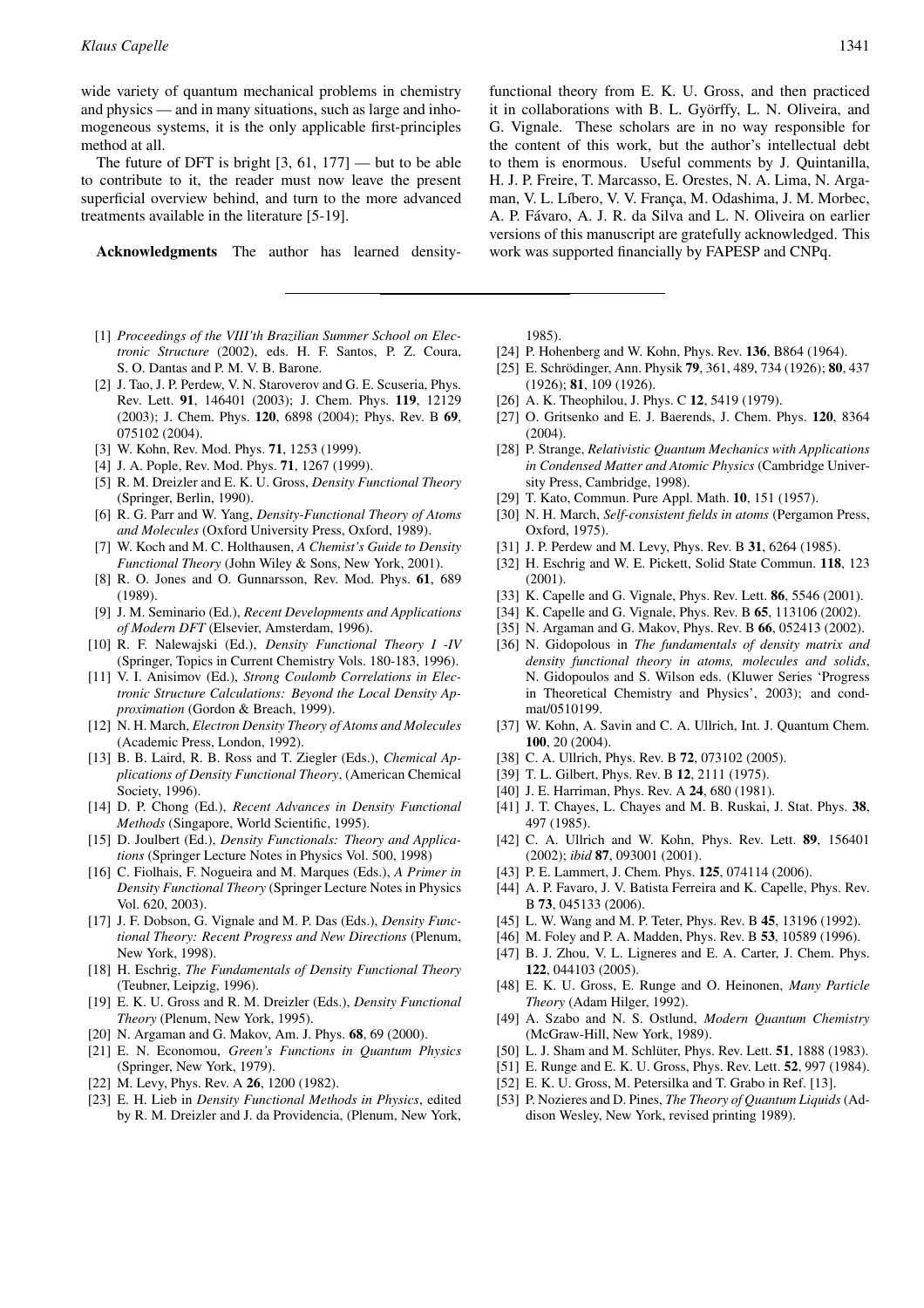- [55] M. Levy and J. P. Perdew, Phys. Rev. A 32, 2010 (1985).
- [56] E. H. Lieb and S. Oxford, Int. J. Quantum Chem. 19, 427 (1981).
- [57] G. K.-L. Chan and N. C. Handy, Phys. Rev. A 59, 3075 (1999).
- [58] J. P. Perdew, R. G. Parr, M. Levy and J. L. Balduz, Phys. Rev. Lett. 49, 1691 (1982).
- [59] J. P. Perdew and M. Levy, Phys. Rev. Lett. 51, 1884 (1983).
- [60] W. Kohn and L. J. Sham, Phys. Rev. **140**, A1133 (1965).
- [61] W. Kohn, A. D. Becke and R. G. Parr, J. Phys. Chem. 100, 12974 (1996).
- [62] C. O. Almbladh and U. v. Barth, Phys. Rev. B 31, 3231 (1985).
- [63] M. Levy, J. P. Perdew and V. Sahni, Phys. Rev. A 30, 2745 (1984).
- [64] J. Chen, J. B. Krieger, Y. Li and G. J. Iafrate, Phys. Rev. A 54, 3939 (1996).
- [65] M. Lüders, A. Ernst, W. M. Temmerman, Z. Szotek and P. J. Durham, J. Phys. Cond. Mat. 13, 8587 (2001).
- [66] J. Muskat, A. Wander, and N. M. Harrison, Chem. Phys. Lett. 342, 397 (2001).
- [67] A. Savin, C. J. Umrigar and X. Gonze, Chem. Phys. Lett. 288, 391 (1998).
- [68] W. G. Aulbur, L. Jönsson and J. W. Wilkins, Solid State Phys. 54, 1 (1999).
- [69] F. Aryasetiawan and O. Gunnarsson, Rep. Prog. Phys. 61, 237 (1998).
- [70] G. Onida, L. Reining and A. Rubio, Rev. Mod. Phys. 74, 601 (2002).
- [71] A. Svane and O. Gunnarsson, Phys. Rev. Lett. 65, 1148 (1990); *ibid* 72, 1248 (1994).
- [72] Z. Szotek, W. M. Temmermann and H. Winter, Phys. Rev. Lett. 72, 1244 (1994).
- [73] P. Strange, A. Svane, W. M. Temmermann, Z. Szotek and H. Winter, Nature 399, 756 (1999).
- [74] M. R. Norman and D. D. Koelling, Phys. Rev. B 30, 5530 (1984).
- [75] O. K. Andersen, Phys. Rev. B 12, 3060 (1975).
- [76] O. K. Andersen, O. Jepsen and D. Glötzel in *Highlights of Condensed Matter Theory*, F. Bassani, F. Funi and M. P. Tosi, eds. (North Holland, Amsterdam, 1985).
- [77] O. K. Andersen and T. Saha-Dasgupta, Phys. Rev. B 62, 16219 (2000).
- [78] E. Zurek, O. Jepsen and O. K. Andersen, Chem.Phys.Chem. 6, 1934 (2005).
- [79] T. H. Dunning Jr., J. Chem. Phys. **90**, 1007 (1989).
- [80] A. B. F. da Silva, H. F. M. da Costa and M. Trsic, Mol. Phys. 68, 433 (1989).
- [81] F. E. Jorge, E. V. R. de Castro and A. B. F. da Silva, J. Comp. Chem. 18, 1565 (1997).
- [82] G. B. Bachelet, D. R. Hamann and M. Schlüter, Phys. Rev. B 25, 2103 (1982).
- [83] L. Kleinman and D. M. Bylander, Phys. Rev. Lett. 48, 1425 (1982).
- [84] D. Vanderbilt, Phys. Rev. B 41, 7892 (1990).
- [85] N. Troullier and J. L. Martins, Phys. Rev. B 43, 1993 (1991).
- [86] W. E. Pickett, Comp. Phys. Rep. 9, 116 (1989).
- [87] D. Porezag, M. R. Pederson and A. Y. Liu, Phys. Stat. Sol. (b) 217, 219 (2000)
- [88] M. C. Payne, M. P. Teter, D. C. Allan, T. A. Arias and J. D. Joannopoulos, Rev. Mod. Phys. 64, 1045 (1992).
- [89] U. von Barth and L. Hedin, J. Phys. C 5, 1629 (1972).
- [90] O. Gunnarsson and B. Lundqvist, Phys. Rev. B 13, 4274 (1976).
- [91] D. M. Ceperley and B. J. Alder, Phys. Rev. Lett. 45, 566

(1980).

- [92] S. H. Vosko, L. Wilk and M. Nusair, Can. J. Phys. 58, 1200 (1980).
- [93] J. P. Perdew and A. Zunger, Phys. Rev. B 23, 5048 (1981).
- [94] J. P. Perdew and Y. Wang, Phys. Rev. B 45, 13244 (1992).
- [95] J. P. Perdew and Y. Wang, Phys. Rev. B 33, 8800 (1986).
- [96] J. P. Perdew, K. Burke and M. Ernzerhof, Phys. Rev. Lett. 77, 3865 (1996); *ibid* 78, 1396(E) (1997). See also V. Staroverov et al., Phys. Rev. A 74, 044501 (2006).
- [97] A. D. Becke, Phys. Rev. A 38, 3098 (1988).
- [98] C. Lee, W. Yang and R. G. Parr, Phys. Rev. B 37, 785 (1988).
- [99] D. C. Patton and M. R. Pederson, Phys. Rev. A 56, 2495 (1997).
- [100] J. Tao and J. P. Perdew, J. Chem. Phys. 122, 114102 (2005).
- [101] W. Kohn, Y. Meir and D. E. Makarov, Phys. Rev. Lett. 80, 4153 (1998).
- [102] M. Lein, J. F. Dobson and E. K. U. Gross, J. Comp. Chem. 20, 12 (1999).
- [103] J. F. Dobson and B. P. Dinte, Phys. Rev. Lett. **76**, 1780 (1996).
- [104] Y. Andersson, D. C. Langreth and B. I. Lundqvist, Phys. Rev. Lett. 76, 102 (1996).
- [105] E. R. Johnson and A. D. Becke, J. Chem. Phys. **123**, 024101 (2005).
- [106] C. Filippi, C. J. Umrigar and M. Taut, J. Chem. Phys. 100, 1290 (1994).
- [107] P. Ziesche, S. Kurth and J. P. Perdew, Comp. Mat. Sci. 11, 122 (1998).
- [108] A. D. Becke, J. Chem. Phys. 98, 5648 (1993).
- [109] A. D. Becke, J. Chem. Phys. 107, 8554 (1997). See also A. D. Becke, J. Comp. Chem. 20, 63 (1999).
- [110] D. J. Tozer and N. C. Handy, J. Chem. Phys. **108**, 2545 (1998).
- [111] T. van Voorhis and G. E. Scuseria, J. Chem. Phys. 109, 400 (1998).
- [112] J. P. Perdew, S. Kurth, A. Zupan and P. Blaha, Phys. Rev. Lett. 82, 2544 (1999).
- [113] A. D. Becke, J. Chem. Phys. 104, 1040 (1996).
- [114] Y. H. Ki, I. H. Lee, S. Nagaraja, J. P. Leburton, R. Q. Hood, and R. M. Martin, Phys. Rev. B 61, 5202 (2000).
- [115] S. Kurth, J. P. Perdew and P. Blaha, Int. J. Quantum Chem. 75, 889 (1999).
- [116] C. Adamo, M. Ernzerhof and G. E. Scuseria, J. Chem. Phys. 112, 2643 (2000).
- [117] O. A. Vydrow and G. E. Scuseria, J. Chem. Phys. **121**, 8187 (2004).
- [118] U. Lundin and O. Eriksson, Int. J. Quantum. Chem. 81, 247 (2001).
- [119] C. Legrand, E. Suraud and P.-G. Reinhard, J. Phys. B 35, 1115 (2002).
- [120] J. B. Krieger, Y. Li and G. J. Iafrate, Phys. Rev. A 45, 101 (1992); *ibid* 46, 5453 (1992); *ibid* 47 165 (1993).
- [121] E. Engel and S. H. Vosko, Phys. Rev. A 47, 2800 (1993).
- [122] T. Grabo, T. Kreibich, S. Kurth and E. K. U. Gross, in Ref. [11].
- [123] T. Grabo and E. K. U. Gross, Int. J. Quantum Chem. 64, 95 (1997). T. Grabo and E. K. U. Gross, Chem. Phys. Lett. 240, 141 (1995).
- [124] T. Kotani, Phys. Rev. Lett. **74**, 2989 (1995).
- [125] M. Stadele, J. A. Majewski, P. Vogl and A. Görling, Phys. Rev. Lett. 79, 2089 (1997). M. Stadele, M. Moukara, J. A. Majewski, P. Vogl and A. Görling, Phys. Rev. B 59, 10031 (1999). Y.-H. Kim, M. Stadele and R. M. Martin, Phys. Rev. A 60, 3633 (1999).
- [126] S. Kümmel and J. P. Perdew, Phys. Rev. B  $68$ , 035103 (2003).
- [127] W. Yang and O. Ou, Phys. Rev. Lett. **89**, 143002 (2002).